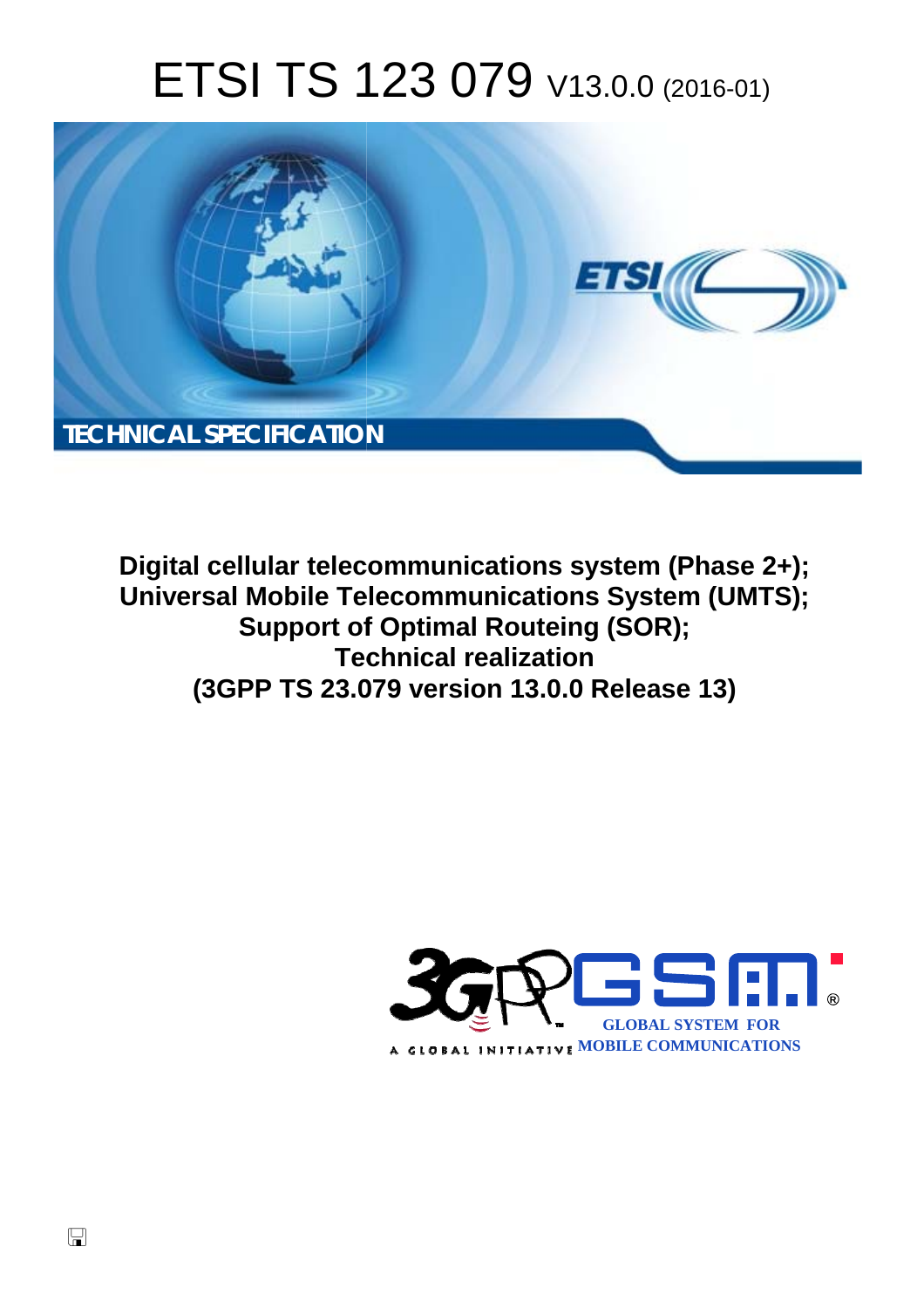Reference RTS/TSGC-0423079vd00

> Keywords GSM,UMTS

#### *ETSI*

#### 650 Route des Lucioles F-06921 Sophia Antipolis Cedex - FRANCE

Tel.: +33 4 92 94 42 00 Fax: +33 4 93 65 47 16

Siret N° 348 623 562 00017 - NAF 742 C Association à but non lucratif enregistrée à la Sous-Préfecture de Grasse (06) N° 7803/88

#### *Important notice*

The present document can be downloaded from: <http://www.etsi.org/standards-search>

The present document may be made available in electronic versions and/or in print. The content of any electronic and/or print versions of the present document shall not be modified without the prior written authorization of ETSI. In case of any existing or perceived difference in contents between such versions and/or in print, the only prevailing document is the print of the Portable Document Format (PDF) version kept on a specific network drive within ETSI Secretariat.

Users of the present document should be aware that the document may be subject to revision or change of status. Information on the current status of this and other ETSI documents is available at <http://portal.etsi.org/tb/status/status.asp>

If you find errors in the present document, please send your comment to one of the following services: <https://portal.etsi.org/People/CommiteeSupportStaff.aspx>

#### *Copyright Notification*

No part may be reproduced or utilized in any form or by any means, electronic or mechanical, including photocopying and microfilm except as authorized by written permission of ETSI.

The content of the PDF version shall not be modified without the written authorization of ETSI. The copyright and the foregoing restriction extend to reproduction in all media.

> © European Telecommunications Standards Institute 2016. All rights reserved.

**DECT**TM, **PLUGTESTS**TM, **UMTS**TM and the ETSI logo are Trade Marks of ETSI registered for the benefit of its Members. **3GPP**TM and **LTE**™ are Trade Marks of ETSI registered for the benefit of its Members and of the 3GPP Organizational Partners.

**GSM**® and the GSM logo are Trade Marks registered and owned by the GSM Association.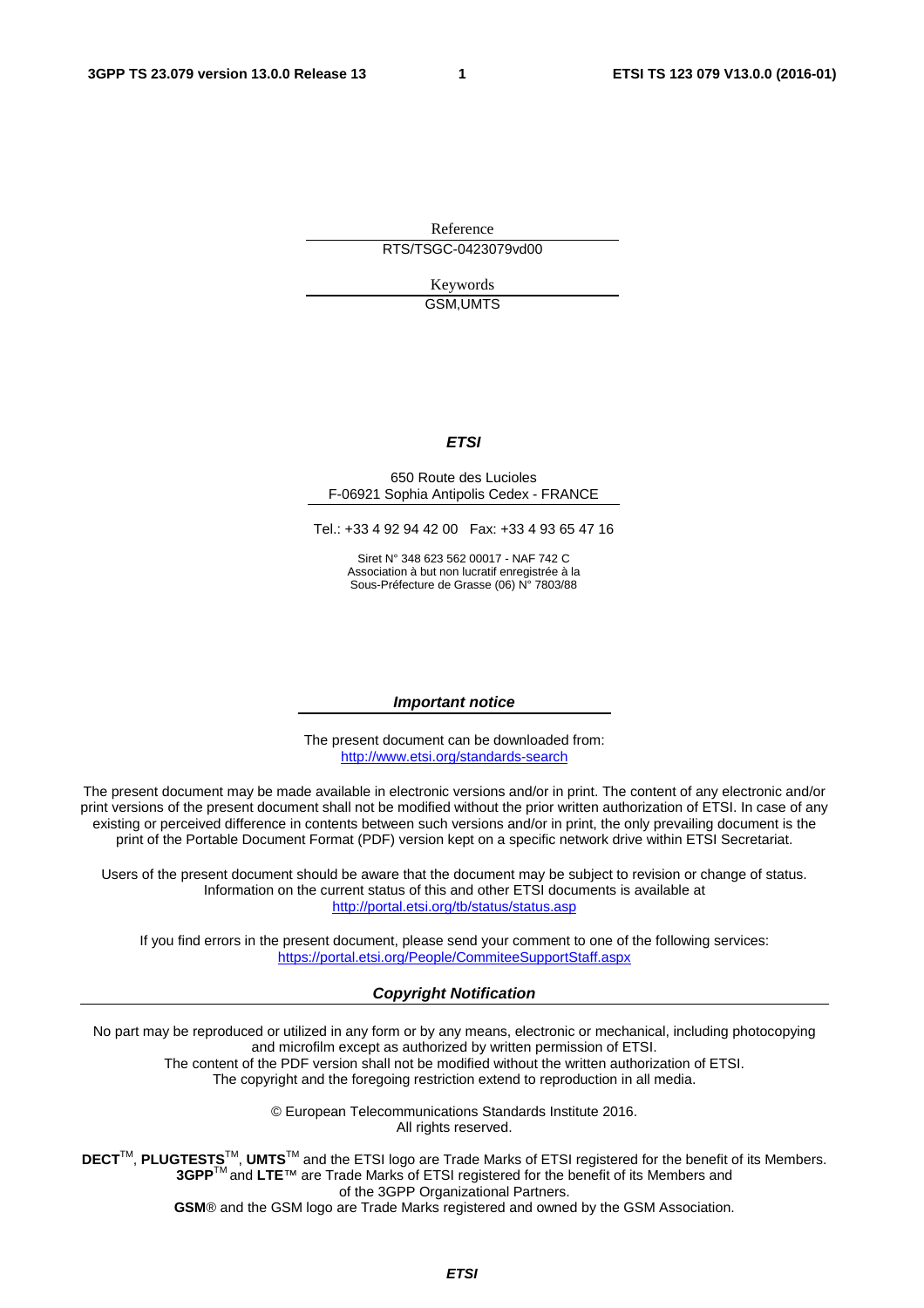## Intellectual Property Rights

IPRs essential or potentially essential to the present document may have been declared to ETSI. The information pertaining to these essential IPRs, if any, is publicly available for **ETSI members and non-members**, and can be found in ETSI SR 000 314: *"Intellectual Property Rights (IPRs); Essential, or potentially Essential, IPRs notified to ETSI in respect of ETSI standards"*, which is available from the ETSI Secretariat. Latest updates are available on the ETSI Web server [\(https://ipr.etsi.org/](https://ipr.etsi.org/)).

Pursuant to the ETSI IPR Policy, no investigation, including IPR searches, has been carried out by ETSI. No guarantee can be given as to the existence of other IPRs not referenced in ETSI SR 000 314 (or the updates on the ETSI Web server) which are, or may be, or may become, essential to the present document.

## Foreword

This Technical Specification (TS) has been produced by ETSI 3rd Generation Partnership Project (3GPP).

The present document may refer to technical specifications or reports using their 3GPP identities, UMTS identities or GSM identities. These should be interpreted as being references to the corresponding ETSI deliverables.

The cross reference between GSM, UMTS, 3GPP and ETSI identities can be found under [http://webapp.etsi.org/key/queryform.asp.](http://webapp.etsi.org/key/queryform.asp)

## Modal verbs terminology

In the present document "**shall**", "**shall not**", "**should**", "**should not**", "**may**", "**need not**", "**will**", "**will not**", "**can**" and "**cannot**" are to be interpreted as described in clause 3.2 of the [ETSI Drafting Rules](http://portal.etsi.org/Help/editHelp!/Howtostart/ETSIDraftingRules.aspx) (Verbal forms for the expression of provisions).

"**must**" and "**must not**" are **NOT** allowed in ETSI deliverables except when used in direct citation.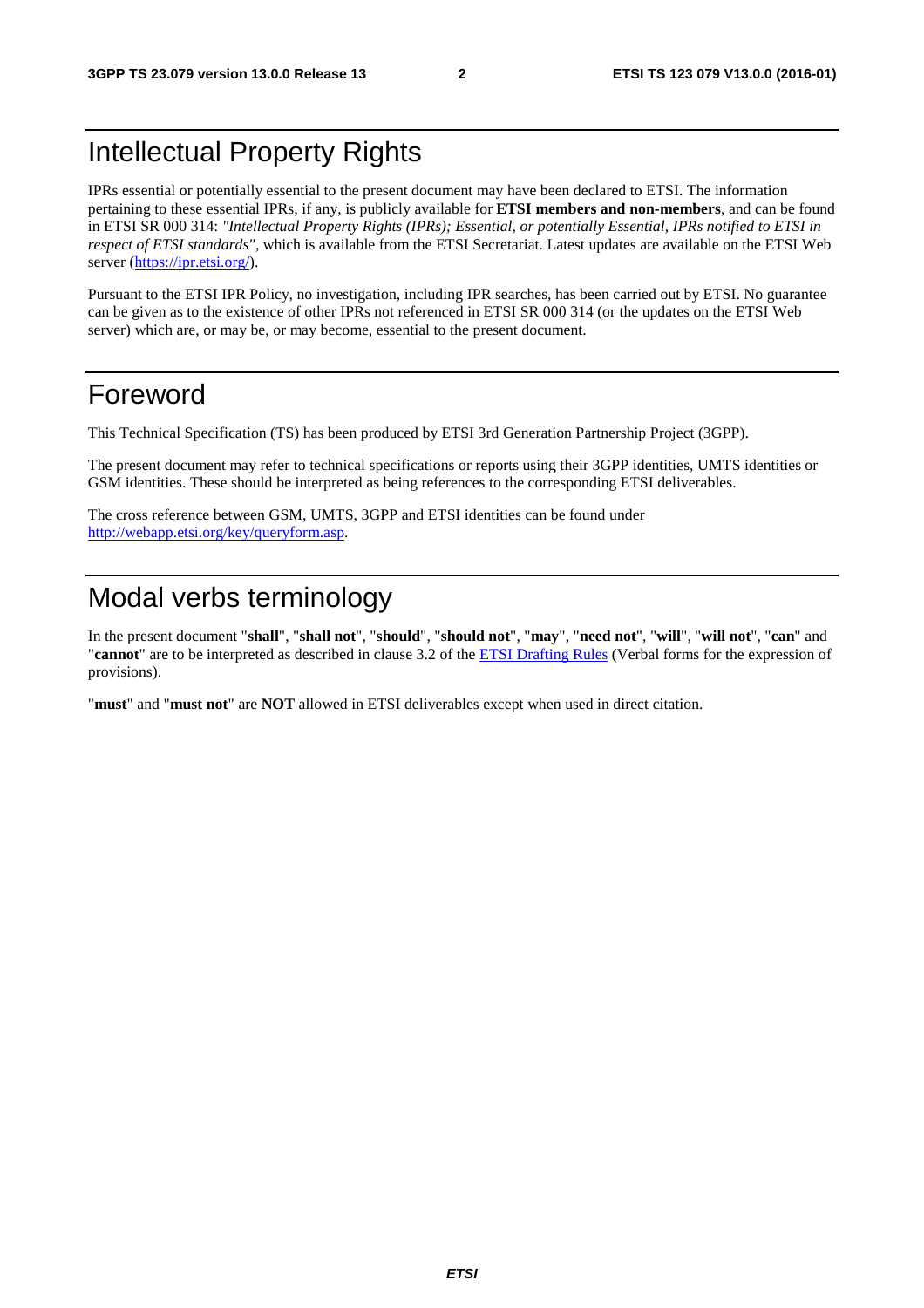$\mathbf{3}$ 

## Contents

| 1                |  |  |  |  |  |  |
|------------------|--|--|--|--|--|--|
| 2                |  |  |  |  |  |  |
| 3                |  |  |  |  |  |  |
| 3.1              |  |  |  |  |  |  |
| 3.2              |  |  |  |  |  |  |
| 4                |  |  |  |  |  |  |
| 4.1              |  |  |  |  |  |  |
| 4.2              |  |  |  |  |  |  |
| 5                |  |  |  |  |  |  |
| 5.1<br>5.2       |  |  |  |  |  |  |
| 5.2.1            |  |  |  |  |  |  |
| 5.2.2            |  |  |  |  |  |  |
| 5.2.3            |  |  |  |  |  |  |
| 6                |  |  |  |  |  |  |
| 6.1              |  |  |  |  |  |  |
| 6.1.1            |  |  |  |  |  |  |
| 6.1.1.1          |  |  |  |  |  |  |
| 6.1.1.2          |  |  |  |  |  |  |
| 6.1.2<br>6.1.2.1 |  |  |  |  |  |  |
| 6.1.2.2          |  |  |  |  |  |  |
| 6.2              |  |  |  |  |  |  |
| 6.2.1            |  |  |  |  |  |  |
| 6.2.2            |  |  |  |  |  |  |
| 6.2.2.1          |  |  |  |  |  |  |
| 6.2.2.2          |  |  |  |  |  |  |
| 6.2.2.3          |  |  |  |  |  |  |
| 6.2.2.4          |  |  |  |  |  |  |
| $\tau$           |  |  |  |  |  |  |
| 7.1              |  |  |  |  |  |  |
| 7.2              |  |  |  |  |  |  |
| 7.3              |  |  |  |  |  |  |
| 7.4              |  |  |  |  |  |  |
| 7.5              |  |  |  |  |  |  |
| 8                |  |  |  |  |  |  |
| 8.1              |  |  |  |  |  |  |
| 8.2              |  |  |  |  |  |  |
| 9                |  |  |  |  |  |  |
| 9.1              |  |  |  |  |  |  |
| 9.2              |  |  |  |  |  |  |
| 9.3              |  |  |  |  |  |  |
| 9.4              |  |  |  |  |  |  |
| 9.4.1            |  |  |  |  |  |  |
| 9.4.2            |  |  |  |  |  |  |
| 9.4.3            |  |  |  |  |  |  |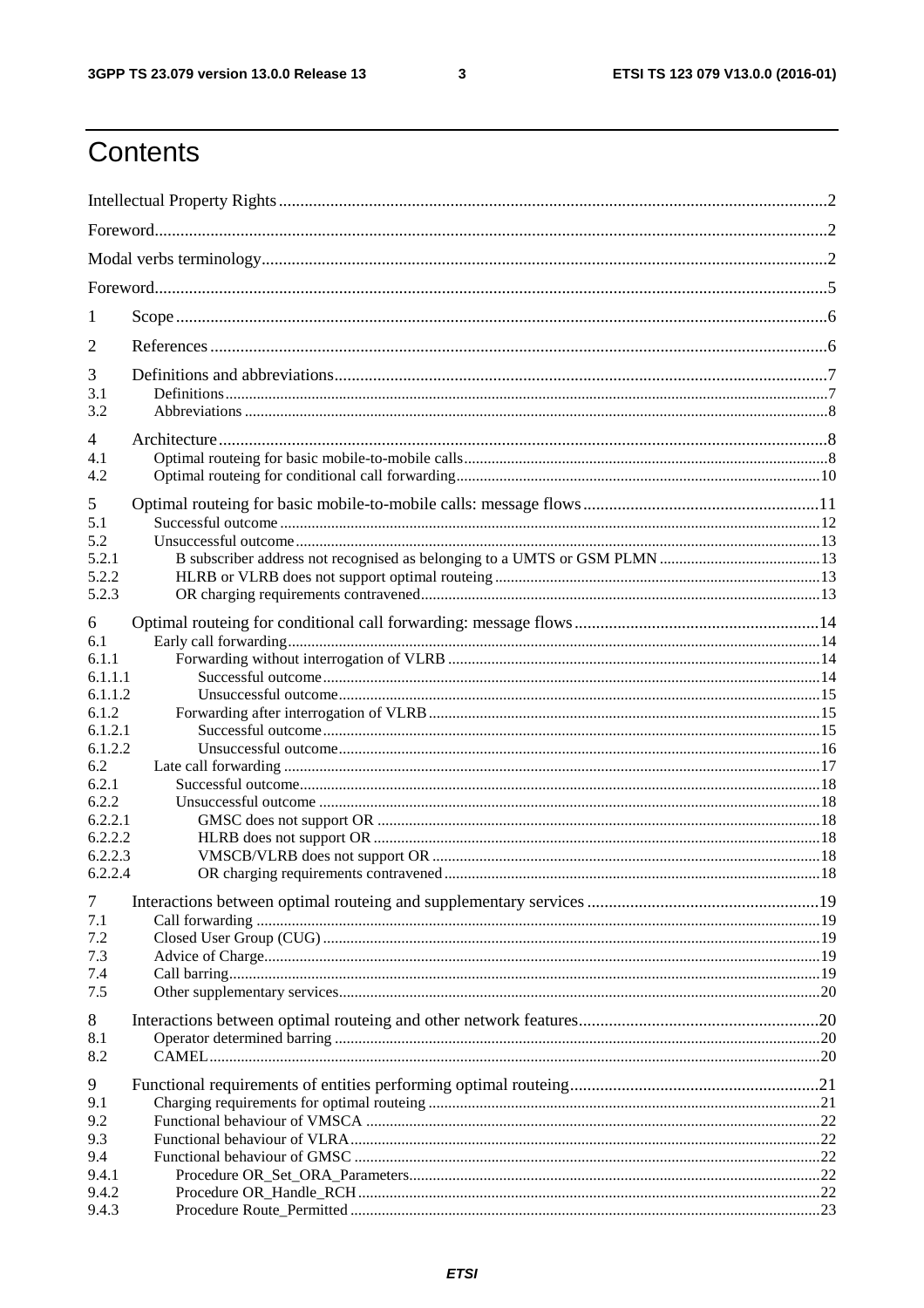| 9.4.4  |                               |  |  |  |  |  |
|--------|-------------------------------|--|--|--|--|--|
| 9.5    |                               |  |  |  |  |  |
| 9.5.1  |                               |  |  |  |  |  |
| 9.5.2  |                               |  |  |  |  |  |
| 9.6    |                               |  |  |  |  |  |
| 9.6.1  |                               |  |  |  |  |  |
| 9.6.2  |                               |  |  |  |  |  |
| 9.6.3  |                               |  |  |  |  |  |
| 9.7    |                               |  |  |  |  |  |
| 9.7.1  |                               |  |  |  |  |  |
| 10     |                               |  |  |  |  |  |
| 10.1   |                               |  |  |  |  |  |
| 10.1.1 |                               |  |  |  |  |  |
| 10.1.2 |                               |  |  |  |  |  |
| 10.1.3 |                               |  |  |  |  |  |
| 10.1.4 |                               |  |  |  |  |  |
| 10.1.5 |                               |  |  |  |  |  |
| 10.1.6 |                               |  |  |  |  |  |
| 10.1.7 |                               |  |  |  |  |  |
| 10.2   |                               |  |  |  |  |  |
| 10.2.1 |                               |  |  |  |  |  |
| 10.2.2 |                               |  |  |  |  |  |
| 10.2.3 |                               |  |  |  |  |  |
| 10.3   |                               |  |  |  |  |  |
| 10.3.1 |                               |  |  |  |  |  |
| 10.3.2 |                               |  |  |  |  |  |
| 10.3.3 |                               |  |  |  |  |  |
| 10.3.4 |                               |  |  |  |  |  |
| 10.3.5 |                               |  |  |  |  |  |
| 10.4   |                               |  |  |  |  |  |
| 10.4.1 |                               |  |  |  |  |  |
| 10.4.2 |                               |  |  |  |  |  |
| 10.4.3 |                               |  |  |  |  |  |
|        | <b>Annex A (informative):</b> |  |  |  |  |  |
|        | <b>Annex B (informative):</b> |  |  |  |  |  |
|        |                               |  |  |  |  |  |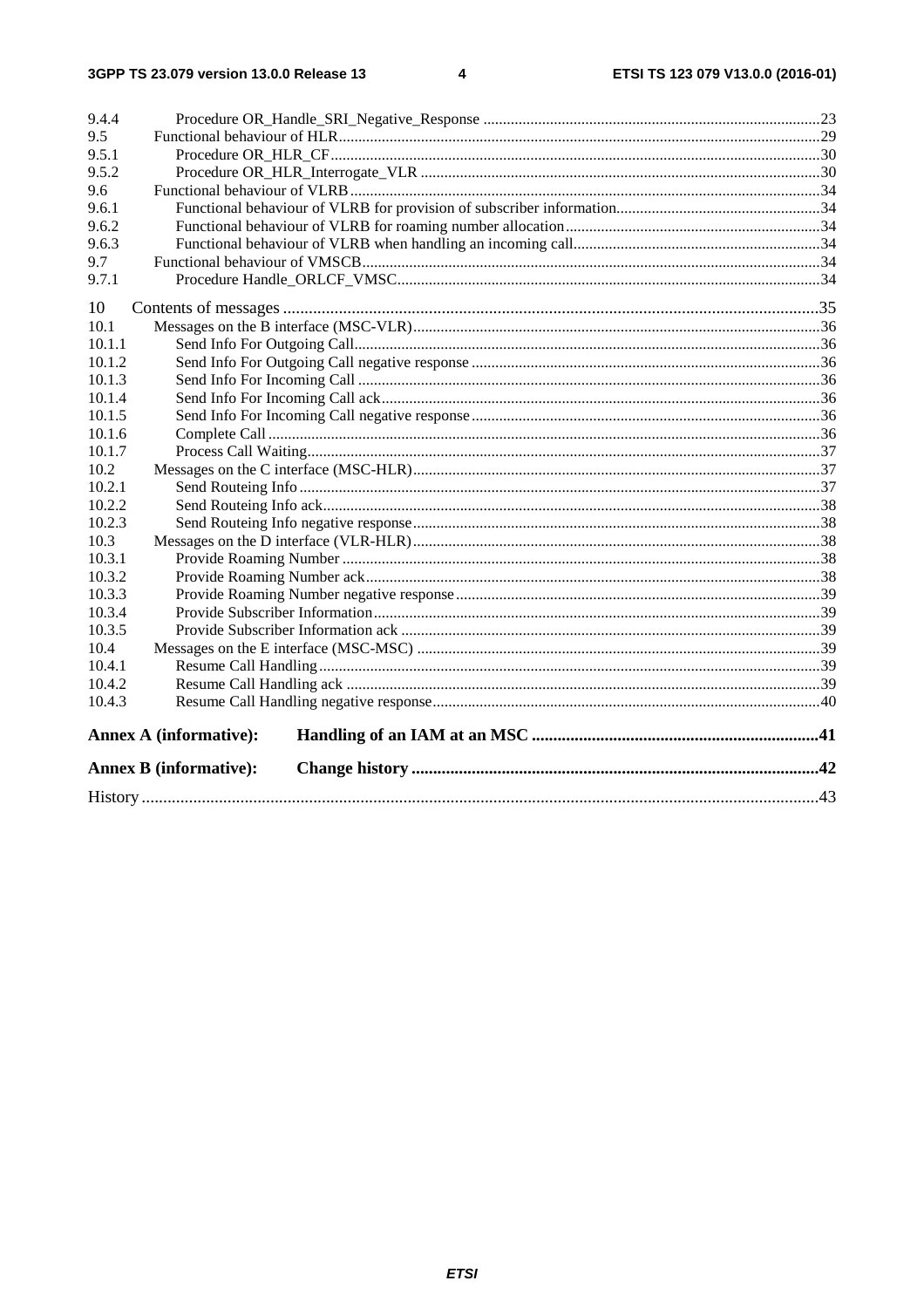## Foreword

This Technical Specification (TS) has been produced by the 3<sup>rd</sup> Generation Partnership Project (3GPP).

The present document specifies the technical realisation of the first phase of the network feature Support of Optimal Routeing (SOR) within the 3GPP system.

The contents of the present document are subject to continuing work within the TSG and may change following formal TSG approval. Should the TSG modify the contents of the present document, it will be re-released by the TSG with an identifying change of release date and an increase in version number as follows:

Version x.y.z

where:

- x the first digit:
	- 1 presented to TSG for information;
	- 2 presented to TSG for approval;
	- 3 or greater indicates TSG approved document under change control.
- y the second digit is incremented for all changes of substance, i.e. technical enhancements, corrections, updates, etc.
- z the third digit is incremented when editorial only changes have been incorporated in the document.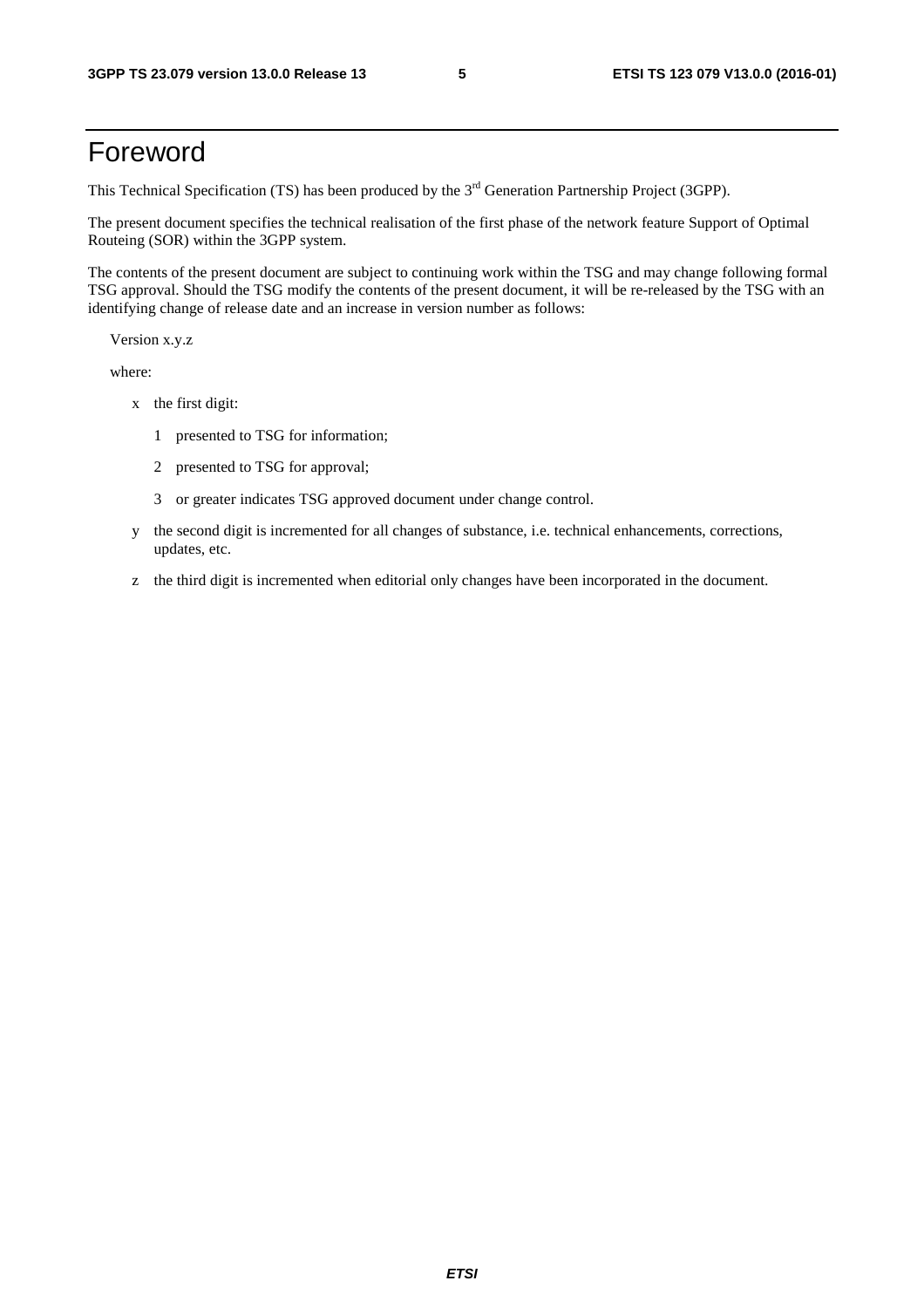## 1 Scope

The present document specifies the technical realisation of the first phase of the network feature Support of Optimal Routeing (SOR). The first phase of SOR provides:

- as a network operator option, a method to route a call from one mobile subscriber directly to another mobile subscriber who is in the same country as the calling mobile subscriber or in the called mobile subscriber's home country, without needing to connect the call via the HPLMN of the called subscriber, even though the called mobile subscriber has roamed outside his HPLMN;
- a method to forward calls when a called mobile subscriber who has roamed outside his home country is busy, or is not reachable, or does not reply, to a forwarded-to destination in the HPLMN country of the called subscriber or the VPLMN country of the called subscriber, without needing to connect the forwarded call via the VPLMN of the called subscriber;
- a method to combine the optimal routeing described in the first bullet point above with the optimal routeing described in the second bullet point above.

OR of a call is permitted only if all entities involved in handling the call support OR.

Other cases of optimal routeing (e.g. calls where the calling and called subscribers are in different countries, forwarding to a mobile subscriber or multiple forwarding) will be considered for inclusion in later phases.

## 2 References

The following documents contain provisions which, through reference in this text, constitute provisions of the present document.

- References are either specific (identified by date of publication, edition number, version number, etc.) or non-specific.
- For a specific reference, subsequent revisions do not apply.
- For a non-specific reference, the latest version applies. In the case of a reference to a 3GPP document (including a GSM document), a non-specific reference implicitly refers to the latest version of that document *in the same Release as the present document*.
- [1] GSM 03.04: "Digital cellular telecommunications system (Phase 2+); Signalling requirements relating to routeing of calls to mobile subscribers".
- [2] 3GPP TR 21.905: "Vocabulary for 3GPP Specifications".
- [3] 3GPP TS 22.079: "Support of Optimal Routeing (SOR); Service definition Stage 1".
- [4] 3GPP TS 22.082: "Call Forwarding (CF) supplementary services Stage 1".
- [5] 3GPP TS 23.003: "Numbering, addressing & identification".
- [6] 3GPP TS 23.018: "Basic call handling; Technical realization".
- [7] 3GPP TS 23.078: "Customized Applications for Mobile network Enhanced Logic (CAMEL) Phase 3; Stage 2".
- [8] 3GPP TS 23.085: "Closed User Group (CUG) Supplementary Service Stage 2".
- [9] 3GPP TS 23.087: "User –to-User Signalling (UUS) Stage 2".
- [10] 3GPP TS 23.172: "Technical realization of Circuit Switched (CS) multimedia service; UDI/RDI fallback and service modification"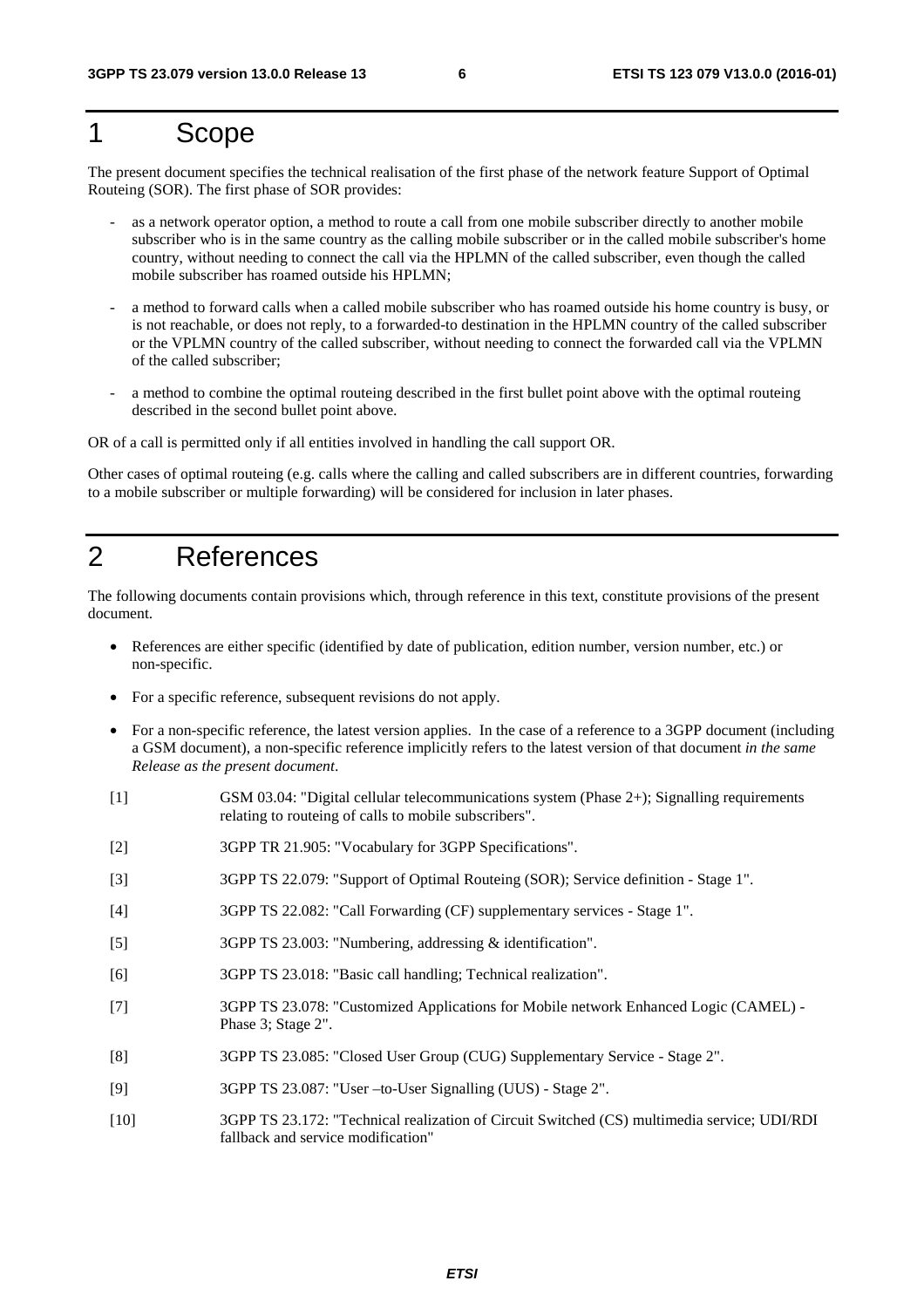## 3 Definitions and abbreviations

## 3.1 Definitions

For the purposes of the present document, the following terms and definitions apply.

**A subscriber:** calling subscriber, who may be fixed or mobile

**B subscriber:** mobile subscriber originally called by the A subscriber

**C subscriber:** subscriber to whom the B subscriber has requested that calls be forwarded. The C subscriber may be fixed or mobile

**Direct route:** call takes the direct route if the route from the serving PLMN of the A subscriber to the serving PLMN of the B subscriber is defined by the MSRN of the B subscriber rather than by the MSISDN of the B subscriber

**Early call forwarding:** call forwarding from the IPLMN before the call has been extended to the VPLMN of the forwarding subscriber

**HPLMN leg:** portion of the HPLMN route from the serving MSC of the A subscriber to an MSC in the HPLMN of the B subscriber

**HPLMN route:** call takes the HPLMN route if the route from the serving MSC of the A subscriber to the serving MSC of the B subscriber is defined by the MSISDN of the called subscriber. This forces the call to be routed via the HPLMN of the B subscriber

**Interrogating PLMN (IPLMN):** PLMN which interrogates the HPLMN of the B subscriber to obtain information to route the call to that subscriber or to the forwarded-to destination defined by the called mobile subscriber. The IPLMN is also the VPLMN of the A subscriber

Late call forwarding: call forwarding after the call has been extended to the VPLMN of the forwarding subscriber. Late call forwarding may be invoked in the IPLMN or the VPLMN of the forwarding subscriber

**Reference address:** address which defines the maximum charge which the A party is prepared to pay for the call leg which he originates

**Routeing address:** address which the GMSC uses to route a call towards the B subscriber or the C subscriber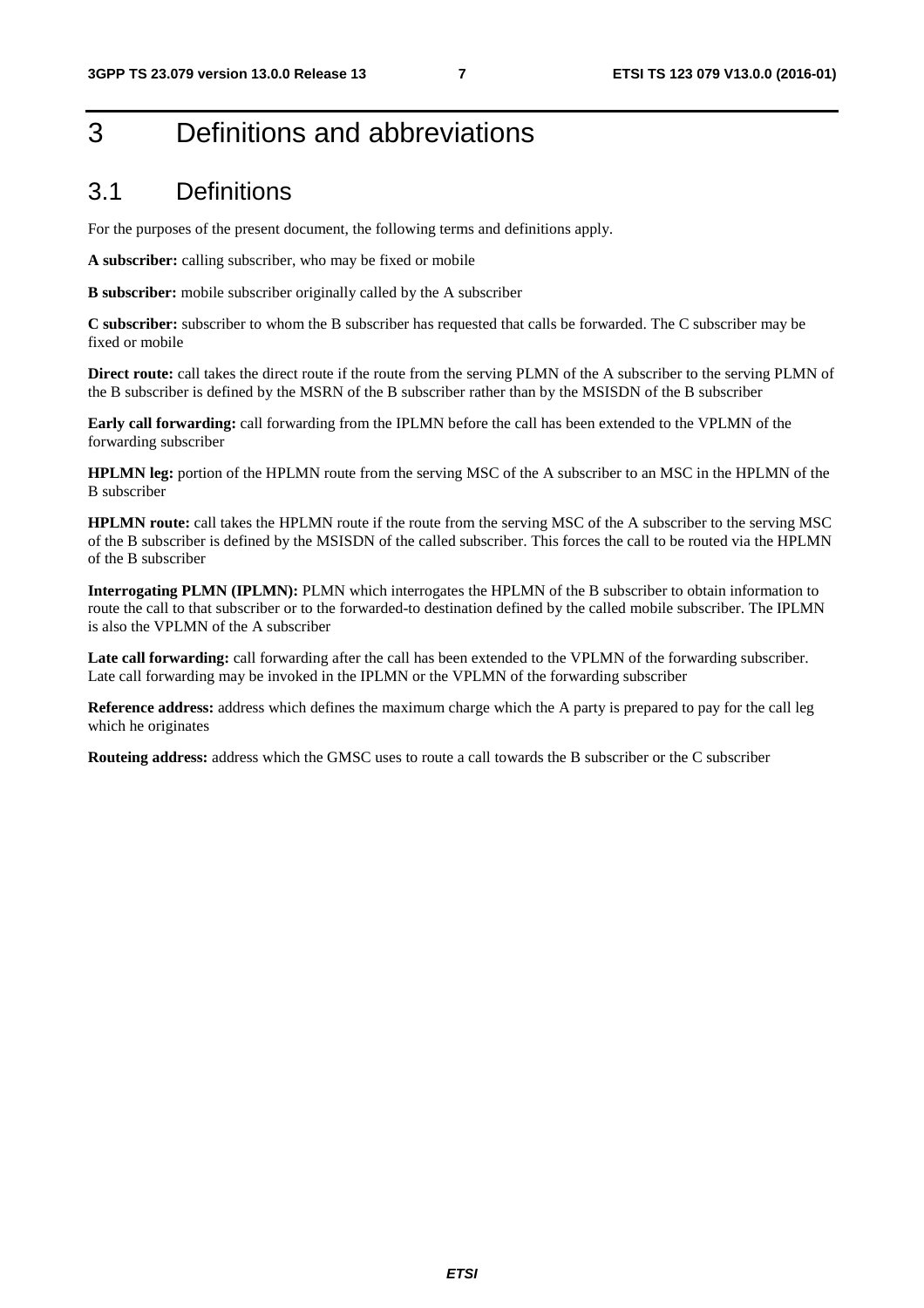## 3.2 Abbreviations

Abbreviations used in the present document are listed in TS 21.905 [2].

For the purposes of the present document, the following abbreviations apply:

| <b>BOIZC</b>  | Barring of Outgoing InterZonal Calls                                            |
|---------------|---------------------------------------------------------------------------------|
| BOIZC-exHC    | Barring of Outgoing InterZonal Calls except those directed to the HPLMN Country |
| <b>CMN</b>    | <b>CAMEL Modified Number</b>                                                    |
| <b>FTN</b>    | Forwarded-To Number                                                             |
| <b>FTNW</b>   | Forwarded-To NetWork                                                            |
| <b>GMSCA</b>  | The GMSC in the IPLMN, which may also be VMSCA                                  |
| <b>GMSCB</b>  | The GMSC in HPLMNB                                                              |
| <b>GMSCC</b>  | The GMSC in HPLMNC                                                              |
| <b>HLRB</b>   | The HLR of the B subscriber                                                     |
| <b>HLRC</b>   | The HLR of the C subscriber                                                     |
| <b>HPLMNB</b> | The HPLMN of the B subscriber                                                   |
| <b>HPLMNC</b> | The HPLMN of the C subscriber                                                   |
| <b>IAM</b>    | <b>Initial Address Message</b>                                                  |
| <b>IPLMN</b>  | <b>Interrogating PLMN</b>                                                       |
| <b>ORLCF</b>  | Optimal Routeing for Late Call Forwarding                                       |
| <b>PRN</b>    | Provide Roaming Number                                                          |
| <b>PSI</b>    | Provide Subscriber Information                                                  |
| <b>RCH</b>    | <b>Resume Call Handling</b>                                                     |
| <b>SIFIC</b>  | Send Information For Incoming Call                                              |
| <b>SIFOC</b>  | Send Information For Outgoing Call                                              |
| SRI(B)        | Send Routeing Information (Basic call)                                          |
| SRI(F)        | Send Routeing Information (Forwarding information)                              |
| <b>VLRA</b>   | The VLR of the A subscriber                                                     |
| <b>VLRB</b>   | The VLR of the B subscriber                                                     |
| <b>VMSCA</b>  | The VMSC of the A subscriber                                                    |
| <b>VMSCB</b>  | The VMSC of the B subscriber                                                    |
|               |                                                                                 |

## 4 Architecture

## 4.1 Optimal routeing for basic mobile-to-mobile calls

It is a network operator option whether to implement optimal routeing for basic mobile-to-mobile calls.

The existing UMTS and GSM architectures support the primary technical requirement of optimal routeing for mobileto-mobile calls (basic OR): that a GMSC can interrogate an HLR in a different PLMN to obtain routeing information for a mobile terminated call (see GSM 03.04 [1]). Three logically distinct PLMNs are involved in the handling of an optimally routed mobile-to-mobile call:

- the IPLMN, which is also the VPLMN of the calling mobile subscriber;
- the HPLMN of the called mobile subscriber (HPLMNB);
- the VPLMN of the called mobile subscriber (VPLMNB).

Any two or all three of these PLMNs may be identical; in figure 1 they are shown as distinct.

Figure 1 shows the communication between the IPLMN, HPLMNB and VPLMNB for an optimally routed mobile-to-mobile call.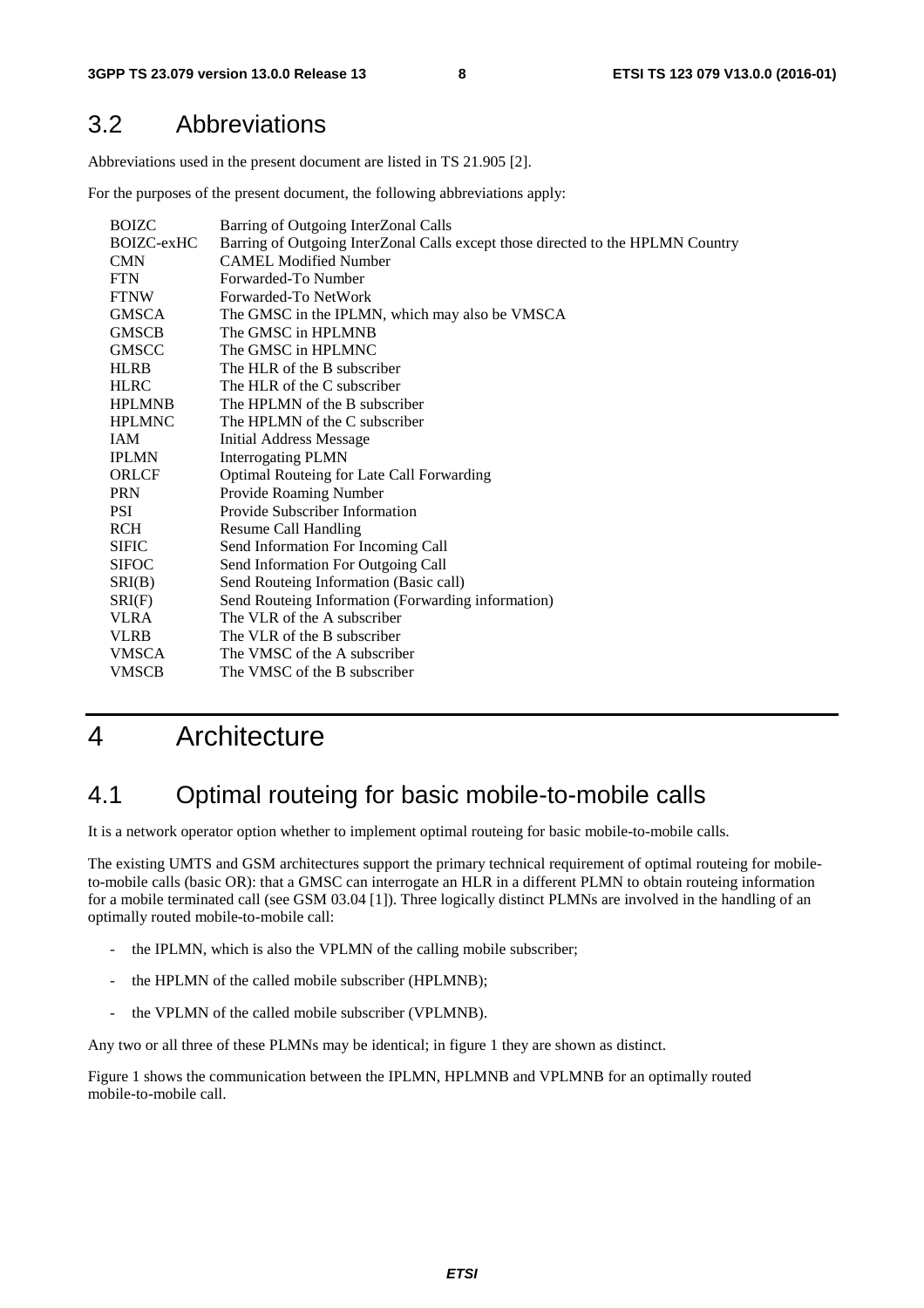

**Figure 1: Architecture for optimal routeing of basic mobile-to-mobile call** 

In figure 1 and throughout the present document, the term ISUP is used to denote the telephony signalling system used between exchanges. In this architecture the VMSC of the calling mobile subscriber (VMSCA) is integrated with the GMSC; communication between them is over an internal interface. A gsmSSF may also be associated with VMSCA, to support CAMEL functionality. This is one way to support optimal routeing of mobile-to-mobile calls. Another way is to set up routeing tables in GMSCA appropriately.

If the originating subscriber has a CAMEL subscription, then when VMSCA receives the setup message it sends an Initial DP message, containing the address digits received in the setup message, via the gsmSSF to the gsmSCF. If the gsmSCF determines that the destination defined by the address digits belongs to a GSM or UMTS PLMN, it responds to the Initial DP with a Connect or Continue With Argument message to VMSCA containing an indication that the call is eligible for optimal routeing. This causes VMSCA to route the call to the associated GMSC (GMSCA).

 If the GMSC is in the VPLMN of the calling mobile subscriber, is in a different PLMN from HLRB, it requests routeing information from HLRB using the MAP protocol. If HLRB determines that the call can be routed directly from the GMSC to VMSCB without contravening the charging requirements for optimal routeing given in subclause 9.1, it requests a roaming number from VLRB using the MAP protocol, and VLRB returns a roaming number in the Provide Roaming Number ack. HLRB returns the roaming number to the GMSC in the Send Routeing Info ack. The GMSC uses the roaming number to construct an ISUP IAM, which it sends to VMSCB. The call is then handled according to the procedures defined in 3GPP TS 23.018 [6], except that if the call is answered GMSCA relays the answer event to VMSCA and includesthe destination address which it used to route the call, to allow VMSCA to generate the correct charging record.

NOTE: If the GMSC relays an answer event to VMSCA before it has received an Answer message from the final destination (e.g. because of an interaction with a Specialised Resource Function) an incorrect destination address (or no destination address) can be sent to VMSCA, even though the call is eventually optimally routed.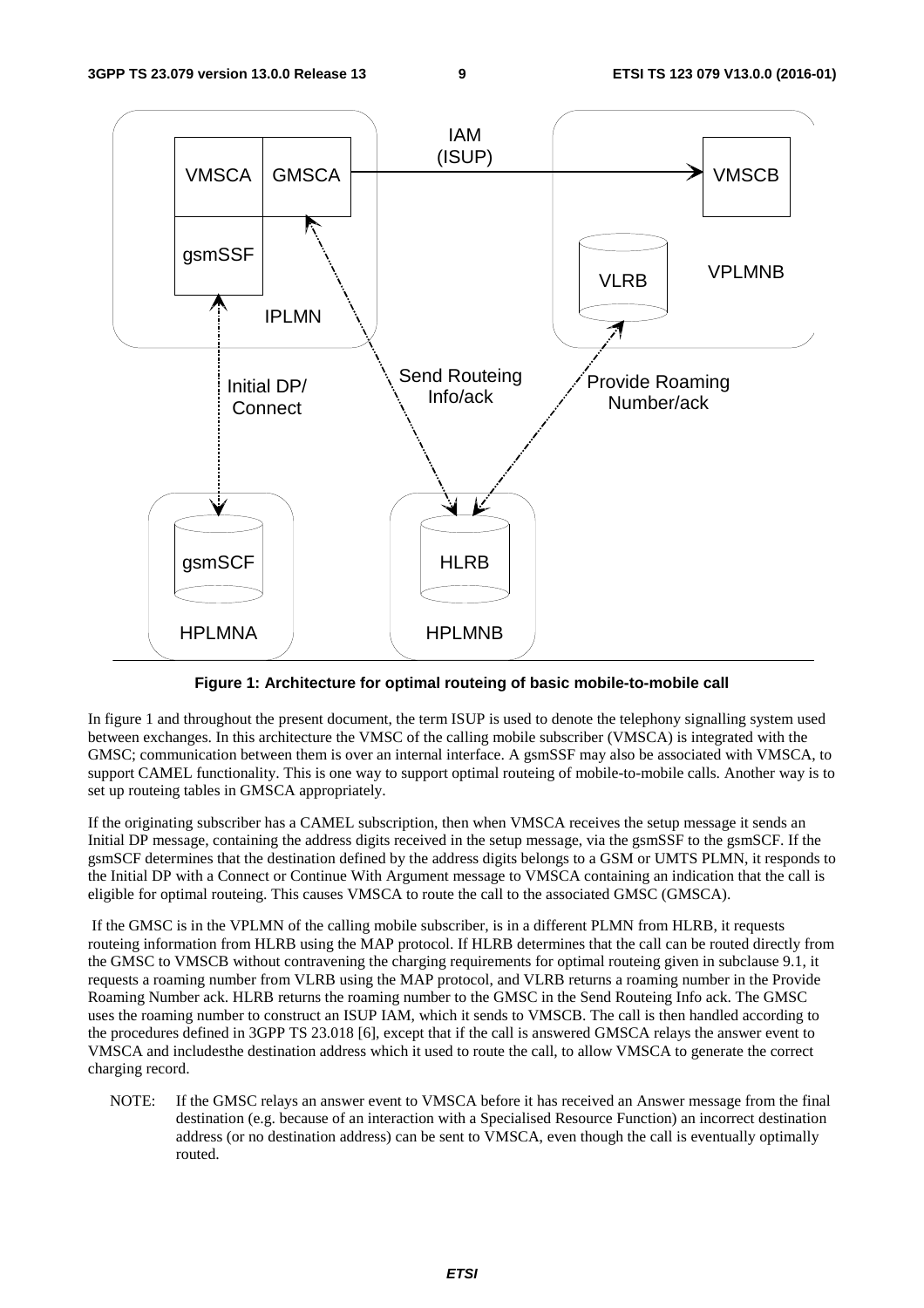## 4.2 Optimal routeing for conditional call forwarding

Some cases of call forwarding on mobile subscriber not reachable (CFNRc) are handled in the IPLMN, without the call being extended to the VPLMN of the forwarding subscriber. For these cases, referred to in the present document as early call forwarding, the forwarding is already optimally routed.

When a call has been extended from the GMSC to VMSCB, the procedures defined in 3GPP TS 23.018 [6] lead to any conditional call forwarding being routed from VMSCB to the forwarded-to destination; this is referred to in this specification as late call forwarding. Optimal routeing for late call forwarding (ORLCF) allows VMSCB to return control of the call to the GMSC, which can then route the call to the forwarded-to destination.

Figure 2 shows the architecture for ORLCF. Phase 1 of SOR does not include optimal routeing of forwarding to a mobile subscriber, so optimal routeing of the forwarding leg is not considered.



**Figure 2: Architecture for optimal routeing of late call forwarding** 

After the call has been extended from the GMSC to VMSCB, if the VMSC/VLR determines that the call should be forwarded it requests the GMSC to resume call handling. The GMSC uses the forwarding information received in the request to resume call handling, or interrogates HLRB for forwarding information, depending on the indication received from the HLR with the roaming number. If the GMSC determines that the call can be routed directly to the forwardedto destination without contravening the charging requirements for optimal routeing given in subclause 9.1 it acknowledges the request, clears the traffic connection to VMSCB and sends an ISUP IAM to the forwarded-to local exchange.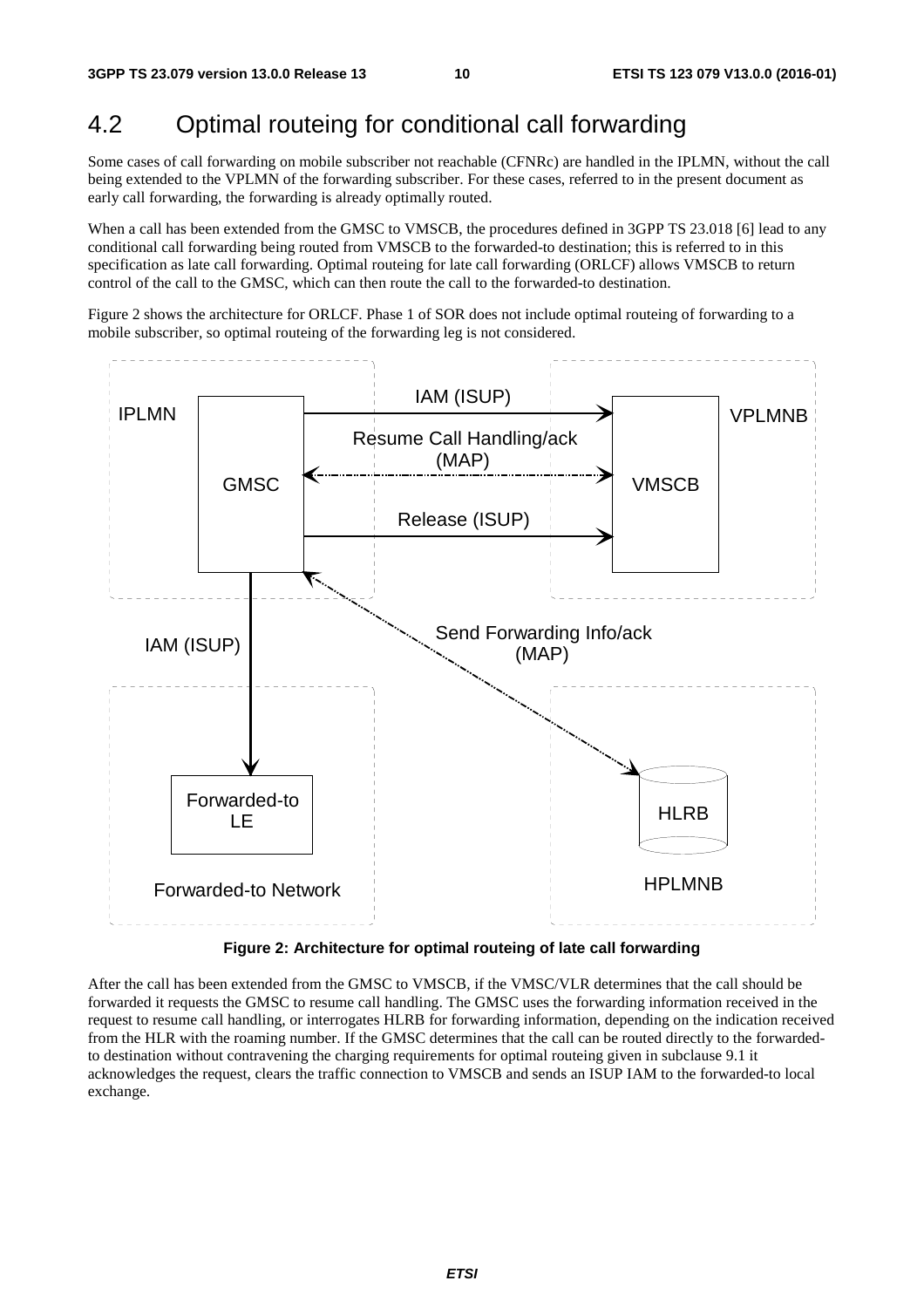## 5 Optimal routeing for basic mobile-to-mobile calls: message flows

It is a network operator option whether to implement optimal routeing for basic mobile-to-mobile calls.

This clause does not consider the handling of calls to a fixed network B subscriber.

The description in this clause of the handling of optimal routeing for basic mobile-to-mobile calls is informative, not normative. Further, the description does not consider the effects of other services or features, except where these are specifically mentioned.

The message flow for an optimally routed call from one mobile subscriber to another mobile subscriber is shown in figure 3. For simplicity of description, it is assumed that forwarding of calls from the B subscriber is not required. Solid lines indicate circuit-associated signalling; dashed lines indicate connectionless signalling.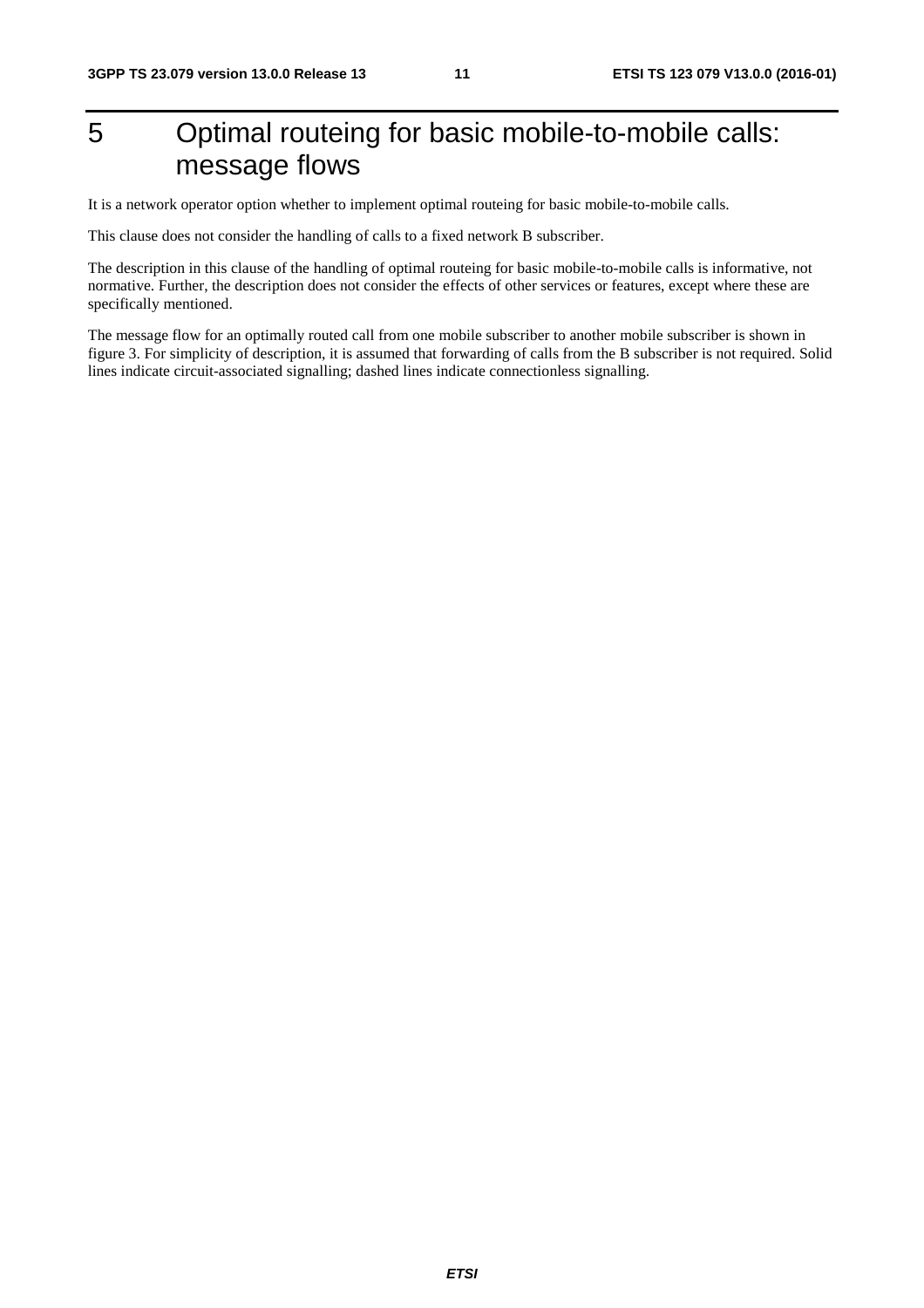

**Figure 3: Message flow for optimal routeing of basic mobile-to-mobile call** 

## 5.1 Successful outcome

When VMSCA receives a Setup message from the MS, it sends a request for information to handle the outgoing call to VLRA, according to the procedures described in 3GPP TS 23.018 [6]. If VLRA determines that the MS is allowed service, it returns a positive acknowledgement, including an indication that the subscriber has a CAMEL subscription, so that VMSCA will request instructions via the gsmSSF (not shown in this diagram) from the gsmSCF.

If the gsmSCF recognises the B subscriber address as belonging to a UMTS or GSM PLMN (decision OR1:Y), it sends a Connect message or a Continue With Argument message, containing an indication that the call is eligible for optimal routeing, to VMSCA. This causes VMSCA to route the call to the associated GMSC function (GMSCA). GMSCA checks the identity of HPLMNB. If GMSCA is in a different PLMN from HLRB, it then sends a request for routeing information (SRI(B)) to HLRB; this request contains an indication that it is an optimal routeing enquiry for information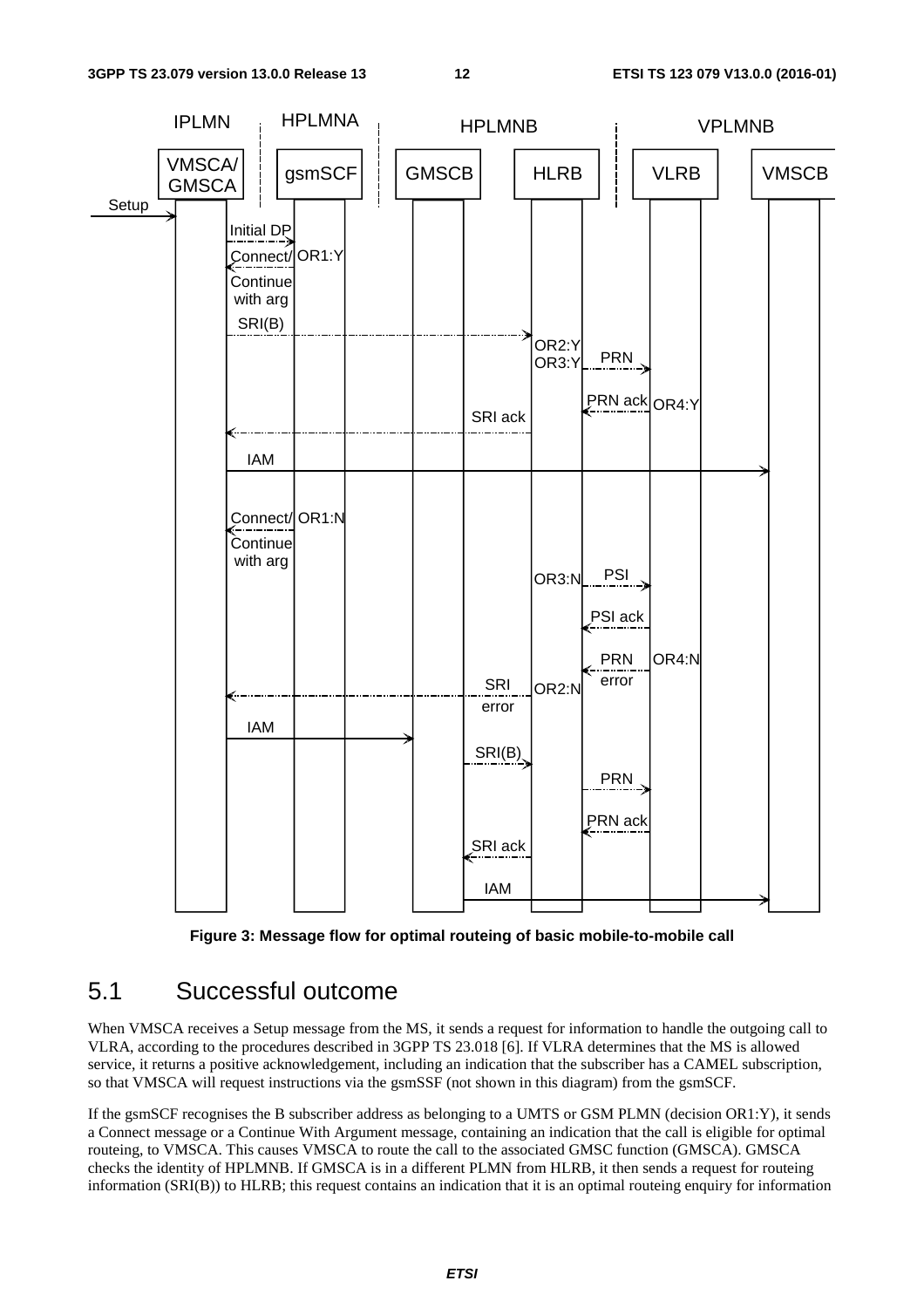to route a basic call. If HLRB is prepared to accept an optimal routeing enquiry from GMSCA (decision OR2:Y), it checks whether at least one of the three conditions:

- the GMSC is in the same country as VMSCB;
- the HLR is in the same country as VMSCB;
- the GMSC is in the same PLMN as the HLR;

is met. If it is (decision OR3:Y), HLRB sends a request for a roaming number (PRN) to VLRB; the request contains an indication that it is for an optimally routed call. If VLRB supports optimal routeing (decision OR4:Y), it returns the roaming number in the PRN ack, and HLRB relays the roaming number in the SRI ack to GMSCA. GMSCA constructs an ISUP IAM using the roaming number, and sends it to VMSCB, which processes the incoming IAM according to the procedures described in 3GPP TS 23.018 [6].

## 5.2 Unsuccessful outcome

Error situations which lead to failure of the call, rather than non-optimal routeing, are not described in this subclause.

#### 5.2.1 B subscriber address not recognised as belonging to a UMTS or GSM PLMN

If the gsmSCF does not recognise the B subscriber address as belonging to a UMTS or GSM PLMN (decision OR1:N), it sends a Connect or Continue With Argument message, omitting the indication that the call is eligible for optimal routeing. VMSCA constructs an IAM using the B subscriber address and sends it to GMSCB in HPLMNB. GMSCB analyses the address received in the IAM, and sends a request for routeing information (SRI(B)) to HLRB; this request contains an indication that it is not an optimal routeing enquiry. Because GMSCB is in the same PLMN as HLRB, it will always be able to derive an HLR address. HLRB sends a request for a roaming number (PRN) to VLRB. VLRB returns the roaming number in the PRN ack, and HLRB relays the roaming number in the SRI ack to GMSCB. GMSCB constructs an ISUP IAM using the roaming number, and sends it to VMSCB, which processes the incoming IAM according to the procedures described in 3GPP TS 23.018 [6].

#### 5.2.2 HLRB or VLRB does not support optimal routeing

If HLRB is not prepared to accept an optimal routeing enquiry from GMSCA , because:

- it does not support optimal routeing for basic mobile-to-mobile calls, or
- because there is no agreement for optimal routeing for basic mobile-to-mobile calls between the operators of GMSCA and HLRB, or
- because optimal routeing of basic mobile-to-mobile calls to the specific B subscriber is not allowed,

(decision OR2:N), it returns an SRI negative response (shown in figure 3 as 'SRI error'). This causes GMSCA to construct an IAM using the B subscriber address and send it to GMSCB, as described in subclause 5.2.1.

If VLRB does not support optimal routeing (decision OR4:N), it returns a PRN negative response (shown in figure 3 as 'PRN error'). This causes HLRB to return an SRI negative response (shown in figure 3 as 'SRI error'), which in turn causes GMSCA to construct an IAM using the B subscriber address and send it to GMSCB, as described in subclause 5.2.1.

#### 5.2.3 OR charging requirements contravened

If HLRB determines that the call cannot be routed directly from GMSCA to VMSCB without contravening the charging requirements for optimal routeing given in subclause 9.1 (decision OR3:N) it sends a request for subscriber information (PSI) to VLRB. VLRB sends a response indicating whether the B subscriber is detached or in some other state. If the B subscriber is not detached, HLRB sends an SRI negative response (shown in figure 3 as 'SRI error') to GMSCA, which constructs an IAM using the B subscriber address and sends it to GMSCB, as described in subclause 5.2.1.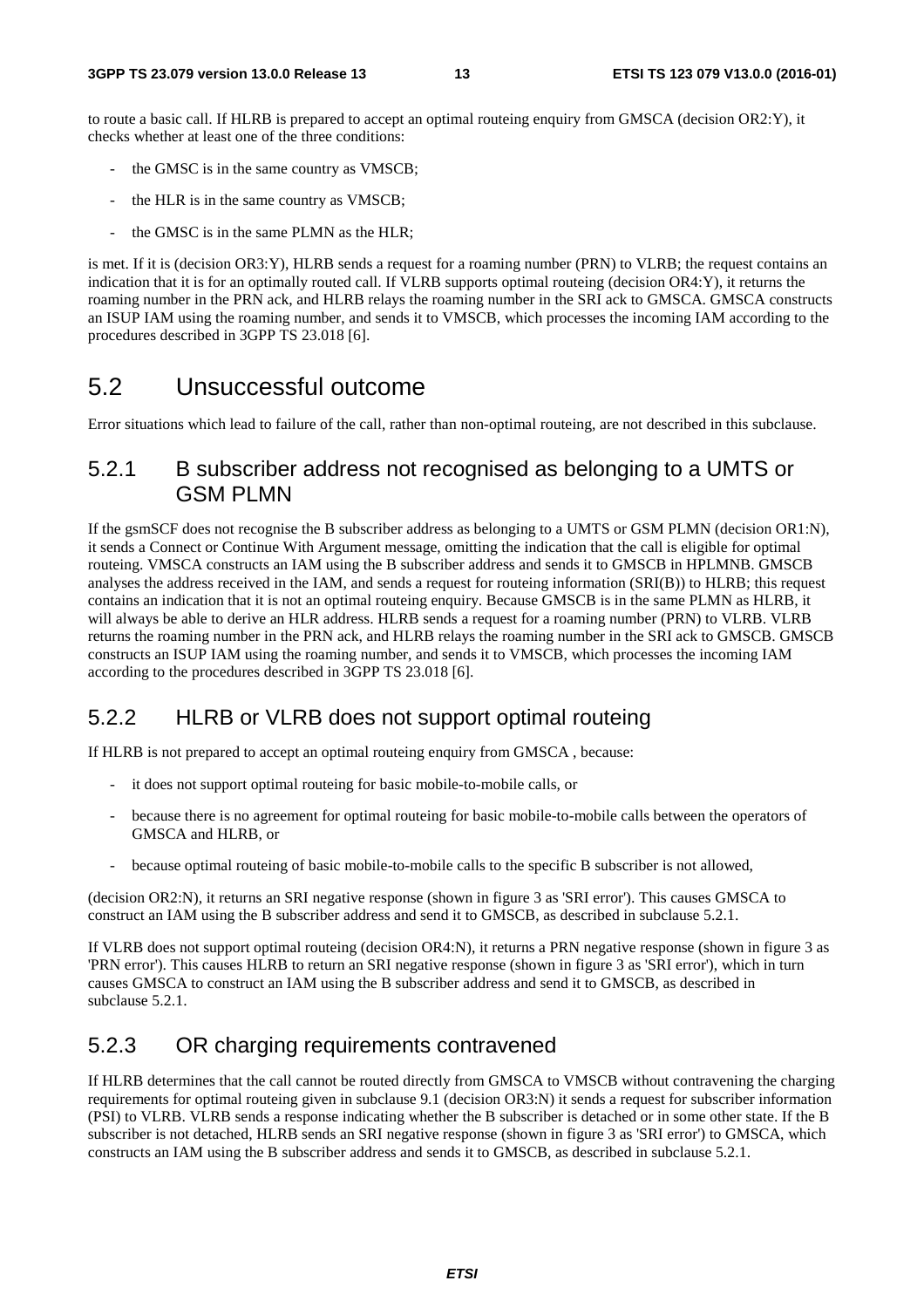## 6 Optimal routeing for conditional call forwarding: message flows

The description in this clause of the handling of optimal routeing for conditional call forwarding is informative, not normative. Further, the description does not consider the effects of other services or features, except where these are specifically mentioned.

Two cases of conditional call forwarding are described in this clause:

- early call forwarding to a fixed destination;
- late call forwarding to a fixed destination.

For phase 1 of SOR, no attempt is made to route a call directly from the GMSC to a forwarded-to mobile subscriber; if the forwarded-to subscriber is mobile, the call is routed from the GMSC to a GMSC in the HPLMN of the forwarded-to subscriber.

## 6.1 Early call forwarding

Early call forwarding is defined as call forwarding from the IPLMN **before** the call has been extended to the VPLMN of the forwarding subscriber. CFU and CFNRc when the forwarding mobile subscriber is IMSI detached are examples of early call forwarding. Early call forwarding is effectively optimally routed, because the call takes the most direct route possible from the IPLMN to the forwarded-to destination.

The message flows for early call forwarding to a fixed destination are shown in figure 4a (forwarding without VLR interrogation) and figure 4b (forwarding after VLR interrogation). The IPLMN is shown as distinct from HPLMNB, on the assumption that the original call towards the B subscriber was optimally routed; however if optimal routeing of basic mobile-to-mobile calls is not implemented, the IPLMN will be the same as HPLMNB. Solid lines indicate circuitassociated signalling; dashed lines indicate connectionless signalling.

#### 6.1.1 Forwarding without interrogation of VLRB

#### 6.1.1.1 Successful outcome

GMSCA sends a request for routeing information (SRI(B)) to HLRB. If HLRB determines that the call is to be forwarded without needing to signal to VLRB then HLRB returns the forwarded-to number (FTN) in the SRI ack.

If GMSCA determines that the call can be forwarded to LEC without contravening the charging requirements for Support of Optimal Routeing given in subclause 9.1 (decision OR:Y) it constructs an ISUP IAM using the FTN and sends it to LEC.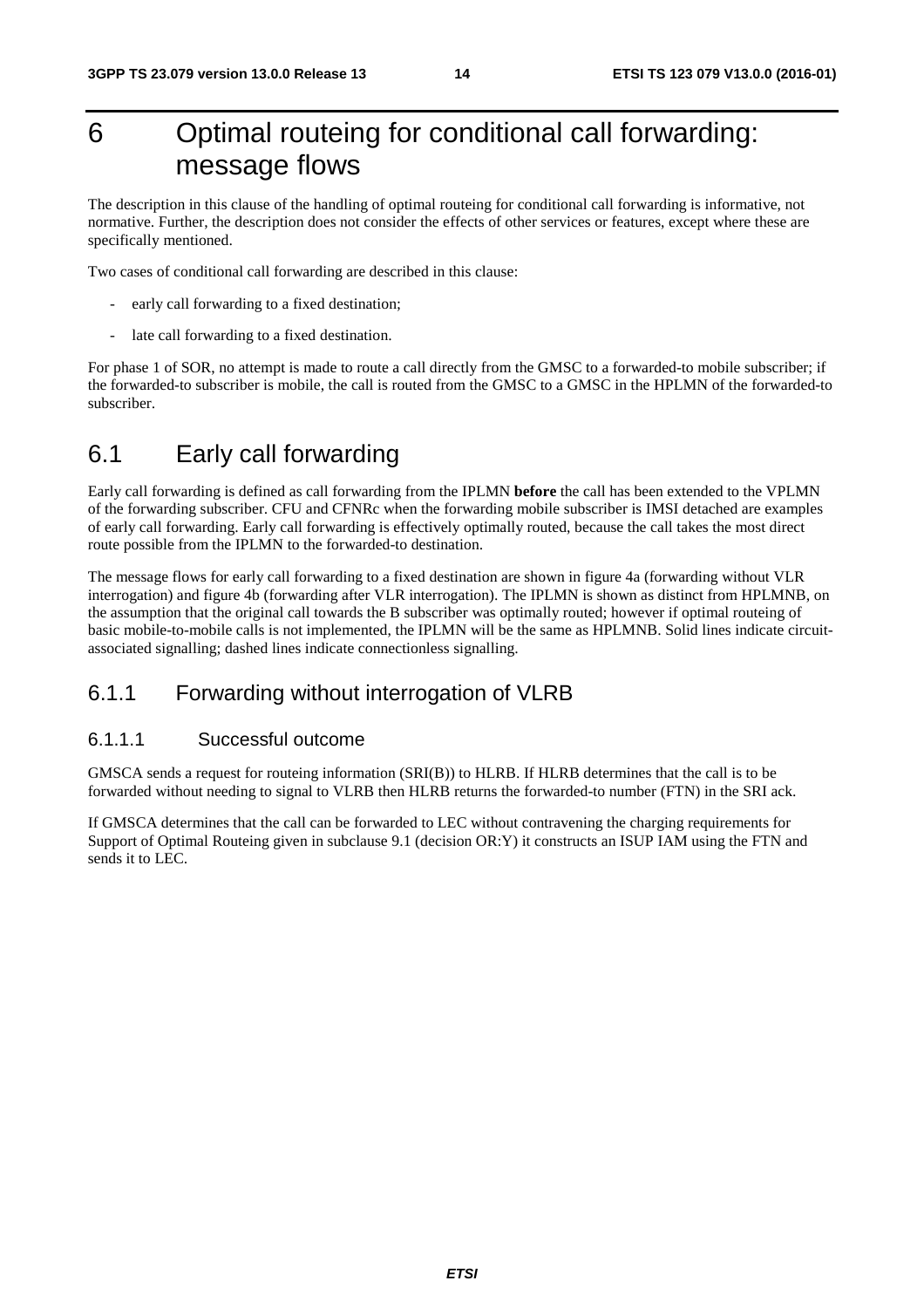

#### **Figure 4a: Message flow for early call forwarding to a fixed destination - forwarding without interrogation of VLRB**

#### 6.1.1.2 Unsuccessful outcome

Error situations which lead to failure of the call, rather than non-optimal routeing, are not described in this subclause.

If GMSCA determines that the call cannot be forwarded to LEC without contravening the charging requirements for Support of Optimal Routeing given in subclause 9.1 (decision OR:N) it constructs an IAM using the B subscriber address and sends it to GMSCB.

GMSCB sends a request for routeing information (SRI(B)) to HLRB. If HLRB determines that the call is to be forwarded, as described in subclause 6.1.1.1, it returns the FTN in the SRI ack.

GMSCB constructs an IAM using the FTN and sends it to LEC.

#### 6.1.2 Forwarding after interrogation of VLRB

#### 6.1.2.1 Successful outcome

GMSCA sends a request for routeing information (SRI(B)) to HLRB. HLRB sends a request for the subscriber status (PSI) to VLRB. If the record in VLRB for the B subscriber shows that the B subscriber is IMSI detached, VLRB indicates this in the PSI ack. Alternatively, if HLRB determines that at least one of the three conditions:

- the GMSC is in the same country as VMSCB;
- the HLR is in the same country as VMSCB;
- the GMSC is in the same PLMN as the HL;

is met, it sends a request for a roaming number (PRN) to VLRB. If the record in VLRB for the B subscriber shows that the B subscriber is IMSI detached, VLRB indicates this in a PRN negative response. If HLRB determines that CFNRc should be invoked, it returns the forwarded-to number (FTN) in the SRI ack.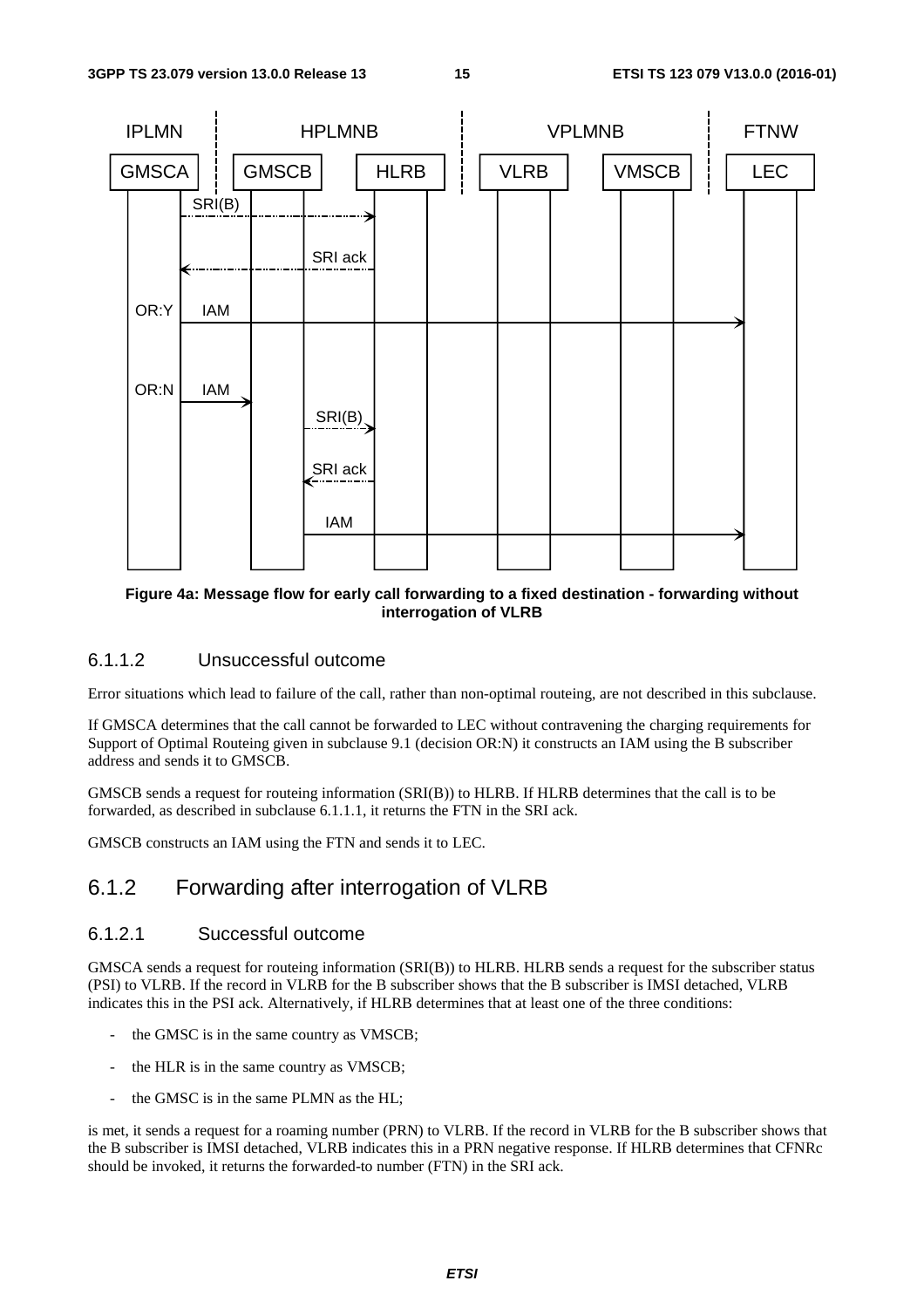If GMSCA determines that the call can be forwarded to LEC without contravening the charging requirements for Support of Optimal Routeing given in subclause 9.1 (decision OR:Y) it constructs an ISUP IAM using the FTN and sends it to LEC.



NOTE: HLRB may send a PRN to VLRB, and receive a PRN negative response indicating absent subscriber, to determine that CFNRc should be invoked.

#### **Figure 4b: Message flow for early call forwarding to a fixed destination - forwarding after interrogation of VLRB**

#### 6.1.2.2 Unsuccessful outcome

Error situations which lead to failure of the call, rather than non-optimal routeing, are not described in this subclause.

If GMSCA determines that the call cannot be forwarded to LEC without contravening the charging requirements for Support of Optimal Routeing given in subclause 9.1 (decision OR:N), it constructs an ISUP IAM using the B subscriber address and sends it to GMSCB.

GMSCB sends a request for routeing information (SRI(B)) to HLRB. HLRB sends a request for a roaming number (PRN) to VLRB. If the record in VLRB for the B subscriber shows that the B subscriber is IMSI detached, VLRB indicates this in the PRN ack. If HLRB determines that CFNRc should be invoked, it returns the forwarded-to number (FTN) in the SRI ack.

GMSCB constructs an IAM using the FTN and sends it to LEC.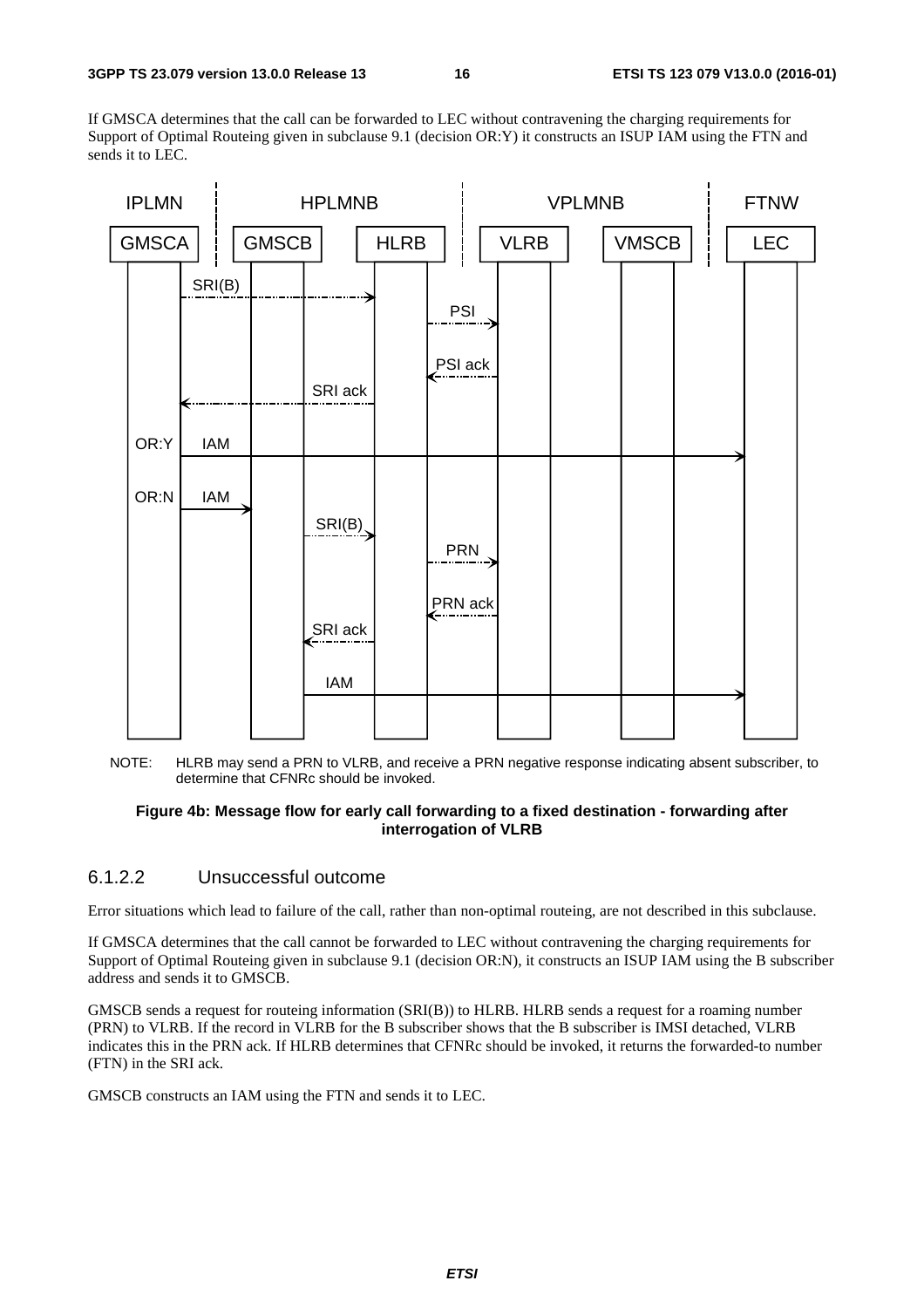## 6.2 Late call forwarding

Late call forwarding is defined as call forwarding **after** the call has been extended to the VPLMN of the forwarding subscriber. CFB, CFNRc on no response to paging and CFNRy are examples of late call forwarding. In the absence of OR, late call forwarding occurs in the VPLMN of the forwarding party; if OR applies, late call forwarding occurs in the IPLMN.

The message flow for optimal routeing of late call forwarding to a fixed destination is shown in figure 5. The IPLMN may be distinct from HPLMNB or the same as HPLMNB, depending on whether or not the original call to VPLMNB was optimally routed, but this description assumes that the original call to VPLMNB was optimally routed. For simplicity of description, the separation of VMSCA and GMSCA (described in clause 5  $\&$  subclause 6.1) is omitted. Solid lines indicate circuit-associated signalling; dashed lines indicate connectionless signalling.



**Figure 5: Message flow for optimal routeing of late call forwarding to a fixed destination**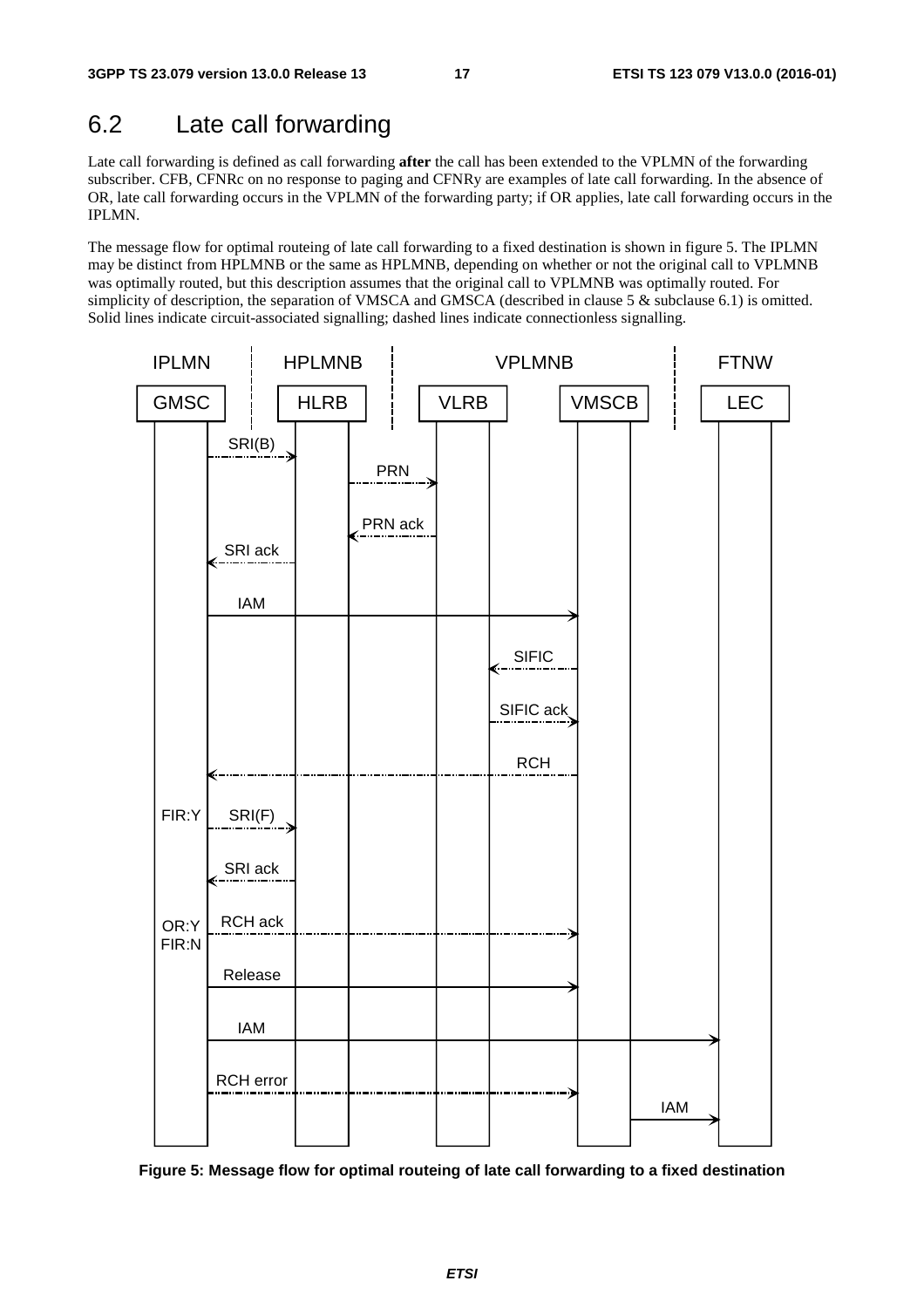### 6.2.1 Successful outcome

The GMSC obtains a roaming number from HLRB to route the call to VMSCB, as described in subclause 5.1. The SRI ack also includes an indication of whether the GMSC should interrogate the HLR for routeing information for late call forwarding. The GMSC constructs an IAM using the roaming number, and sends it to VMSCB. When VMSCB receives the IAM, it requests subscriber information for the incoming call (SIFIC) from VLRB. If VLRB determines that the call should be forwarded, because the called mobile subscriber is busy, or is not reachable, or has not replied to the call before the no-reply call timer has expired, it returns a SIFIC ack containing the forwarded-to number, the forwarding reason, the GMSC address and the call reference number to VMSCB. VMSCB sends a request to resume call handling (RCH) to the GMSC; the RCH includes the forwarded-to number, the forwarding reason and the basic service information received in the SIFIC ack.

If the HLR indicated in the SRI ack which contained the MSRN that the GMSC should interrogate the HLR for forwarding information (FIR:Y), the GMSC then sends a request for forwarding information (SRI(F)), containing the forwarding reason and the basic service group which applies for this call, to HLRB. HLRB responds with the appropriate forwarded-to number.

If the HLR indicated in the SRI ack which contained the MSRN that the GMSC should not interrogate the HLR for forwarding information (FIR:N), the GMSC checks the forwarded-to number received in the RCH.

If the GMSC determines that the call can be forwarded to the forwarded-to destination without contravening the charging requirements for Support of Optimal Routeing given in subclause 9.1 (decision OR:Y) it:

- sends an RCH ack to VMSCB to indicate that control of the call has been accepted;
- sends an ISUP Release message indicating normal clearing to VMSCB to release the traffic circuit;
- constructs an IAM using the forwarded-to number, and sends it to LEC.

#### 6.2.2 Unsuccessful outcome

Error situations which lead to failure of the call, rather than non-optimal routeing, are not described in this subclause.

#### 6.2.2.1 GMSC does not support OR

If the GMSC does not support OR, it omits the 'or-capability' information element from the SRI(B) request. The HLR then sends the 'OR not supported in GMSC' indicator in the PRN to VLRB. VMSCB will not send the RCH to the GMSC if the 'OR not supported in GMSC' indicator was received in the PRN. Instead, the call will be forwarded at VMSCB.

#### 6.2.2.2 HLRB does not support OR

If HLRB does not support OR, it does not relay the GMSC address and the call reference number which it received in the SRI(B), so VMSCB cannot send the RCH to the GMSC. Instead, the call will be forwarded at VMSCB.

#### 6.2.2.3 VMSCB/VLRB does not support OR

If VMSCB/VLRB does not support OR, VMSCB cannot send the RCH to the GMSC. Instead, the call will be forwarded at VMSCB.

#### 6.2.2.4 OR charging requirements contravened

If the original call to VMSCB was optimally routed, the GMSC can route the call to the forwarded-to destination only if the charge to do so is no more than the charge to route the call to HPLMNB. If this requirement, determined as described in subclause 9.1, is not met (decision OR:N) the GMSC returns an RCH negative response (shown in figure 5 as 'RCH error') to VMSCB, which then forwards the call.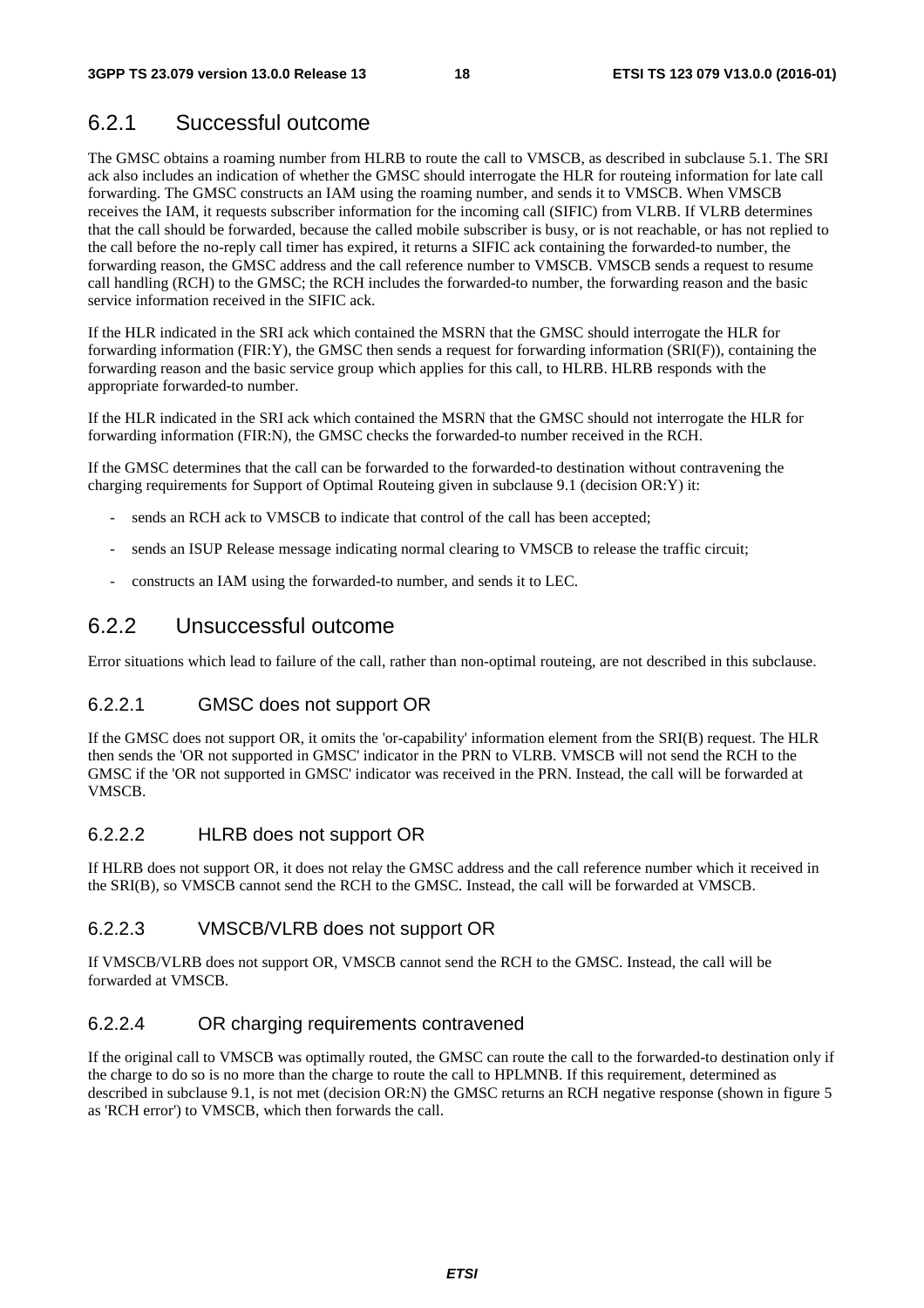If the original call to VMSCB was not optimally routed, the GMSC can route the call directly to the forwarded-to destination only if the charge to do so is no more than the charge for the routeing to VMSCB. If this requirement, determined as described in subclause 9.1, is not met (decision OR:N) the GMSC returns an RCH negative response (shown in figure 5 as 'RCH error') to VMSCB, which then forwards the call.

## 7 Interactions between optimal routeing and supplementary services

## 7.1 Call forwarding

If an optimally routed call encounters early call forwarding, GMSCA attempts to route the call to the forwarded-to destination. The forwarded-to destination is the C subscriber if the C subscriber is not a mobile subscriber, or the HPLMN of the C subscriber if the C subscriber is a mobile subscriber. If GMSCA cannot route the call to the forwarded-to destination without contravening the charging requirements for Support of Optimal Routeing given in subclause 9.1, the call is routed to a GMSC in the HPLMN of the B subscriber.

If an optimally routed call encounters late call forwarding, GMSCA attempts to route the call to the forwarded-to destination. The forwarded-to destination is the C subscriber if the C subscriber is not a mobile subscriber, or the HPLMN of the C subscriber if the C subscriber is a mobile subscriber. If GMSCA cannot route the call to the forwarded-to destination without contravening the charging requirements for Support of Optimal Routeing given in subclause 9.1, the call is routed from VMSCB to the forwarded-to destination.

The handling of call forwarding at HLRB for optimally routed calls is encapsulated in the procedures First\_Forwarding\_HLR, PRN\_Error\_HLR, Handle\_CFB, Handle\_CFNRc and Handle\_CFNRY, which are specified in 3GPP TS 23.018 [6].

## 7.2 Closed User Group (CUG)

The handling of CUG checking for outgoing calls at VLRA is encapsulated in the process OCH\_VLR, which is specified in 3GPP TS 23.018 [6].

The handling of CUG checking at HLRB is encapsulated in the procedures Subscription\_Check\_HLR and Forward CUG Check, which are specified in 3GPP TS 23.018 [6].

## 7.3 Advice of Charge

Advice of Charge (Information) and Advice of Charge (Charging) do not take account of whether a call has been optimally routed.

## 7.4 Call barring

It has been accepted in principle that all supplementary service call barring programmes except for BAIC are applied for cost control reasons, and that therefore barring should be applied on the basis of the cost of the actual route taken by the call. For phase 1 of Support of Optimal Routeing, this principle does not apply. Barring of outgoing calls is applied on the basis of the B subscriber number. Barring of all incoming calls will prevent a call to the served mobile subscriber, whether or not the call is optimally routed. If Barring of Incoming Calls when roaming outside the home PLMN country is active and operative it will prevent a call to the B subscriber even if the A subscriber pays to route the call to the VMSC of the B subscriber.

The handling of barring of outgoing calls at VLRA is encapsulated in the process OCH\_VLR, which is specified in 3GPP TS 23.018 [6].

The handling of barring of incoming calls at HLRB is encapsulated in the procedure Subscription\_Check\_HLR, which is specified in 3GPP TS 23.018 [6].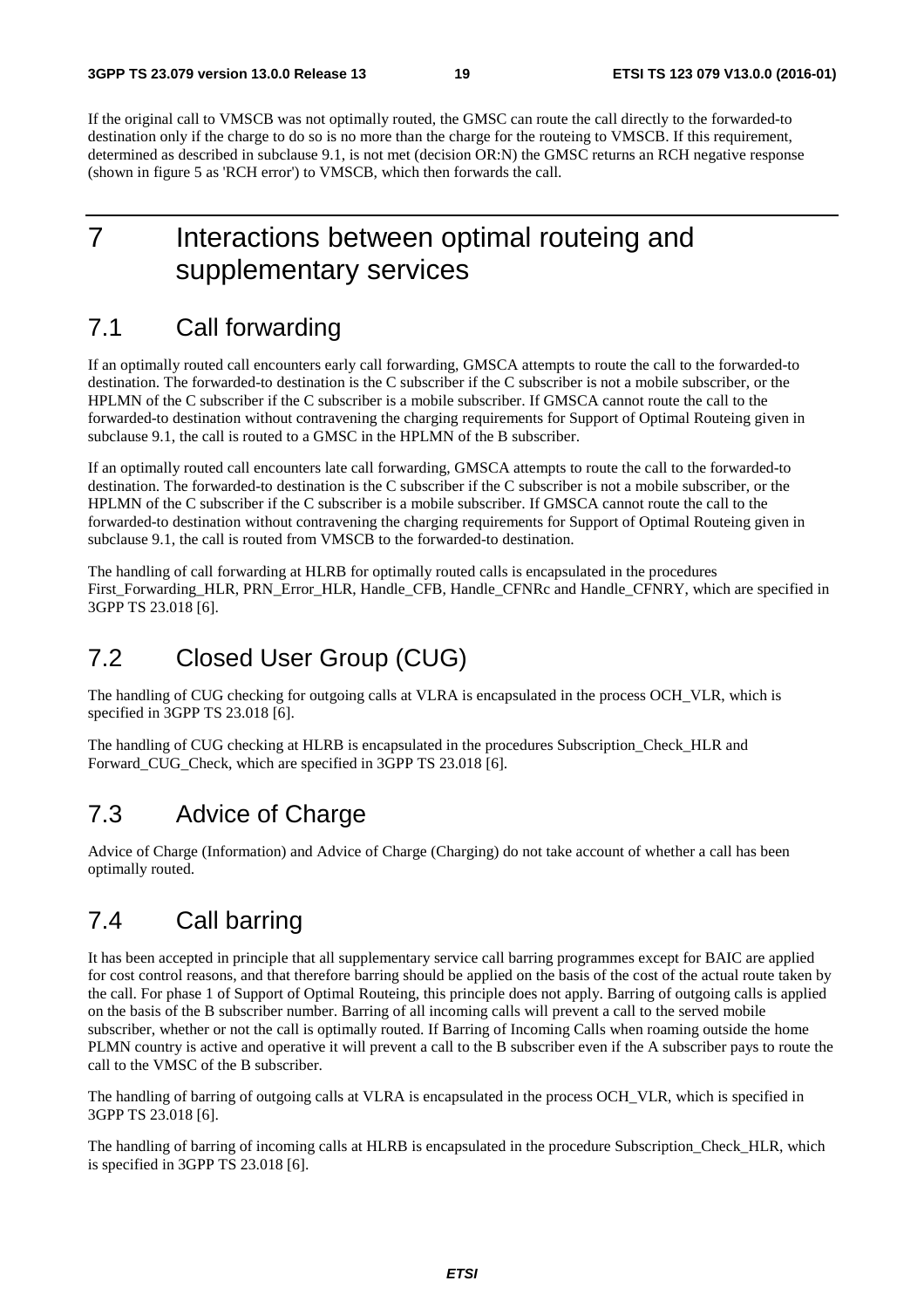The interactions between barring of outgoing calls and call forwarding for phase 1 of Support of Optimal Routeing are defined in 3GPP TS 22.082 [4].

The interactions between BIC-Roam and call forwarding for phase 1 of Support of Optimal Routeing are defined in 3GPP TS 22.082 [4].

## 7.5 Other supplementary services

The effects of the following supplementary services on optimally routed calls are identical to their effects on nonoptimally routed calls, so they are omitted from the present document:

- CLIP, CLIR, COLP, COLR (3GPP TS 23.081);
- CW, HOLD (3GPP TS 23.083);
- MPTY (3GPP TS 23.084);
- ECT (3GPP TS 23.091).

## 8 Interactions between optimal routeing and other network features

## 8.1 Operator determined barring

The principles for the interactions between operator determined barring and optimal routeing are the same as those for interactions between supplementary service barring and optimal routeing.

## 8.2 CAMEL

:

The principles for interactions between CAMEL services and optimal routeing are specified in this subclause. The interworking between CAMEL processing and optimal routeing in the GMSC and the terminating VMSC is specified in subclause 9.4 and 3GPP TS 23.018 [6].

If a mobile-originating CAMEL service modifies the number entered by the A subscriber, VMSCA treats the number returned by the gsmSCF in the same way as a number received in the SETUP message, i.e.:

- If the gsmSCF indicated that the call is eligible for optimal routeing, VMSCA sends a signal containing the modified number to the associated GMSC, which sends a request for routeing information to the appropriate HLR;
- If the gsmSCF did not indicate that the call is eligible for optimal routeing, VMSCA sends an IAM containing the modified number to a GMSC in HPLMNB, which sends a request for routeing information to the appropriate HLR.

If a mobile-terminating CAMEL service modifies the number received by the GMSC, the GMSC treats the number returned by the CAMEL server in the same way as a forwarded-to number, i.e. it checks it against the optimal routeing criteria in subclause 9.1 but does not analyse it to find if it can derive an HLR address. If the number returned by the CAMEL server does not satisfy the optimal routeing criteria in subclause 9.1 and the GMSC is not in the same PLMN as HLRB, the GMSC will route the call to a GMSC in the same PLMN as HLRB. This will lead to a repetition of the mobile terminating CAMEL interaction.

If the call is to be forwarded early at the GMSC (whether by a UMTS-standardised call forwarding service or by a CAMEL-based call forwarding service) and a mobile originating CAMEL service applies to the forwarding subscriber, the GMSC checks the number which results from the CAMEL service against the optimal routeing criteria in subclause 9.1. If the number returned by the CAMEL server does not satisfy the optimal routeing criteria in subclause 9.1, the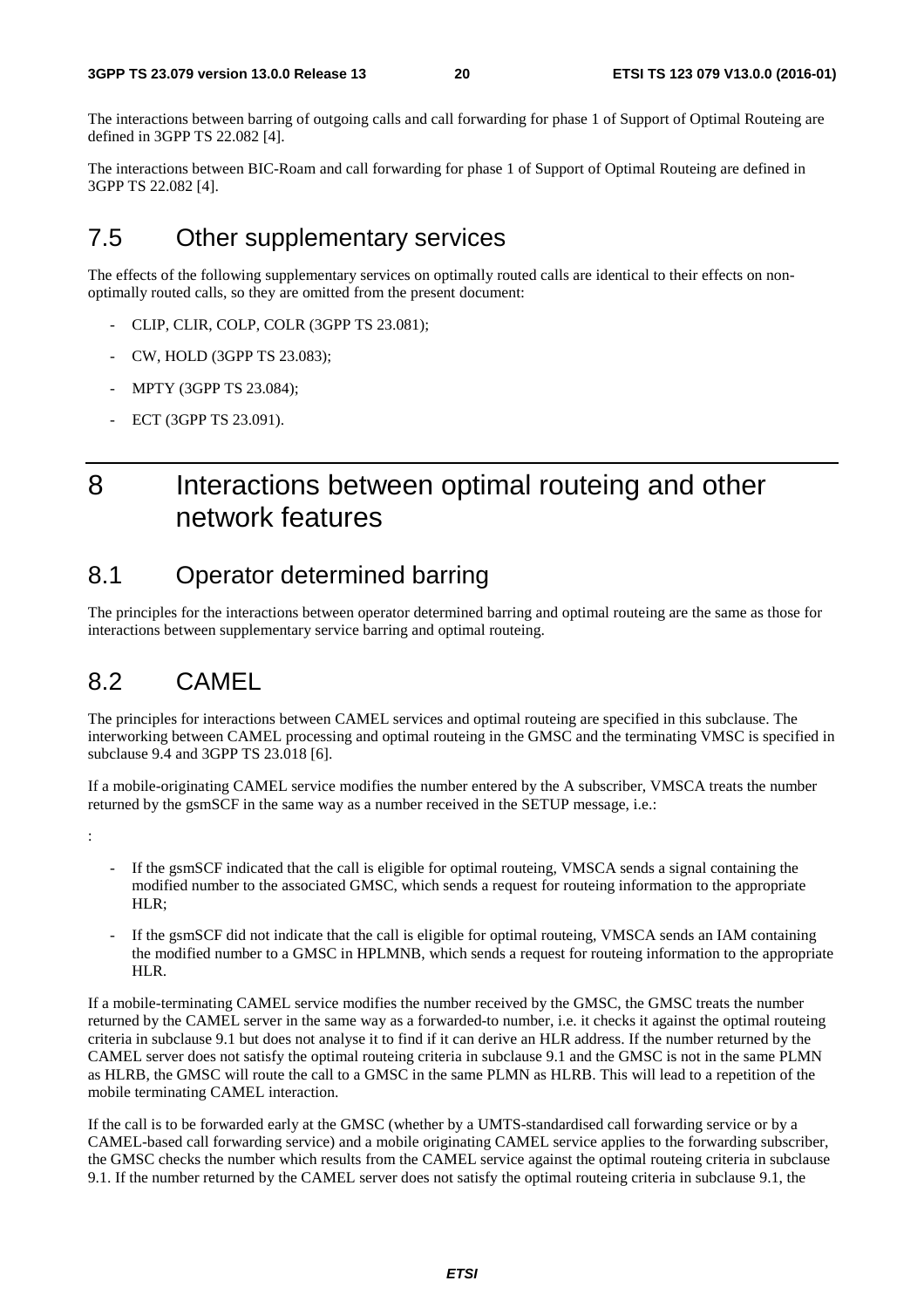GMSC will not route the call to the forwarded-to destination. The GMSC will route the call to a GMSC in the same PLMN as HLRB. This will lead to a repetition of the mobile originating CAMEL interaction.

If the call is optimally routed back to the GMSC (optimal routeing of late call forwarding) and a mobile originating CAMEL service applies to the forwarding subscriber, then the GMSC does not check the number which results from the CAMEL service against the optimal routeing criteria in subclause 9.1.

NOTE: Service Logic designers should be aware that Optimal Routeing of Late Call Forwarding (ORLCF) may be combined with Optimal Routeing of basic mobile to mobile calls (Basic Optimal Routeing - BOR) in a single call. The ORLCF handling in the GMSC may be subject to Mobile Terminating (MT) CAMEL handling and Mobile Forwarding (MF) CAMEL handling, as depicted in Procedure OR\_Handle\_RCH. Both the MT CAMEL Service and the MF CAMEL Service may provide a new destination for the forwarded leg.

 When BOR and ORLCF are combined within one call, and the MT CAMEL Service or the MF CAMEL Service provides a new destination for the forwarded leg, then these CAMEL Services should take particular care, if they need to ascertain whether this new destination complies with the optimal routeing criteria as specified in subclause 9.1.

## 9 Functional requirements of entities performing optimal routeing

## 9.1 Charging requirements for optimal routeing

MoU have imposed two constraints for the charging of optimally routed calls:

- No subscriber shall pay more for a call which has been optimally routed than he would do under the present routeing scheme described in GSM 03.04 [1] in the subclauses describing the call cases where the GMSC is in the same PLMN as the HLR.
- At least for the first phase of Support of Optimal Routeing, the charge for one leg of a call shall be paid for entirely by one subscriber.

These constraints mean that the direct route for a call cannot always be used. For example, if the calling mobile subscriber (the A subscriber) is in Germany, and the B subscriber's HPLMN is in Switzerland but he has roamed to Finland, the charge payable by the A subscriber to route the call by the direct route to Finland would be greater than the charge payable to route the call to HPLMNB, so the HPLMN route must be used.

In the first phase of Support of Optimal Routeing, it cannot be assumed that a GMSC is able to calculate the charge payable for the direct route and the charge payable for the HPLMN leg. The MoU requirements can be met by applying more stringent (but simpler) criteria for deciding whether the direct route may be used:

- If the country code of the destination exchange and the country code of the GMSC are the same, then the direct route may be used.
- Otherwise, for a call leg which is chargeable to the A subscriber, if the country code of the destination exchange and the country code of HPLMNB are the same, then the direct route may be used.
- Otherwise, the HPLMN route shall be used.

In certain cases, the second criterion above (equality of country codes for the HPLMN and the destination exchange) may not be enough to determine equality of the charges payable for the direct route and the HPLMN route. In these cases, analysis of the national destination code as well as the country code is required; however the principle is still that if the two numbers are the same to the depth of analysis required then the direct route may be used.

For optimal routeing of late call forwarding, the constraints are satisfied if the following criteria are applied:

if the country code of the forwarded-to exchange and the country code of the GMSC are the same, then the forwarded call may be routed directly from the GMSC to the forwarded-to exchange;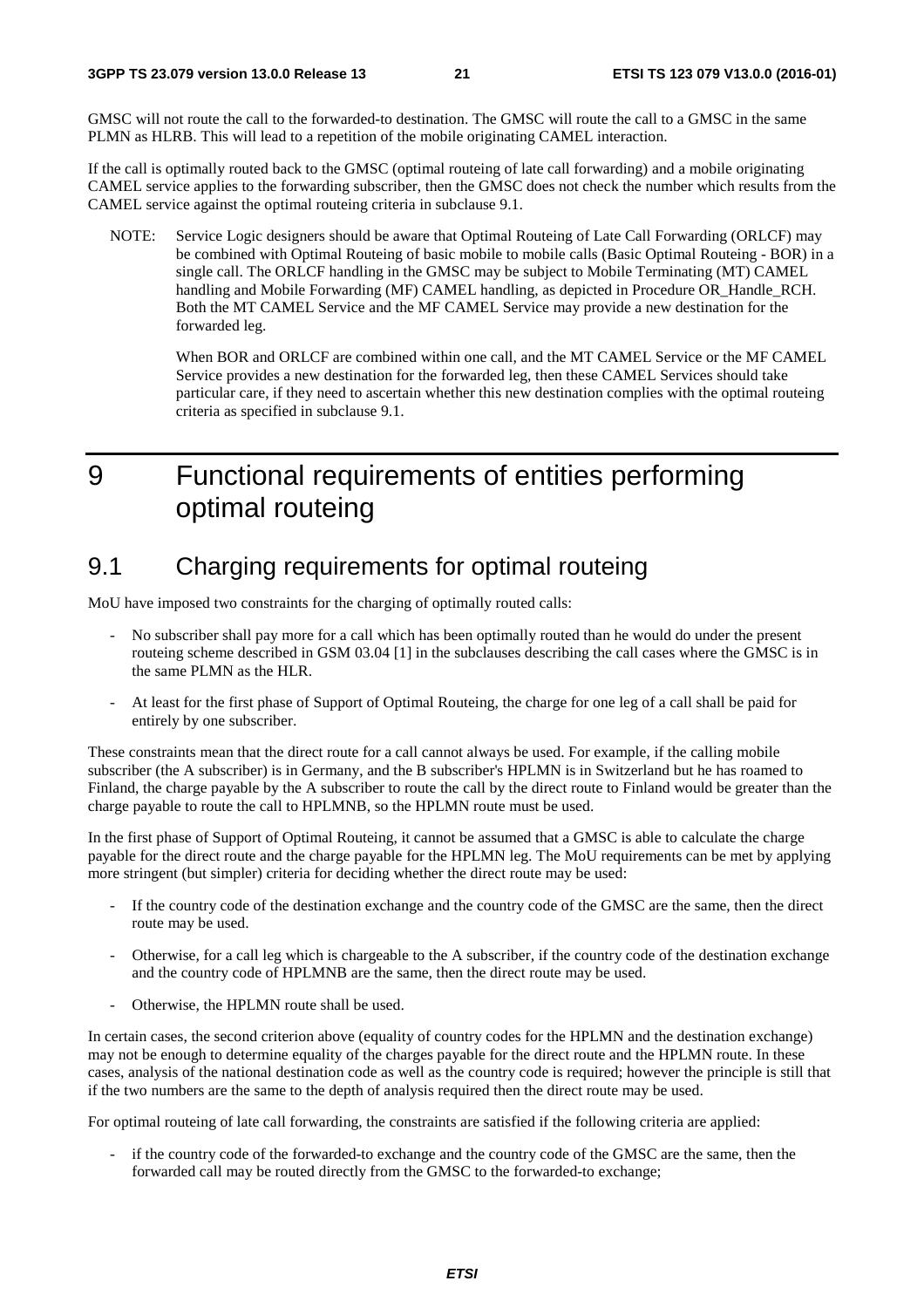- otherwise, if the country code of the forwarded-to exchange and the country code of HPLMNB are the same, then the forwarded call may be routed directly from the GMSC to the forwarded-to exchange;
- otherwise, if the country code of the forwarded-to exchange and the country code of VPLMNB are the same, then the forwarded call may be routed directly from the GMSC to the forwarded-to exchange;
- otherwise the forwarded call shall be routed through VPLMNB.

## 9.2 Functional behaviour of VMSCA

The functional behaviour of VMSCA is specified in 3GPP TS 23.018 [6]. The only functions specific to optimal routeing are:

- Routeing the call to the associated GMSC function if the gsmSCF indicates that the call is eligible for optimal routeing;
- The transfer of the destination address, if it is received in the indication of the answer event, to the call data record, to allow the correct charge for the call to be made. This function is required only if VMSCA supports optimal routeing of mobile-to-mobile calls.

## 9.3 Functional behaviour of VLRA

The functional behaviour of VLRA is specified in 3GPP TS 23.018 [6].

## 9.4 Functional behaviour of GMSC

When a call is being forwarded the forwarding leg is controlled by a process MT\_CF\_MSC which runs in the forwarding MSC (VMSC or GMSC). If CAMEL processing of the forwarding leg indicates that Basic Optimal Routeing of the forwarding leg should be attempted, the forwarding MSC may use the services of an associated GMSC for the forwarding leg, i.e. the associated GMSC requests routeing information from HLRC. In this case, the forwarding leg is processed in the same way as a mobile-originated call from mobile subscriber B.

The functional behaviour of a GMSC is specified in 3GPP TS 23.018 [6]. The procedures specific to Support of Optimal Routeing are specified in this subclause.

#### 9.4.1 Procedure OR\_Set\_ORA\_Parameters

#### 9.4.2 Procedure OR\_Handle\_RCH

Sheet 1: if the GMSC receives O-CSI or D-CSI in Resume Call Handling, then the GMSC shall verify whether it supports the CAMEL Phases indicated in O-CSI and D-CSI. If either or both of O-CSI and D-CSI indicates CAMEL Phase 4, then the GMSC shall also verify whether the Offered CAMEL4 CSIs of the GMSC includes support for O-CSI and D-CSI. If the required CAMEL Phases or the required CAMEL4 CSIs are not supported in the GMSC, then the GMSC disallows the Optimal Routeing request. Refer to 3GPP TS 23.078 [7] for a description of the Offered CAMEL4 CSIs.

Sheet 1: if the GMSC interrogates the HLR for a Forwarded-to number, the Routeing address is the Forwarded-to number received in the Send Routeing Info ack; otherwise the Routeing address is the Forwarded-to number received in the Resume Call Handling.

Sheet 1: the task "Destination address := FTN" is executed only if the GMSC supports optimal routeing of basic mobileto-mobile calls.

Sheet 1: the procedure Route permitted is called to verify the number received in Resume Call Handling or the number received from HLR. If the result is 'False', then the GMSC disallows the Optimal Routeing. The call forwarding will now be done by the VMSC.

Note When the procedure Route\_permitted returns result 'False', then the gsmSCF is not informed about the forwarding and can therefore not provide an alternative destination address. Reason is that once the gsmSCF is informed about forwarding, the call forwarding can not be returned to the VMSC.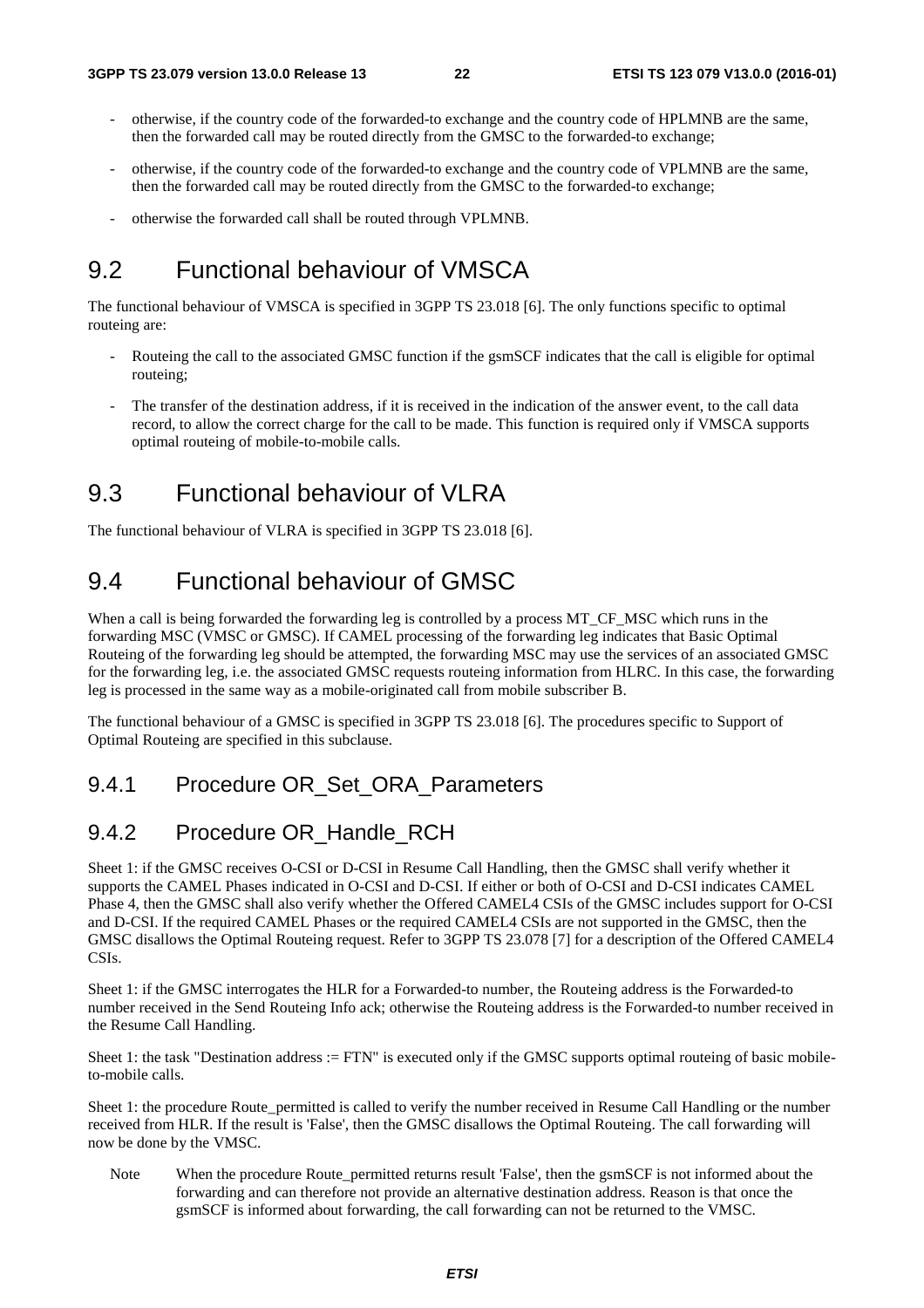Sheet 2: the procedure CAMEL\_MT\_GMSC\_Notify\_CF is specific to CAMEL phase 2 or higher; it is specified in 3GPP TS 23.078 [7]. If the GMSC does not support CAMEL phase 2 or higher, processing continues from the "Continue" exit of the test "Result".

If the result of the procedure CAMEL\_MT\_GMSC\_Notify\_CF is 'Fail' or 'Release', then the call will be released.

If the result of the procedure CAMEL\_MT\_GMSC\_Notify\_CF is 'Reconnect', then the GMSC allows the Optimal Routeing. The GMSC will then start a call forwarding process.

Sheet 2: when the procedure Route permitted on sheet 1 returns result 'False', then the GMSC returns 'OR not allowed' to the VMSC. The call forwarding will now be done by the VMSC.

Sheet 3: the procedure Activate CF Process is specified in 3GPP TS 23.018 [6]. When procedure Activate CF Process returns result 'Release' or 'Fail', the call is released.

If the result is 'Pass', then the GMSC allows the Optimal Routeing.

Sheet 3: the procedure UUS\_GMSC\_Check\_Forwarding is specific to UUS; it is specified in 3GPP TS 23.087 [9].

Sheet 3: the procedure CAMEL\_Store\_Destination\_Address is specific to CAMEL phase 3 or higher; it is specified in 3GPP TS 23.078 [7].

Sheet 3: the called party address sent in the IAM to the process MT\_CF\_MSC is the Forwarded-to number received in the Perform Call Forwarding ack.

Sheet 3: the process MT\_CF\_MSC is specified in 3GPP TS 23.018 [6].

#### 9.4.3 Procedure Route\_Permitted

#### 9.4.4 Procedure OR\_Handle\_SRI\_Negative\_Response

'Non-fatal' error situations, which cause the call to be routed through a GMSC in the same PLMN as the HLR, are:

- Send Routeing Info request rejected because the HLR does not support OR.
- Protocol error.
- System failure.
- Unexpected data value.
- Data missing.
- OR not allowed.

'Fatal' negative responses, which cause the GMSC to return a 'fail' result, are:

- Unknown subscriber.
- Number changed.
- Bearer service not provisioned.
- Teleservice not provisioned.
- Call barred.
- CUG reject.
- Forwarding violation.
- Facility not supported.
- Absent subscriber.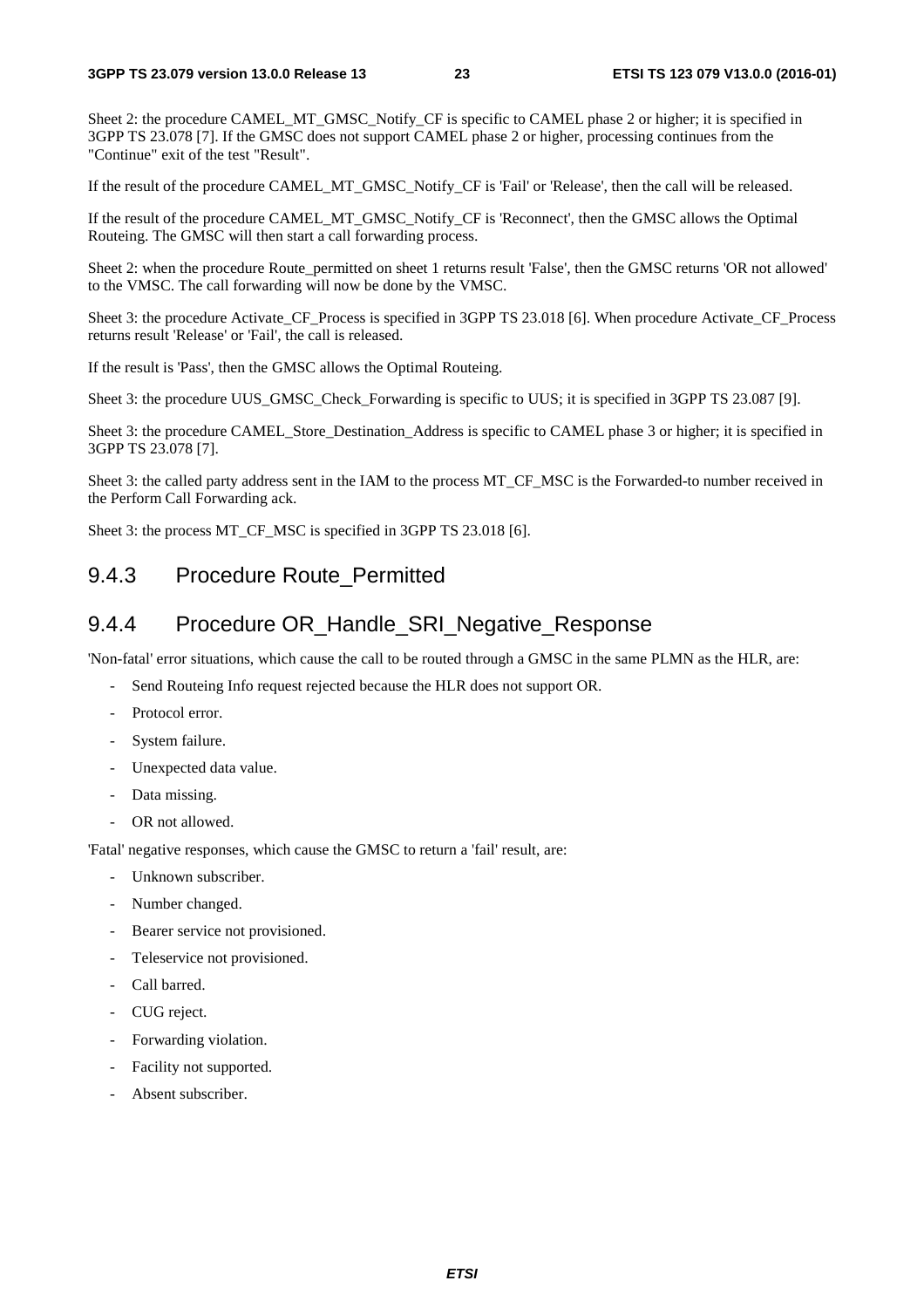

**Figure 6: Procedure OR\_Set\_ORA\_Parameters**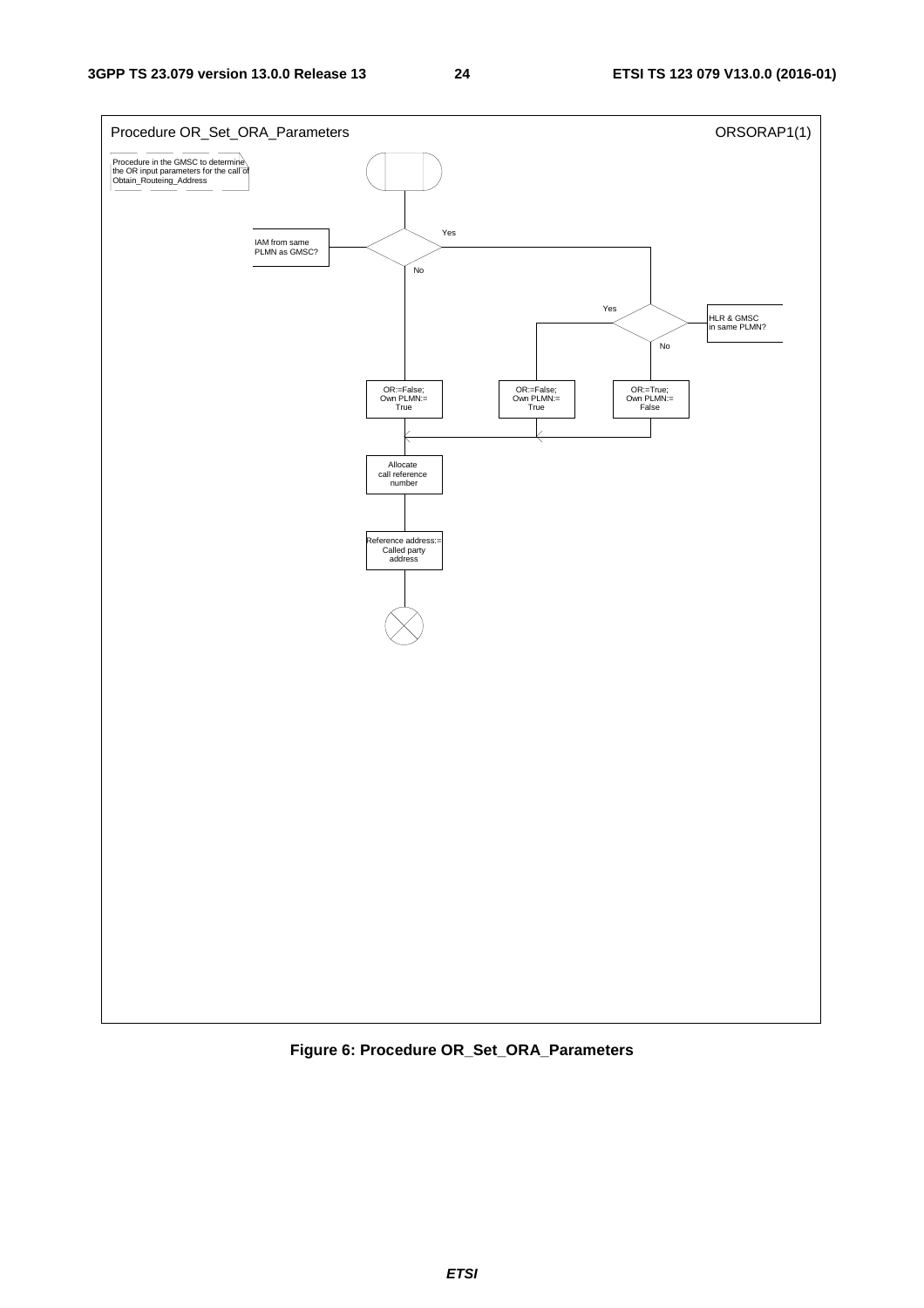

**Figure 7a: Procedure OR\_Handle\_RCH (sheet 1)**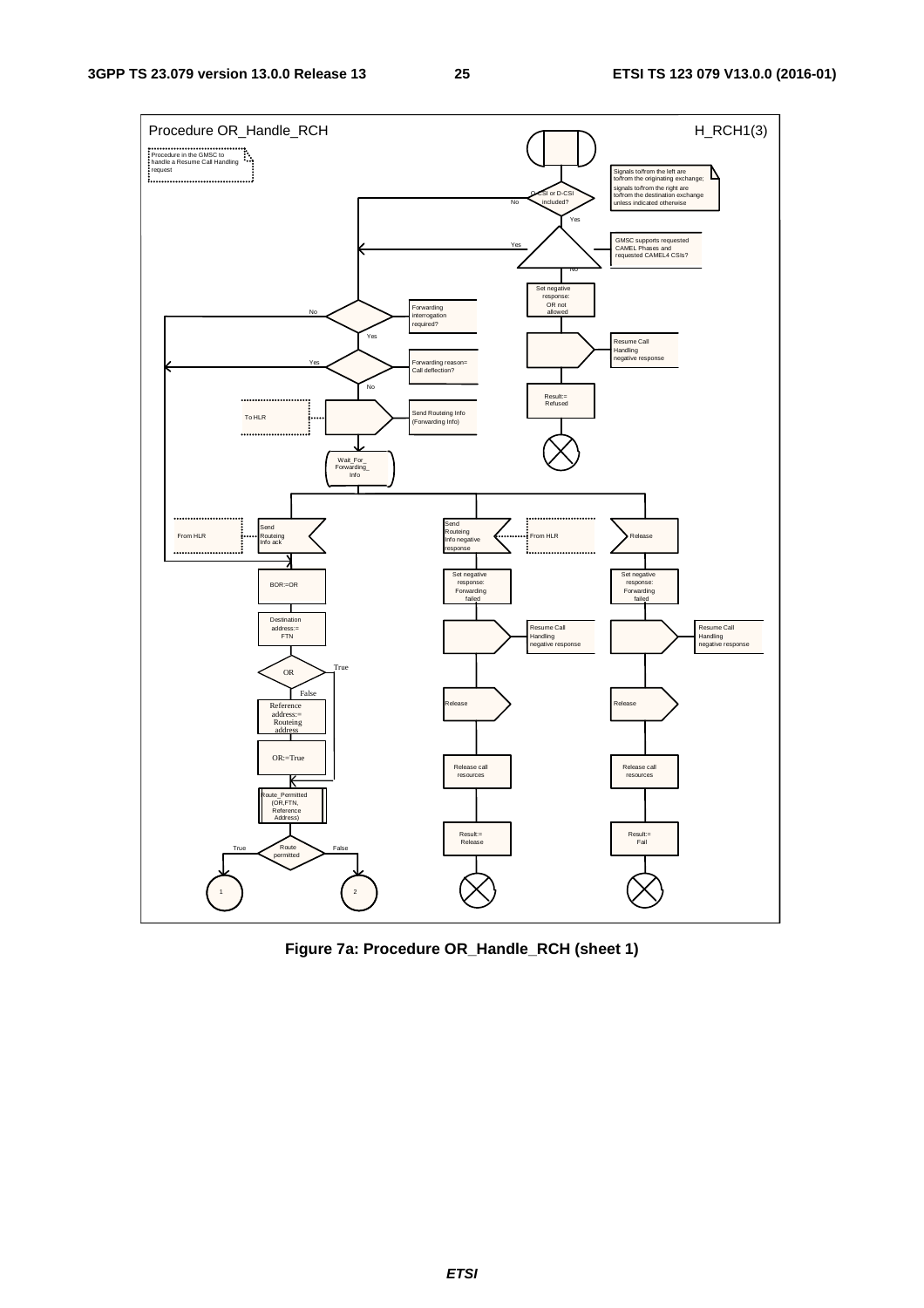

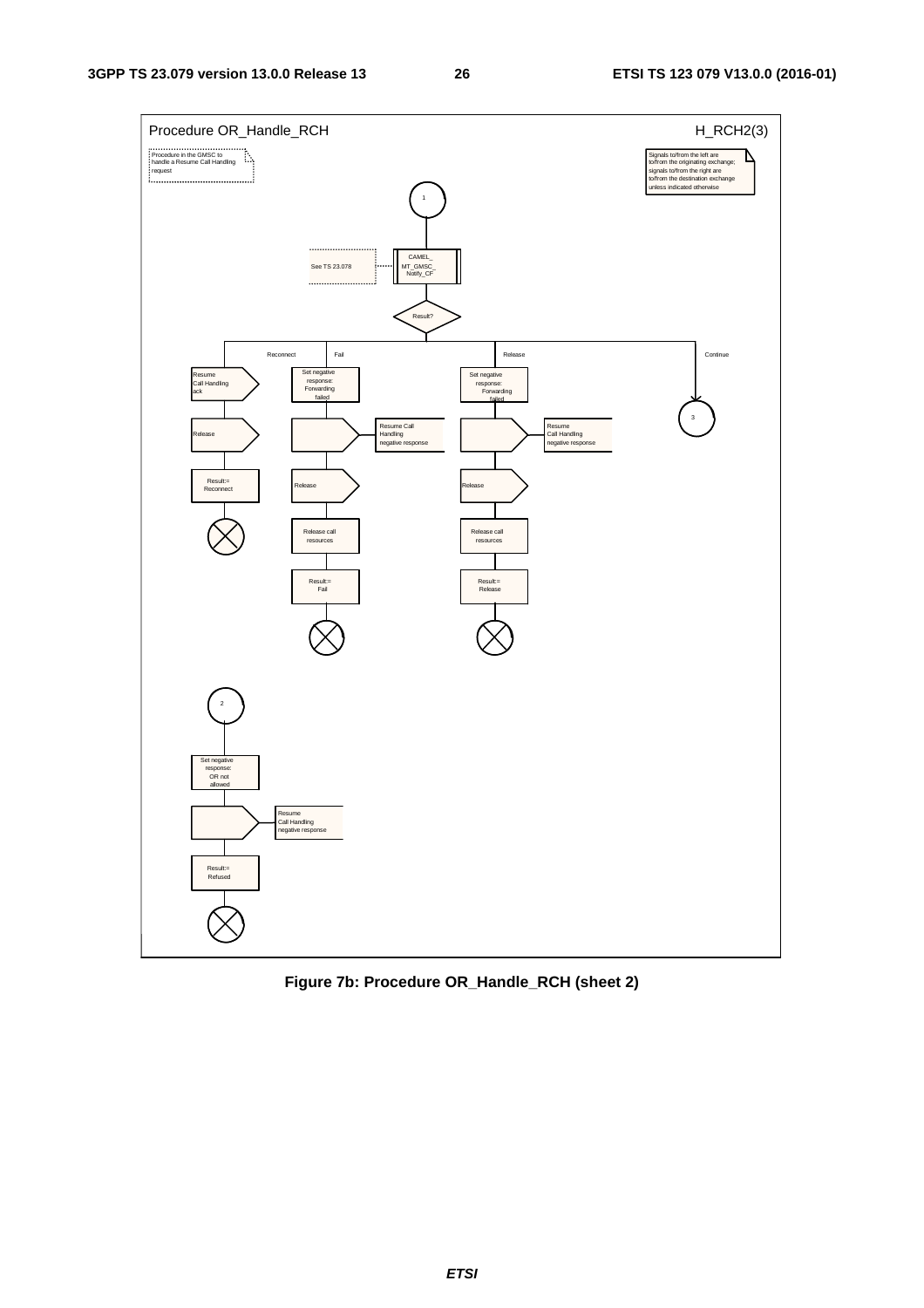

**Figure 7c: Procedure OR\_Handle\_RCH (sheet 3)**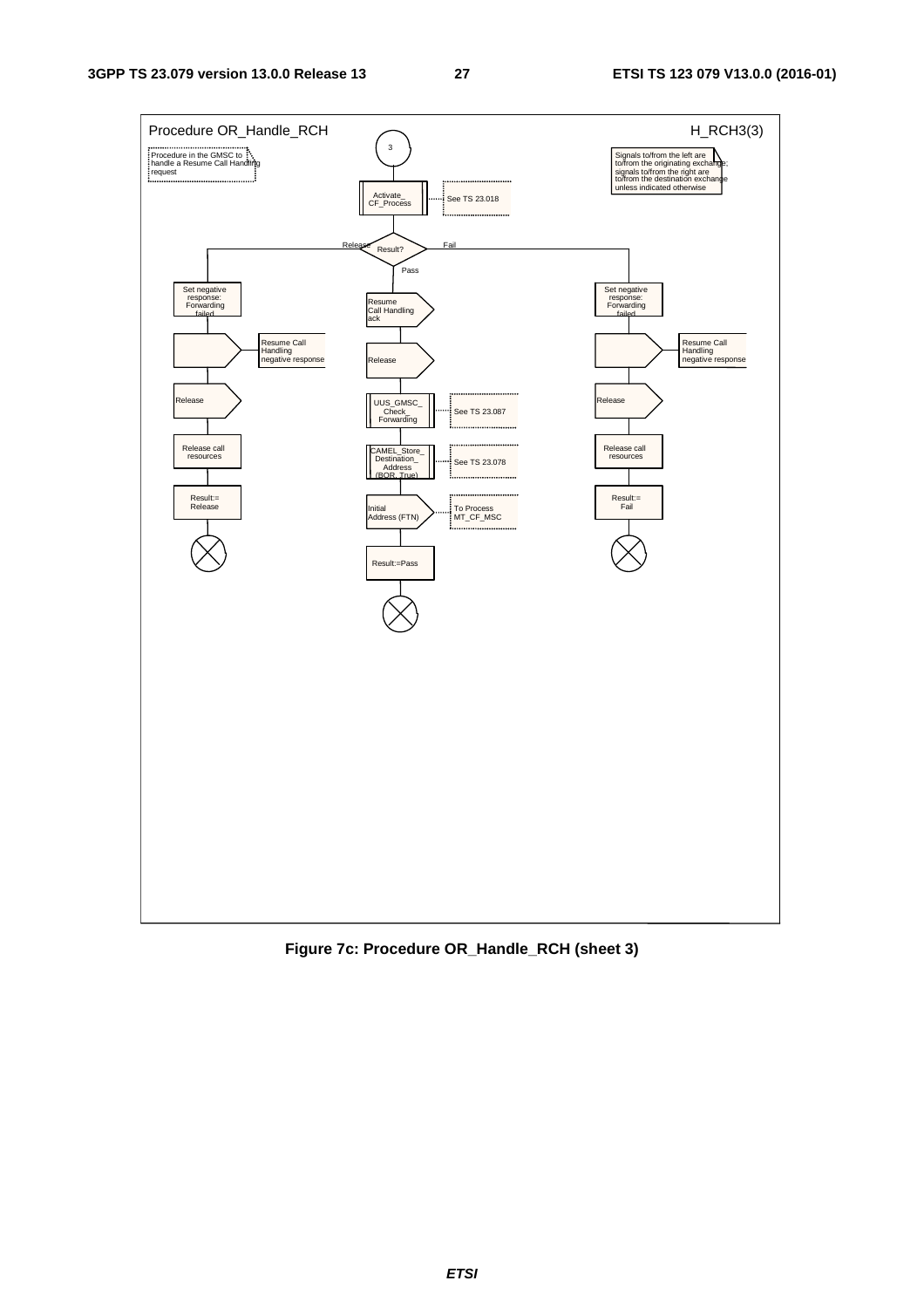

**Figure 8: Procedure Route\_Permitted**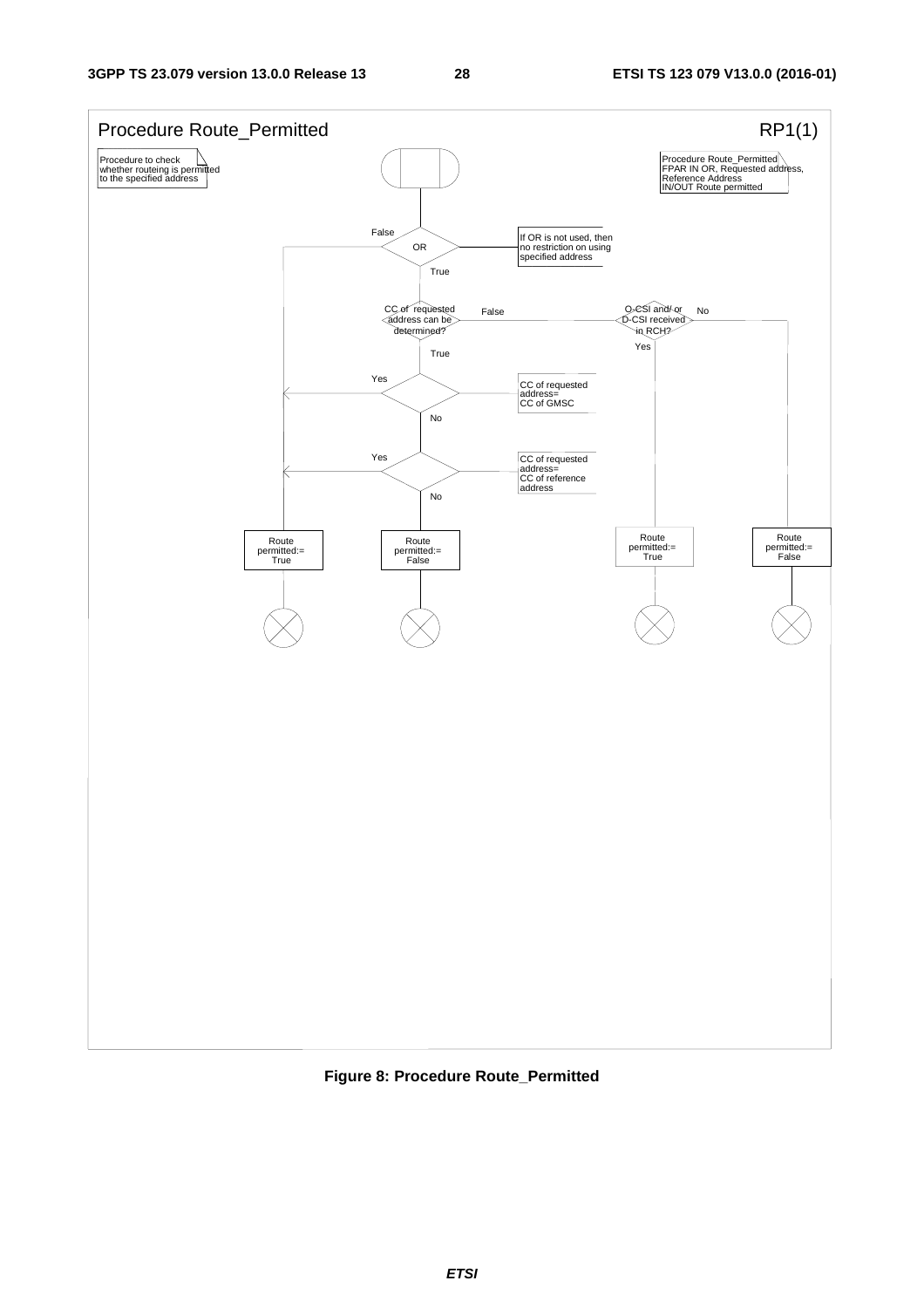

**Figure 9: Procedure OR\_Handle\_SRI\_Negative\_Response** 

## 9.5 Functional behaviour of HLR

The functional behaviour of an HLR is specified in 3GPP TS 23.018 [6]. The procedures specific to Support of Optimal Routeing are specified in this subclause.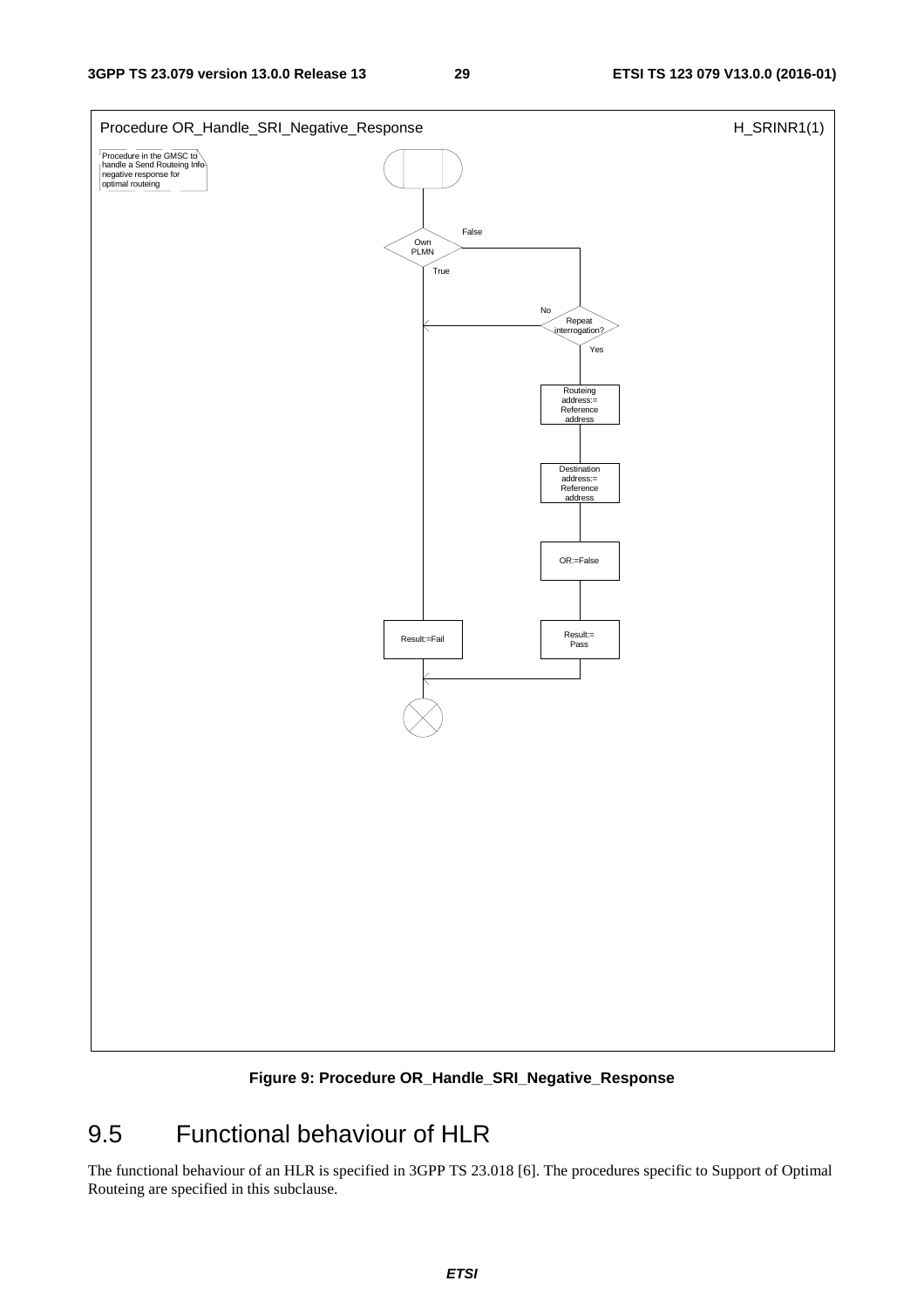## 9.5.1 Procedure OR\_HLR\_CF

Sheet 1: if the HLR does not support optimal routeing of basic mobile-to-mobile calls, the test "Optimal routeing allowed" takes the "No" exit.

Sheet 2: the procedures Handle\_CFB, Handle\_CFNRc and Handle\_CFNRy are specified in 3GPP TS 23.018 [6].

## 9.5.2 Procedure OR\_HLR\_Interrogate\_VLR

If the HLR does not support optimal routeing of basic mobile-to-mobile calls, this procedure will be executed only if the Send Routeing Info was from a GMSC in the same PLMN as the HLR, i.e. this was not an Optimal Routeing enquiry.

The procedure Handle\_CFNRc is specified in 3GPP TS 23.018 [6].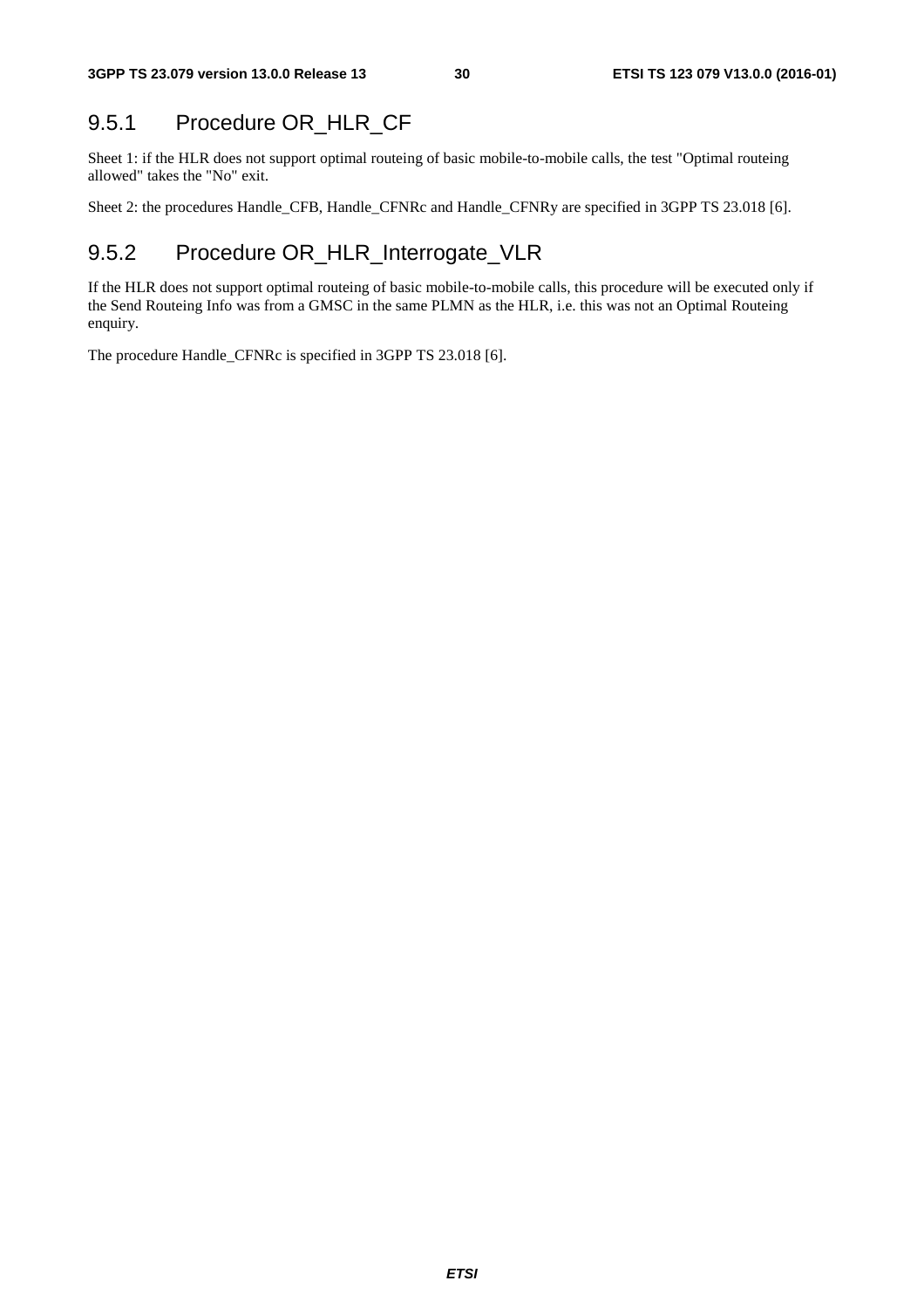

**Figure 10a: Procedure OR\_HLR\_CF (sheet 1)**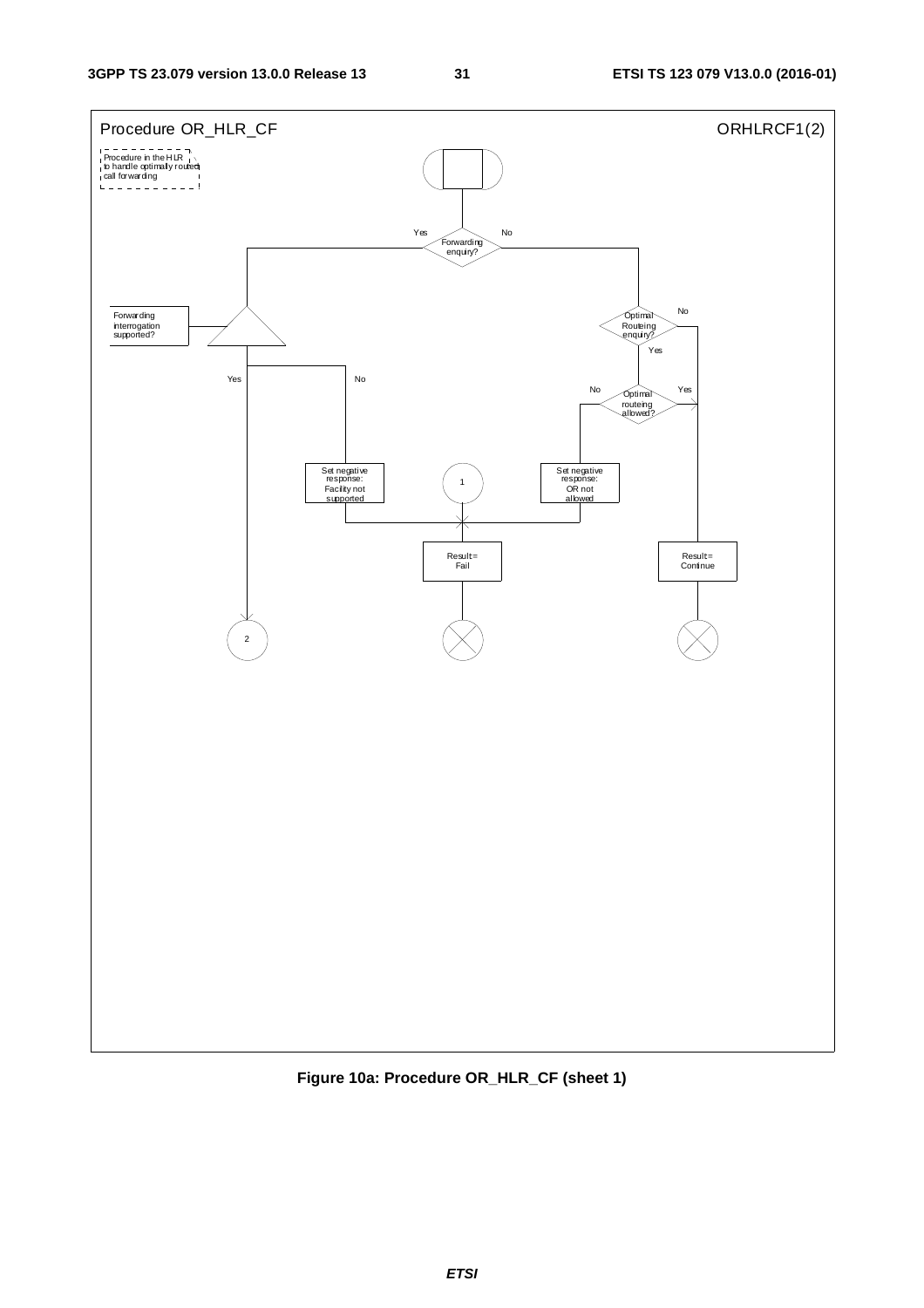

**Figure 10b: Procedure OR\_HLR\_CF (sheet 2)**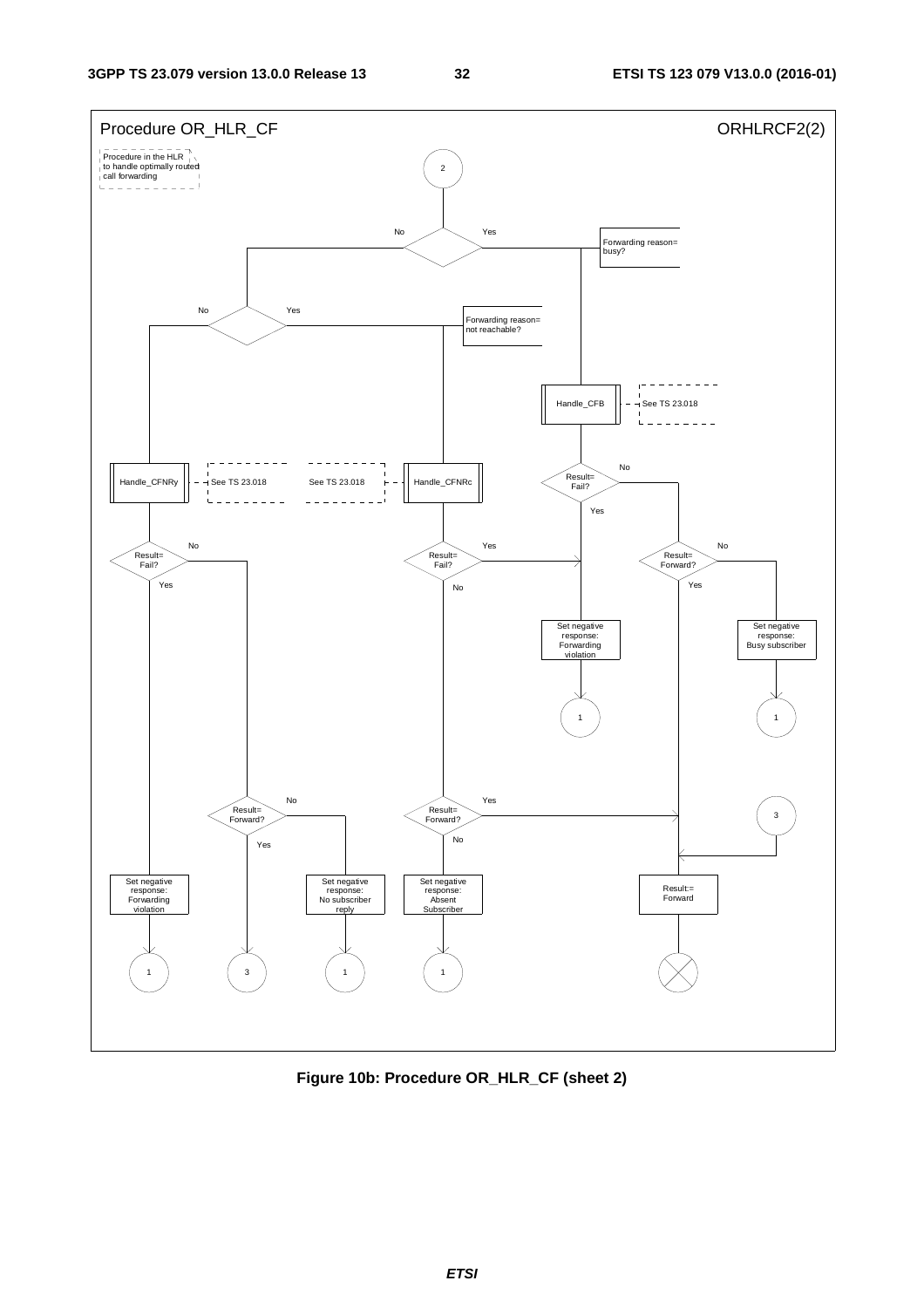

**Figure 11: Procedure OR\_HLR\_Interrogate\_VLR**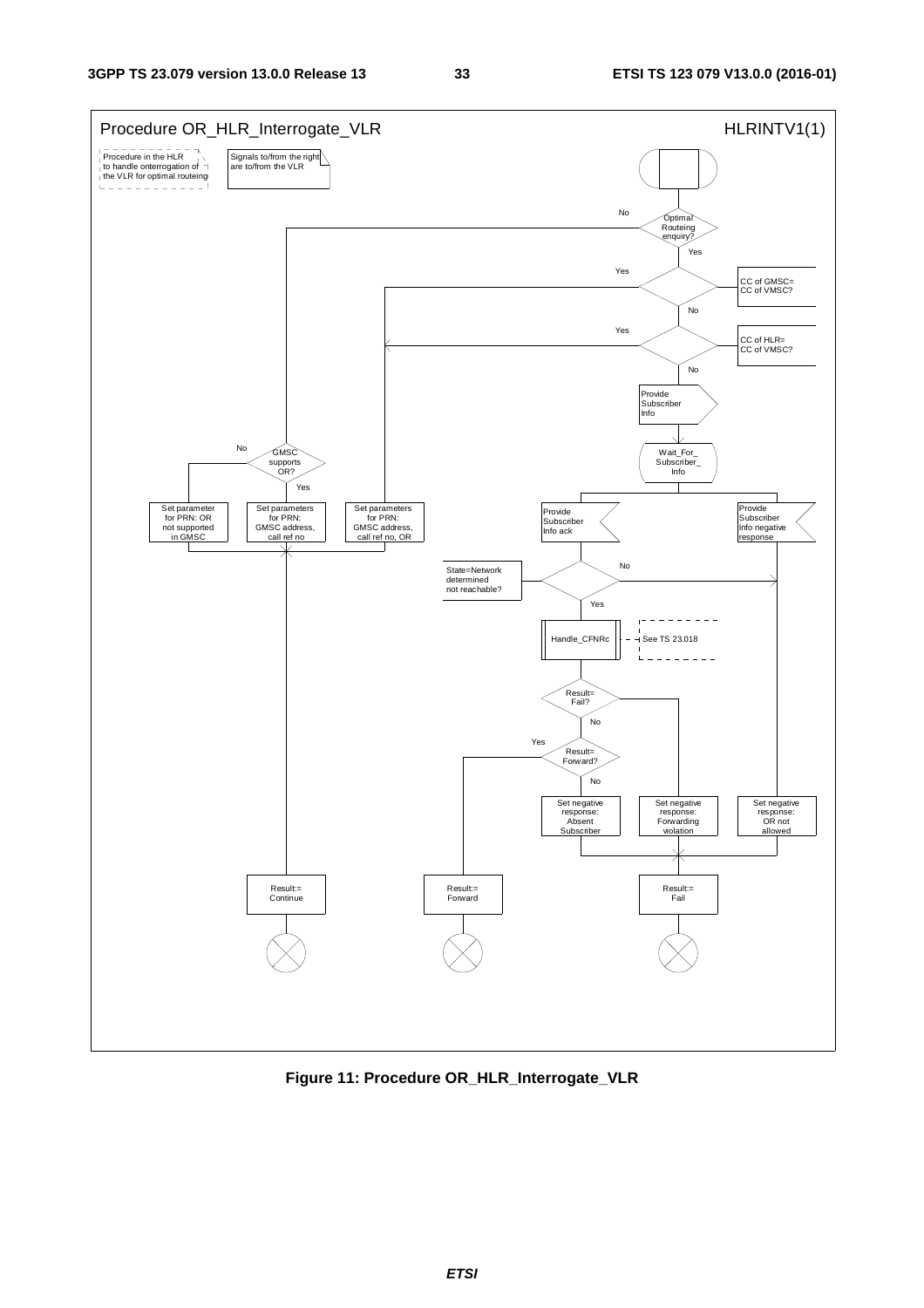## 9.6 Functional behaviour of VLRB

## 9.6.1 Functional behaviour of VLRB for provision of subscriber information

The functional behaviour of VLRB for provision of subscriber information is specified in 3GPP TS 23.018 [6].

### 9.6.2 Functional behaviour of VLRB for roaming number allocation

The functional behaviour of VLRB for roaming number allocation is specified in 3GPP TS 23.018 [6]. The only function specific to Support of Optimal Routeing is the storage of the OR indicator, the 'OR not supported in GMSC' indicator, the GMSC address and the call reference number if VLRB receives them in the Provide Roaming Number request.

## 9.6.3 Functional behaviour of VLRB when handling an incoming call

The functional behaviour of VLRB when handling a request for information to handle an incoming call is specified in 3GPP TS 23.018 [6]. The only functions specific to Support of Optimal Routeing are:

- the inclusion in the Complete Call or Process Call Waiting, if the call is to be offered to the B subscriber, of the OR indicator and the GMSC address if VLRB received them in the Provide Roaming Number request;
- the inclusion in the Send Info For Incoming Call response, if the call is to be forwarded, of:
	- the OR indicator, the 'OR not supported in GMSC' indicator, the GMSC address and the call reference number if VLRB received them in the Provide Roaming Number request;
	- the basic service which applies for this call.

## 9.7 Functional behaviour of VMSCB

The functional behaviour of VMSCB when it handles an incoming call is described in 3GPP TS 23.018 [6]. The procedure specific to Support of Optimal Routeing is specified in this subclause.

## 9.7.1 Procedure Handle ORLCF VMSC

The procedure UUS\_ICH\_Handle\_LCF is specific to UUS; it is specified in 3GPP TS 23.087 [9].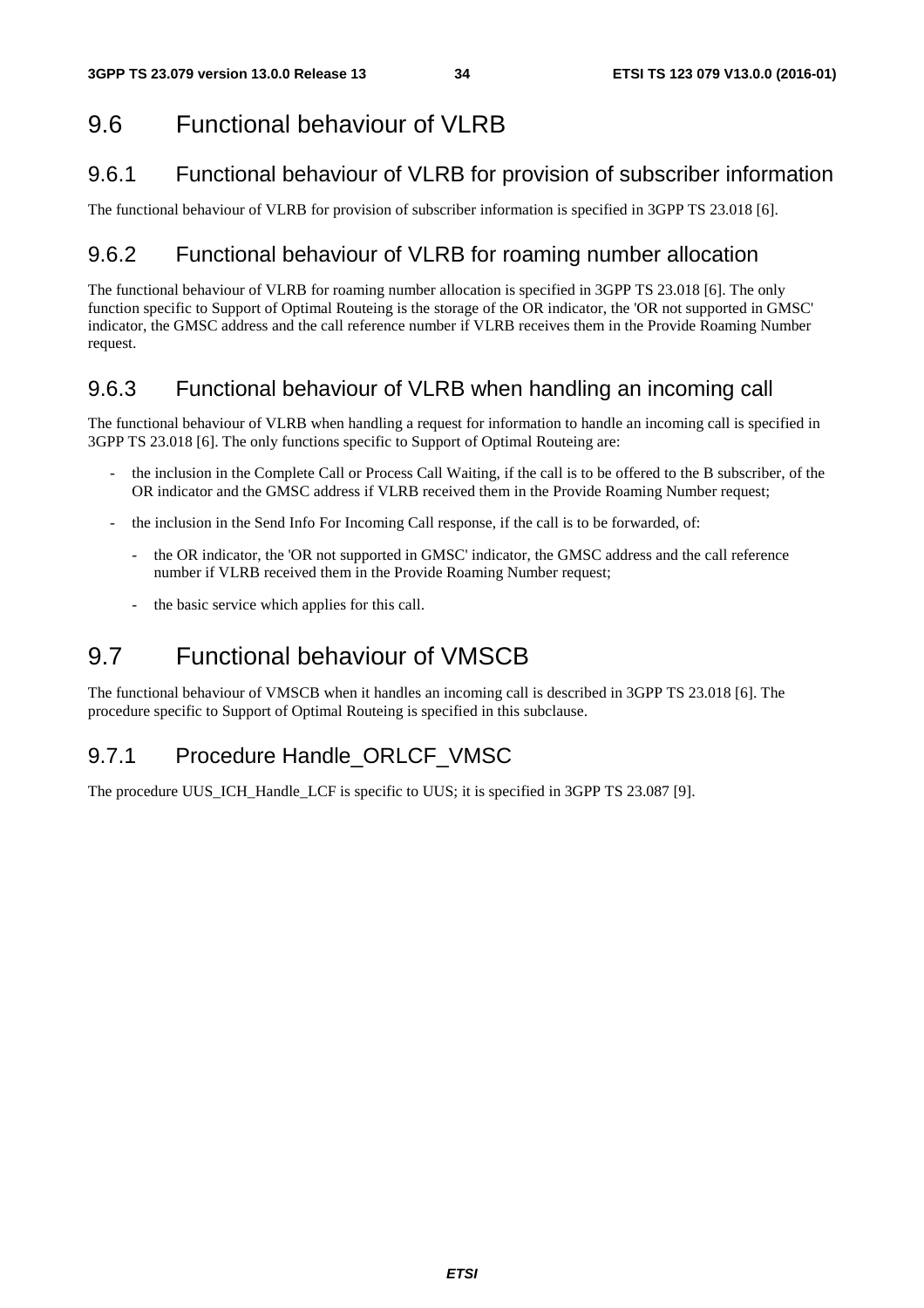

#### **Figure 12: Procedure Handle\_ORLCF\_VMSC**

## 10 Contents of messages

This clause specifies the changes to the content of each message shown in clauses 5, 6 and 9, including those messages which are already specified for UMTS but which require changes for Optimal Routeing. It should be read as a 'delta' on the corresponding clause of 3GPP TS 23.018 [6]; those information elements which are the same for SOR as for the basic call without OR are not specified in this clause.

In the tables which follow, information elements are shown as mandatory (M) or conditional (C). A mandatory information element shall always be present. A conditional information element shall be present if certain conditions are fulfilled; if those conditions are not fulfilled it shall be absent.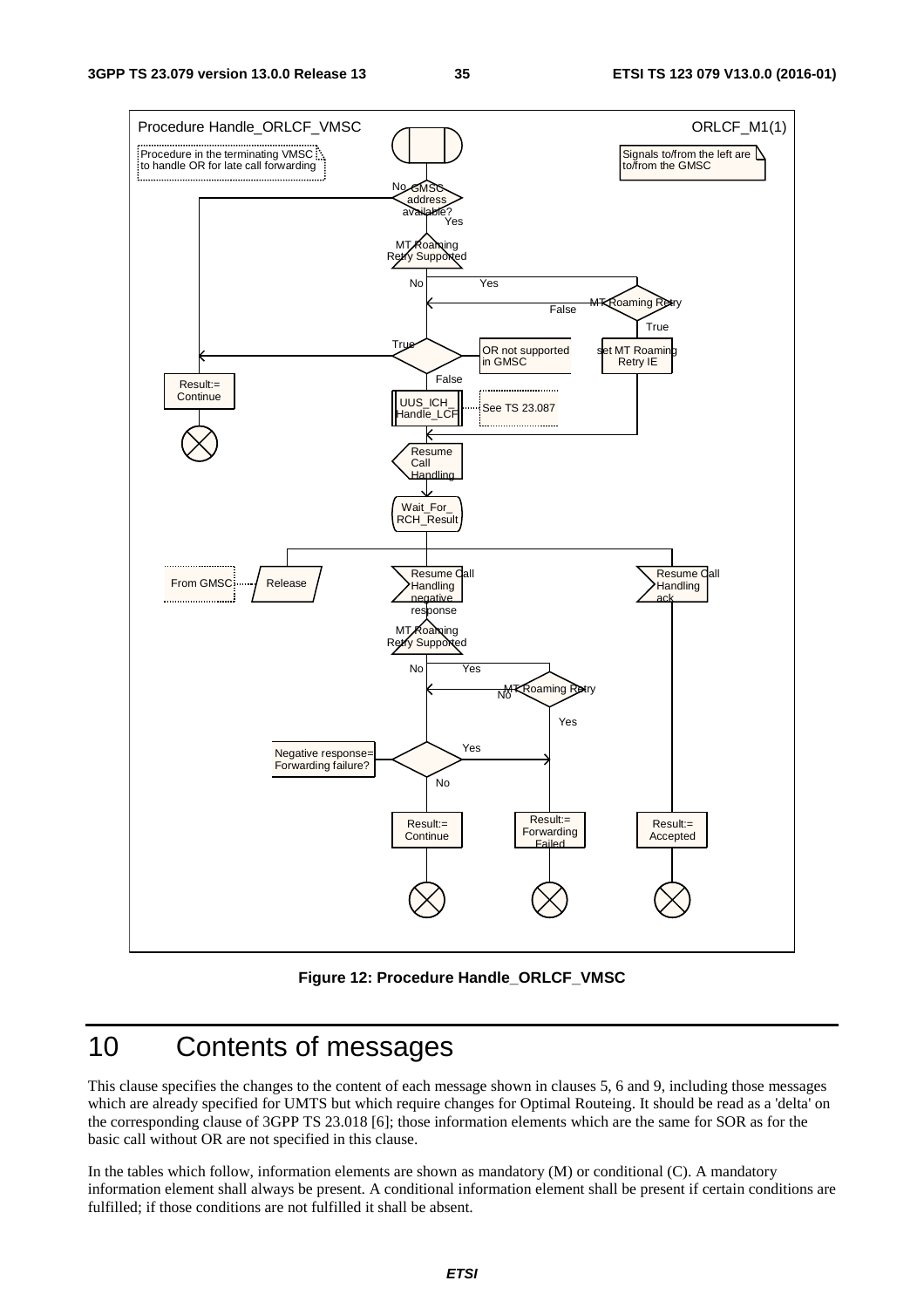## 10.1 Messages on the B interface (MSC-VLR)

### 10.1.1 Send Info For Outgoing Call

This message is specified in 3GPP TS 23.018 [6].

### 10.1.2 Send Info For Outgoing Call negative response

This message is specified in 3GPP TS 23.018 [6].

## 10.1.3 Send Info For Incoming Call

This message is specified in 3GPP TS 23.018 [6].

## 10.1.4 Send Info For Incoming Call ack

#### **This message is specified in 3GPP TS 23.018 [6]. The following additional information elements are required:**

| Information element name     | Required | <b>Description</b>                                                        |
|------------------------------|----------|---------------------------------------------------------------------------|
| <b>OR</b> indicator<br>С     |          | Indicates whether the call has been routed directly from a GMSC not in    |
|                              |          | the same PLMN as the HLR. Shall be present if it was received in the      |
|                              |          | Provide Roaming Number, otherwise shall be absent.                        |
| <b>GMSC</b> address          | C        | E.164 address of the GMSC. Shall be present if it was received in the     |
|                              |          | Provide Roaming Number, otherwise shall be absent.                        |
| <b>Call reference number</b> | C        | Call reference number used by the GMSC for this call. Shall be present if |
|                              |          | it was received in the Provide Roaming Number, otherwise shall be         |
|                              |          | absent.                                                                   |
| OR not supported in GMSC     | C        | Indicates that the GMSC does not support Optimal Routeing. Shall be       |
|                              |          | present if it was received in the Provide Roaming Number, otherwise shall |
|                              |          | lbe absent.                                                               |

## 10.1.5 Send Info For Incoming Call negative response

This message is specified in 3GPP TS 23.018 [6].

### 10.1.6 Complete Call

#### **This message is specified in 3GPP TS 23.018 [6]. The following additional information elements are required:**

| Information element name | <b>Required</b> | <b>Description</b>                                                     |
|--------------------------|-----------------|------------------------------------------------------------------------|
| <b>OR</b> indicator      |                 | Indicates whether the call has been routed directly from a GMSC not in |
|                          |                 | the same PLMN as the HLR. Shall be present if it was received in the   |
|                          |                 | Provide Roaming Number, otherwise shall be absent.                     |
| <b>GMSC</b> address      | C               | E.164 address of the GMSC. Shall be present if it was received in the  |
|                          |                 | Provide Roaming Number, otherwise shall be absent.                     |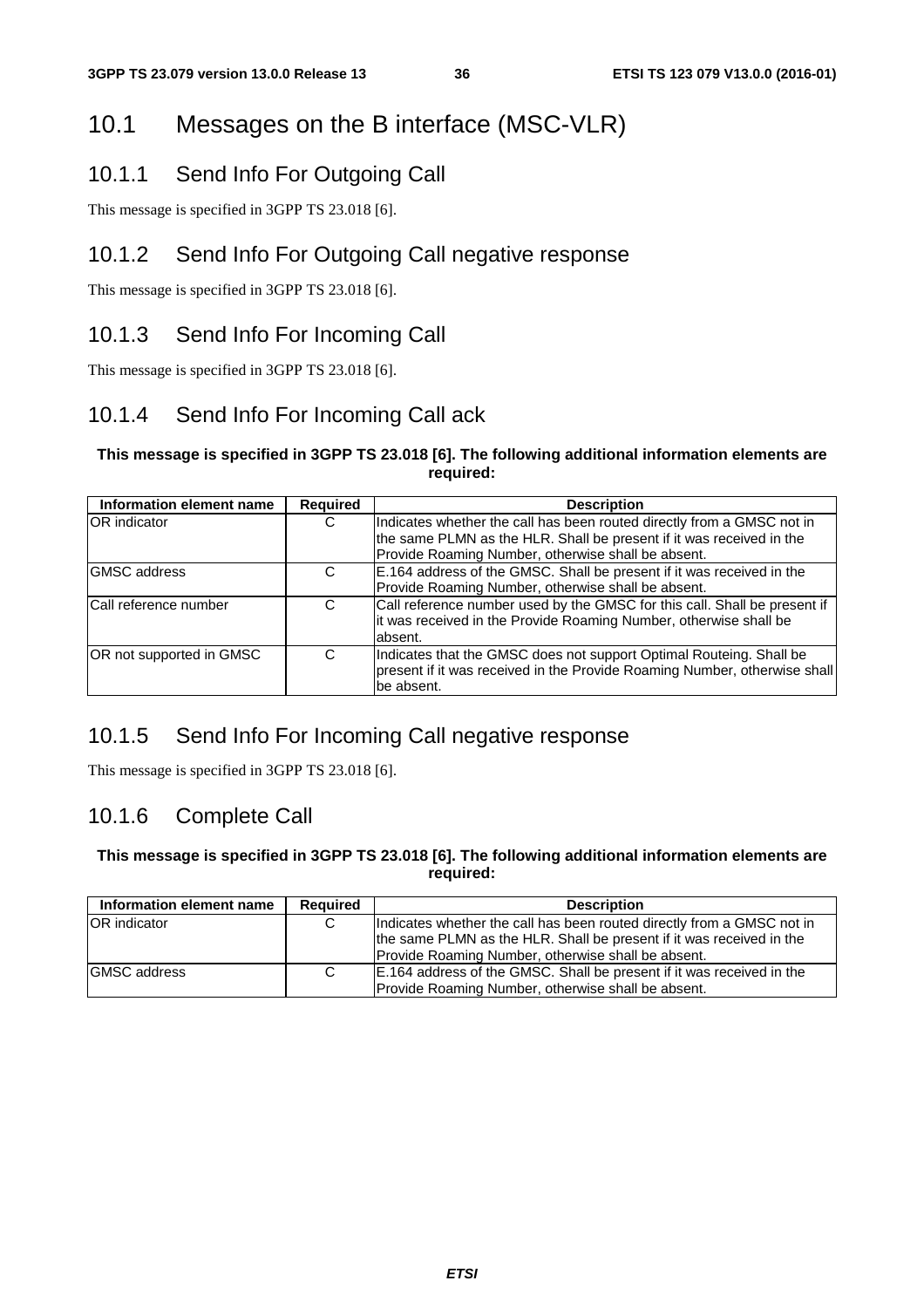## 10.1.7 Process Call Waiting

#### **This message is specified in 3GPP TS 23.018 [6]. The following additional information elements are required:**

| Information element name | <b>Required</b> | <b>Description</b>                                                     |
|--------------------------|-----------------|------------------------------------------------------------------------|
| <b>IOR</b> indicator     | C               | Indicates whether the call has been routed directly from a GMSC not in |
|                          |                 | the same PLMN as the HLR. Shall be present if it was received in the   |
|                          |                 | Provide Roaming Number, otherwise shall be absent.                     |
| <b>IGMSC</b> address     | C               | E.164 address of the GMSC. Shall be present if it was received in the  |
|                          |                 | Provide Roaming Number, otherwise shall be absent.                     |

## 10.2 Messages on the C interface (MSC-HLR)

## 10.2.1 Send Routeing Info

#### **This message is specified in 3GPP TS 23.018 [6]. The following additional information elements are required:**

| Information element name   | <b>Required</b> | <b>Description</b>                                                                                                                                                                                                                                                                      |
|----------------------------|-----------------|-----------------------------------------------------------------------------------------------------------------------------------------------------------------------------------------------------------------------------------------------------------------------------------------|
| Interrogation type         | м               | Indicates the type of interrogation: basic (for routeing information for an<br>MT call) or forwarding (when the GMSC has been asked to resume call<br>handling for OR of late call forwarding).                                                                                         |
| OR interrogation indicator | C               | Indicates that the interrogation is from a GMSC not in the same PLMN as<br>the HLR. Shall be present if the interrogation is from a GMSC not in the<br>same PLMN as the HLR, otherwise shall be absent.                                                                                 |
| <b>OR</b> capability       | C               | Indicates the phase of OR which the GMSC supports. Shall be present if<br>the GMSC supports OR, otherwise shall be absent.                                                                                                                                                              |
| GMSC or gsmSCF address     | м               | E.164 address of the GMSC.                                                                                                                                                                                                                                                              |
| Call reference number      | C               | Call reference number used by the GMSC for this call. Shall be present if<br>the interrogation type=basic call, otherwise shall be absent.                                                                                                                                              |
| Forwarding reason          | C               | Indicates the reason for forwarding (on busy, on no subscriber reply, or on<br>mobile subscriber not reachable). Shall be present if the Interrogation<br>type=forwarding, otherwise shall be absent.                                                                                   |
| Basic service group        | C               | Basic service group which applies for this call. Shall be present if the<br>Interrogation type=forwarding, otherwise shall be absent.                                                                                                                                                   |
| Basic service group 2      | C               | Basic service group which applies for this call. Shall be present if the<br>Interrogation type=forwarding and if the VMSC has determined that the<br>forwarded call is to be treated as a SCUDIF call in accordance with the<br>rules in 3GPP TS 23.172[10], otherwise shall be absent. |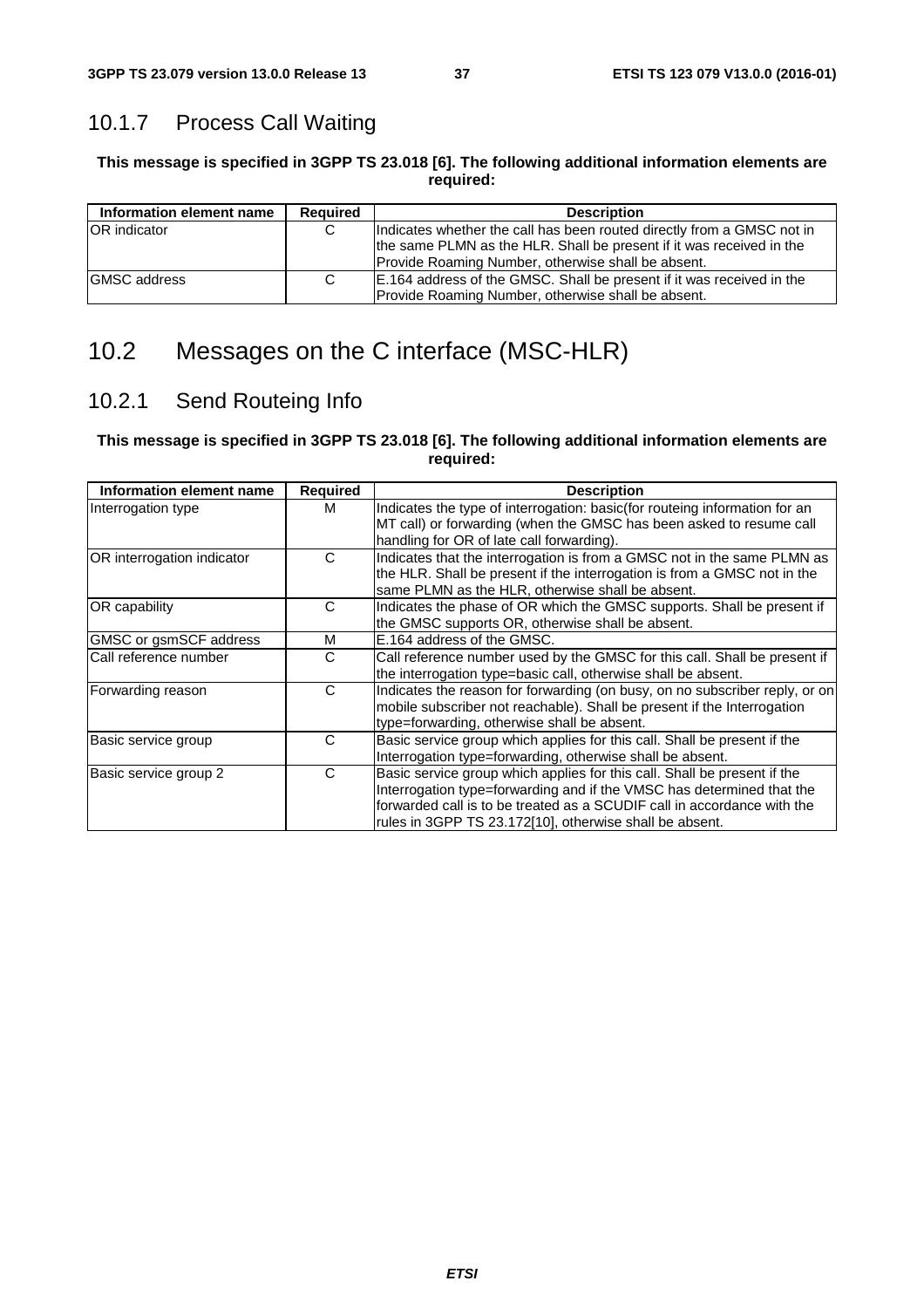## 10.2.2 Send Routeing Info ack

**This message is specified in 3GPP TS 23.018 [6]. Two new information elements are required, and the condition for the presence of one existing information element is changed, as shown in the following table.** 

| Information element name             | <b>Required</b> | <b>Description</b>                                                                                                                                                                                                                                                                                                                                                                        |
|--------------------------------------|-----------------|-------------------------------------------------------------------------------------------------------------------------------------------------------------------------------------------------------------------------------------------------------------------------------------------------------------------------------------------------------------------------------------------|
| Forwarding interrogation<br>required | С               | Indicates that the GMSC shall interrogate the HLR for routeing<br>information for late call forwarding. Shall be present if the SRI ack<br>contains an MSRN and GMSC has to interrogate the HLR for routeing<br>information for late call forwarding, otherwise shall be absent.                                                                                                          |
| <b>VMSC</b> address                  | C               | E.164 address of the VMSC in whose area the B subscriber is currently<br>registered. Shall be present in the Send Routeing Info ack if the OR<br>interrogation indicator in the Send Routeing Info was present and the HLR<br>supports optimal routeing of basic mobile-to-mobile calls and the HLR has<br>not determined that the call is to be forwarded, otherwise shall be absent.    |
| Roaming number                       | С               | E.164 address required to route the call to the VMSC of the B party. Shall<br>be present in the Send Routeing Info ack which is sent in response to a<br>Send Routeing Info with Interrogation type=basic if the HLR has<br>determined that the charging requirements for optimal routeing are not<br>contravened and that the call is not to be forwarded, otherwise shall be<br>absent. |

## 10.2.3 Send Routeing Info negative response

This message is specified in 3GPP TS 23.018 [6]. The negative response information element can take the following values in addition to those specified in 3GPP TS 23.018 [6]:

- OR not allowed.
- Busy subscriber.
- No subscriber reply.

## 10.3 Messages on the D interface (VLR-HLR)

## 10.3.1 Provide Roaming Number

#### **This message is specified in 3GPP TS 23.018 [6]. The following additional information elements are required:**

| Information element name      | <b>Required</b> | <b>Description</b>                                                    |
|-------------------------------|-----------------|-----------------------------------------------------------------------|
| <b>IGMSC</b> address          | C               | E.164 address of the GMSC. Shall be present if it was received by the |
|                               |                 | HLR in the Send Routeing Info, otherwise shall be absent.             |
| <b>ICall reference number</b> | C               | Call reference number used by the GMSC for this call. Shall be        |
|                               |                 | present if it was received by the HLR in the Send Routeing Info,      |
|                               |                 | lotherwise shall be absent.                                           |
| OR interrogation indicator    | C               | Indicates that the HLR received the corresponding Send Routeing Info  |
|                               |                 | from a GMSC not in the same PLMN as the HLR. Shall be present if      |
|                               |                 | the HLR received the Send Routeing Info from a GMSC not in the        |
|                               |                 | same PLMN as the HLR, otherwise shall be absent.                      |
| OR not supported in GMSC      | C               | Indicates that the GMSC does not support OR, and that RCH shall not   |
|                               |                 | be sent for optimal routing. Shall be present if the HLR received the |
|                               |                 | Send Routeing Info from the GMSC without the OR-capability            |
|                               |                 | information Element, otherwise it shall be absent.                    |

## 10.3.2 Provide Roaming Number ack

This message is specified in 3GPP TS 23.018 [6].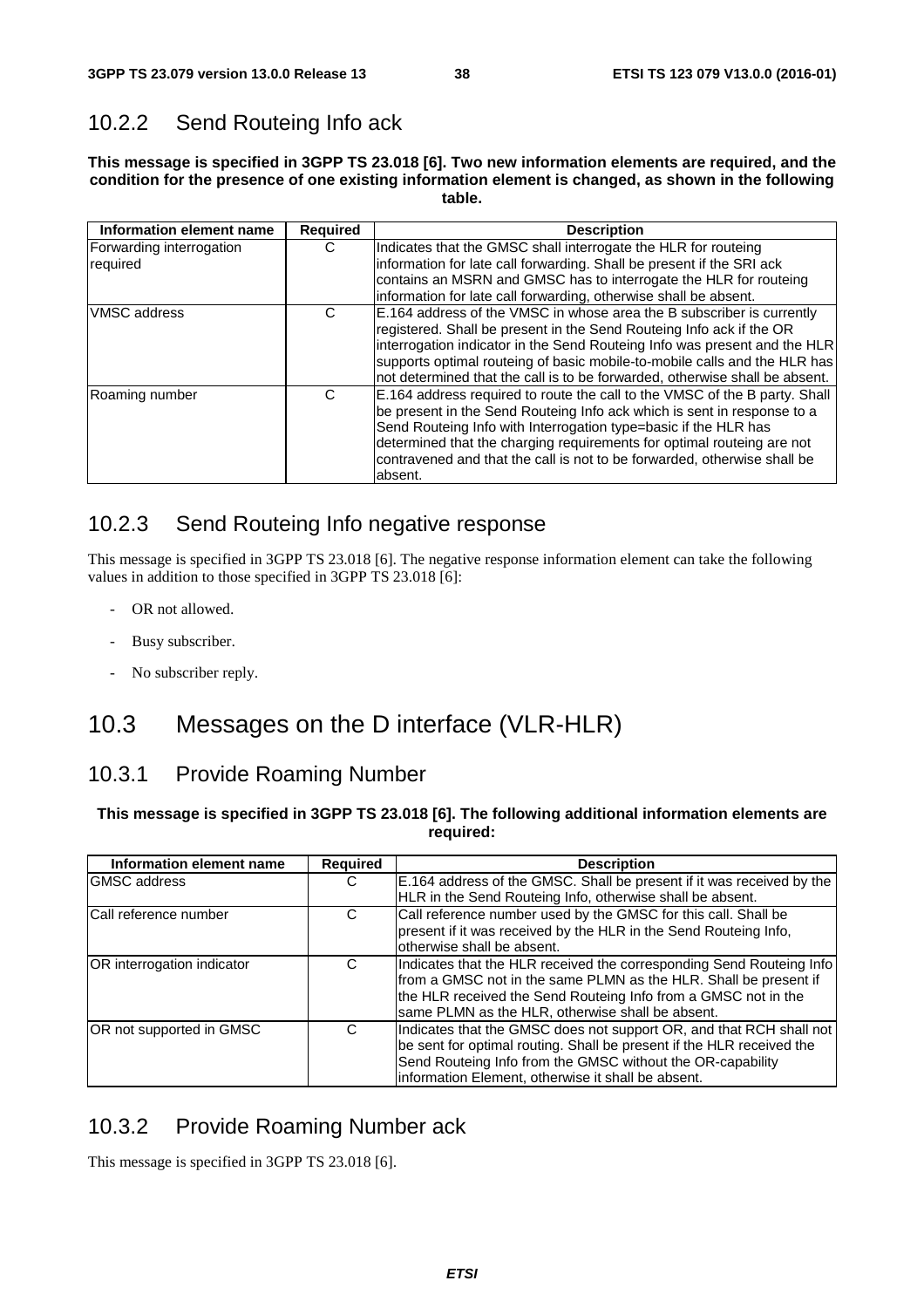#### 10.3.3 Provide Roaming Number negative response

This message is specified in 3GPP TS 23.018 [6].

#### 10.3.4 Provide Subscriber Information

This message is specified in 3GPP TS 23.018 [6].

#### 10.3.5 Provide Subscriber Information ack

This message is specified in 3GPP TS 23.018 [6].

## 10.4 Messages on the E interface (MSC-MSC)

#### 10.4.1 Resume Call Handling

#### **The following information elements are required:**

| Information element name      | <b>Required</b> | <b>Description</b>                                                                                                                                                                                                                                                    |
|-------------------------------|-----------------|-----------------------------------------------------------------------------------------------------------------------------------------------------------------------------------------------------------------------------------------------------------------------|
| Call reference number         | м               | Call reference number used by the GMSC for this call.                                                                                                                                                                                                                 |
| Forwarding reason             | $\overline{C}$  | Indicates the reason for forwarding (on call deflection, on busy, on no<br>subscriber reply, or on mobile subscriber not reachable). Shall be present<br>if the call is forwarded other than for the MT roaming retry reason.                                         |
| Basic service group           | M               | Basic service group which applies for this call. For SCUDIF calls, see<br>3GPP TS 23.172 [10] for the use of this information element.                                                                                                                                |
| <b>IMSI</b>                   | M               | IMSI of the B subscriber.                                                                                                                                                                                                                                             |
| Forwarded-to number           | C               | E.164 number of the C subscriber. Shall be present if the call is forwarded<br>other than for the MT roaming retry reason.                                                                                                                                            |
| Notification to calling party | C               | Indication of whether the calling party is to be notified that the call has<br>been forwarded. Shall be present if the call is forwarded other than for MT<br>roaming retry reason.                                                                                   |
| Forwarded-to subaddress       | C               | Subaddress of the C subscriber (see 3GPP TS 23.003 [5]). Shall be<br>present if a forwarded-to subaddress is stored in the VLR in association<br>with the forwarded-to number; otherwise shall be absent.                                                             |
| Redirecting presentation      | C               | Indication of whether the MSISDN of the B subscriber shall be presented<br>to the C subscriber. Shall be present if VMSCB supports the handling of<br>the redirecting number, otherwise shall be absent.                                                              |
| <b>MSISDN</b>                 | $\mathsf{C}$    | E.164 number which identifies the B subscriber. It will be used to create<br>the redirecting number presented to the C subscriber. Shall be present if<br>VMSCB supports the handling of the redirecting number, otherwise shall<br>be absent.                        |
| <b>CUG</b> interlock          | C               | For the definition of this IE, see 3GPP TS 23.085 [8]. Shall be present if<br>the VLR has determined that the forwarded call is to be treated as a CUG<br>call in accordance with the rules in 3GPP TS 23.085 [8], otherwise shall<br>be absent.                      |
| CUG outgoing access           | C               | For the definition of this IE, see 3GPP TS 23.085 [8]. Shall be present if<br>the VLR has determined that the forwarded call is to be treated as a CUG<br>call with outgoing access in accordance with the rules in 3GPP<br>TS 23.085 [8], otherwise shall be absent. |
| Basic service group 2         | C               | For the definition of this IE, see 3GPP TS 23.172 [10]. Shall be present if<br>the VMSC has determined that the forwarded call is to be treated as a<br>SCUDIF call in accordance with the rules in 3GPP TS 23.172[10],<br>otherwise shall be absent.                 |
| <b>MT Roaming Retry</b>       | C               | Indication that the call is forwarded for MT roaming retry. All other<br>forwarding parameters are not relevant if this IE is present.                                                                                                                                |

## 10.4.2 Resume Call Handling ack

This message contains no information elements.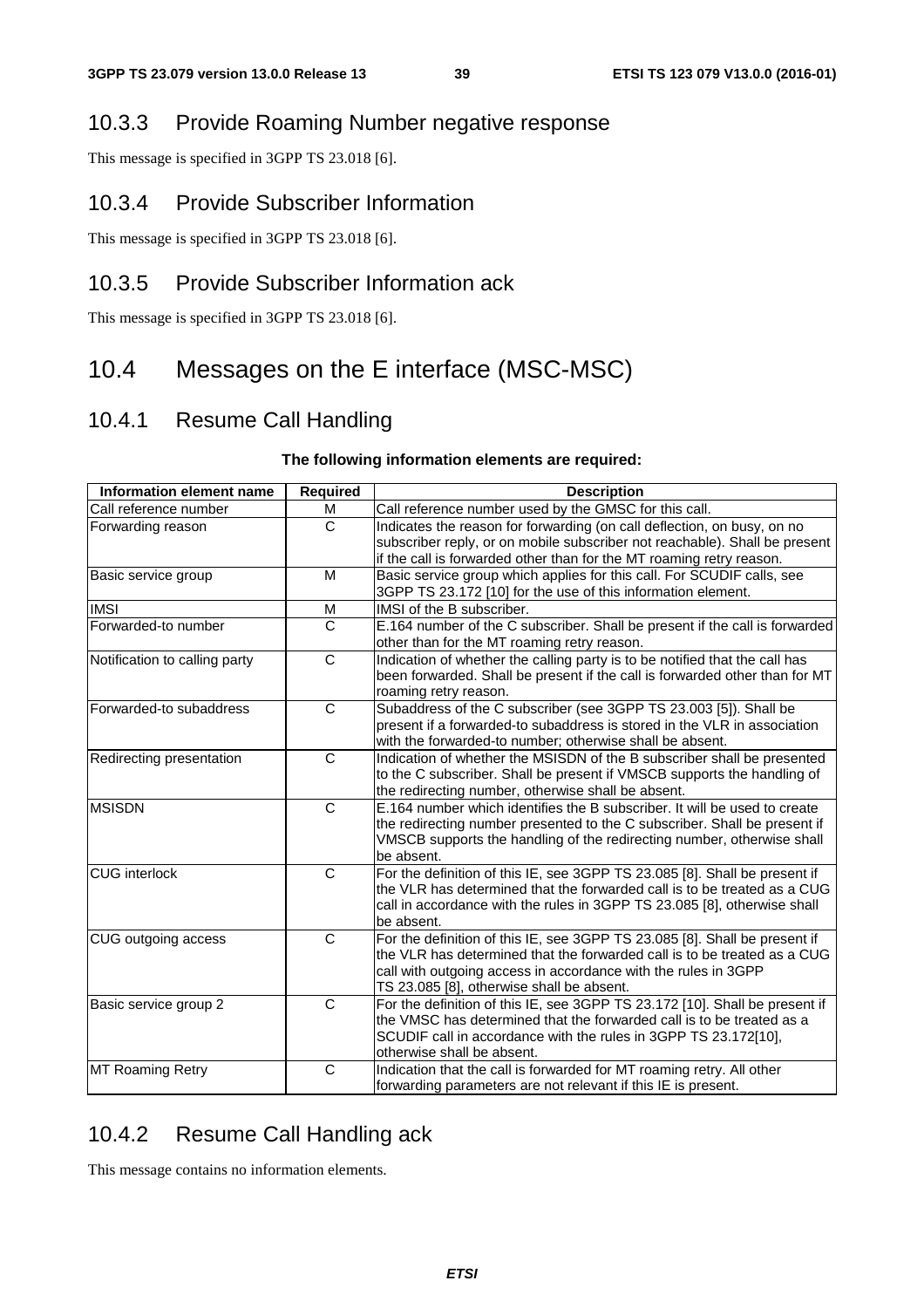## 10.4.3 Resume Call Handling negative response

The negative response information element can take the following values:

- OR not allowed.
- Forwarding failed.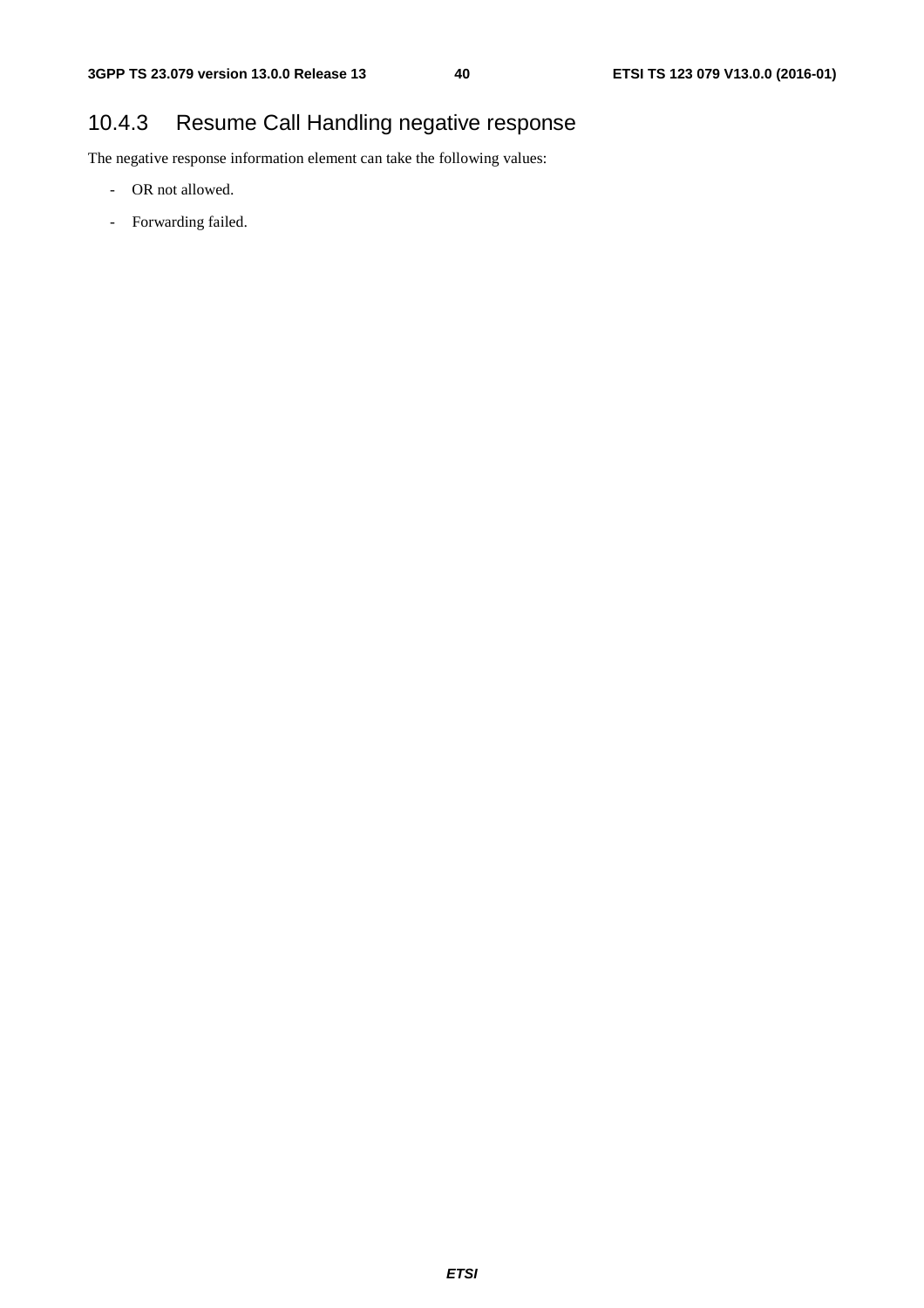## Annex A (informative): Handling of an IAM at an MSC

An MSC which receives an IAM from an originating exchange may react in three different ways:

- It acts as a transit exchange, i.e. it relays the IAM to a destination exchange determined by analysis of the called party address, and thereafter relays other ISUP signalling between the originating and destination exchange until the connection is released. This behaviour is not specific to UMTS or GSM.
- It acts as a terminating exchange, i.e. it attempts to connect the call to an MS currently registered in the service area of the MSC.
- It acts as a GMSC, i.e. it interrogates an HLR for information to route the call. If the HLR returns routeing information, the MSC uses the routeing information from the HLR to construct an IAM, which it sends to a destination exchange determined by analysis of the routeing information from the HLR.

The method which the MSC uses to determine how to handle the IAM is described in 3GPP TS 23.018 [6]. However, the number analysis required to derive the address of an HLR in a different PLMN from the MSC is much more extensive than that required to derive the address of an HLR in the same PLMN as the MSC - the MSC needs to be able to recognise the combination of country code and national destination code for every subscriber of every PLMN to which calls are to be optimally routed. In order to avoid the need to maintain the tables required to support this extensive number analysis, and the run-time processing load of performing the number analysis, optimal routeing of mobile-to-mobile calls is handled as a mobile originating CAMEL service; the gsmSCF analyses the destination address (after possible modification of the number by other MO CAMEL services) to determine whether the call is eligible for optimal routeing. If the call is eligible for optimal routeing, the gsmSCF indicates this to VMSCA, which routes the call to an associated GMSC function, which in turn sends a request for routeing information to the appropriate HLR.

When a GMSC has interrogated an HLR and received an MSRN, the GMSC may need to route the call to the HPLMN of the called subscriber. If the call is routed through an MSC which has the capability to analyse an address to derive an HLR address, a method must be provided to prevent the transit MSC from performing a further interrogation of the HLR, using the MSRN as an MSISDN. The method used to prevent this further interrogation is a matter for the PLMN operator.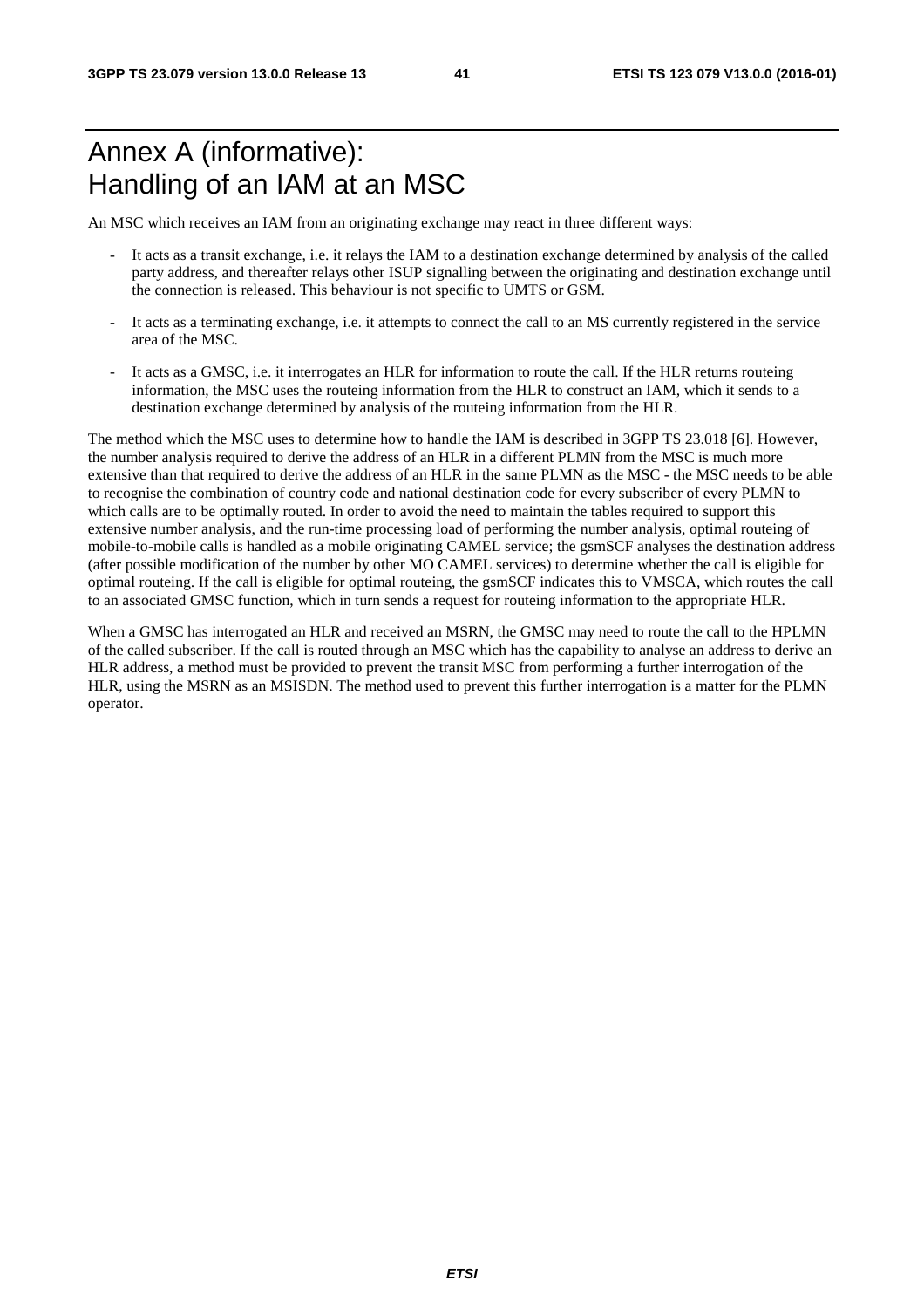$\overline{\phantom{a}}$ 

## Annex B (informative): Change history

 $\blacksquare$ 

| <b>Change history</b> |               |                |                          |               |                             |                                                                                               |  |
|-----------------------|---------------|----------------|--------------------------|---------------|-----------------------------|-----------------------------------------------------------------------------------------------|--|
| <b>TSG CN#</b>        | <b>Spec</b>   | <b>Version</b> | <b>CR</b>                |               | <phase> New Version</phase> | <b>Subject/Comment</b>                                                                        |  |
| Apr 1999              | GSM 03.<br>79 | 7.0.0          |                          |               |                             | Transferred to 3GPP CN1                                                                       |  |
| CN#03                 | 23.079        |                |                          | R99           | 3.0.0                       | Approved at CN#03                                                                             |  |
| CN#04                 | 23.079        | 3.0.0          |                          | <b>R99</b>    | 3.1.0                       | Notification of Call Forwarding to the<br>gsmSCF                                              |  |
| CN#05                 | 23.079        | 3.1.0          | 001                      | <b>R99</b>    | 3.2.0                       | OR capability IE in PRN                                                                       |  |
|                       | 23.079        | 3.1.0          | 003                      | R99           | 3.2.0                       | Removal of TDP Criteria from Resume Call<br>Handling                                          |  |
|                       | 23.079        | 3.1.0          | 005r1                    | R99           | 3.2.0                       | Separation of success & failure cases for<br>OR of late call forwarding                       |  |
|                       | 23.079        | 3.1.0          | 006                      | <b>R99</b>    | 3.2.0                       | Notification of Call Forwarding to the<br>gsmSCF before activating call forwarding<br>process |  |
|                       | 23.079        | 3.1.0          | 007                      | R99           | 3.2.0                       | Handling of Release during forwarding<br>interrogation                                        |  |
| CN#06                 | 23.079        | 3.2.0          | 008                      | R99           | 3.3.0                       | Introduction of CAMEL Phase 3                                                                 |  |
| <b>CN#07</b>          | 23.079        | 3.3.0          | 009                      | R99           | 3.4.0                       | Correction of CF Notification                                                                 |  |
|                       | 23.079        | 3.3.0          | 010r1                    | R99           | 3.4.0                       | Replacement of references to GSM with<br>references to UMTS                                   |  |
|                       | 23.079        | 3.3.0          | 011                      | R99           | 3.4.0                       | Indication of OR capability of the GMSC to<br>the destination MSC/VLR                         |  |
| <b>CN#08</b>          | 23.079        | 3.4.0          | 014                      | R99           | 3.5.0                       | Indication in PRN of support of Long FTNs                                                     |  |
| CN#09                 | 23.079        | 3.5.0          | 015                      | <b>R99</b>    | 3.6.0                       | Sheet 1 of Procedure OR_HLR_CF                                                                |  |
| CN#11                 | 23.079        | 3.6.0          |                          | Rel-4         | 4.0.0                       | Release 4 after CN#11                                                                         |  |
| CN#15                 | 23.079        | 4.0.0          | 016                      | Rel-5         | 5.0.0                       | Introduction of CAMEL Phase 4                                                                 |  |
| CN#16                 | 23.079        | 5.0.0          | 019                      | Rel-5         | 5.1.0                       | Removal of unnecessary references to O-<br><b>CSI</b>                                         |  |
| CN#18                 | 23.079        | 5.1.0          | 020r1                    | Rel-5         | 5.2.0                       | Optimal routeing and CAMEL discrepancy                                                        |  |
| CN#18                 | 23.079        | 5.1.0          | 024                      | Rel-5         | 5.2.0                       | Correction to figure 7a (handling of RCH in<br>GMSC)                                          |  |
| CN#21                 | 23.079        | 5.2.0          | 025r4                    | Rel-5         | 5.3.0                       | Correction to interaction between ORLCF<br>and forwarding notification                        |  |
| CN#21                 | 23.079        | 5.2.0          | 026r1                    | Rel-5         | 5.3.0                       | Notification of the 2nd BSG in case of Late<br>CF with OR                                     |  |
| <b>CN#22</b>          | 23.079        | 5.3.0          | 027                      | Rel-5         | 5.4.0                       | Correction to MAP RCH - GMSC shall<br>check Offered CAMEL4 CSIs                               |  |
| <b>CN#24</b>          | 23.079        | 5.4.0          | 080                      | Rel-5         | 5.5.0                       | Enhancement to Route_Permitted<br>procedure to handle Short/ Long FTNs                        |  |
| CN#26                 | 23.079        | 5.5.0          |                          | Rel-6         | 6.0.0                       | Release 6 after CN#26                                                                         |  |
| CT#30                 | 23.079        | 6.0.0          | 0083r2                   | Rel-6         | 6.1.0                       | Correction to relationship between the OR<br>implemention and CAMEL                           |  |
| CT#36                 | 23.079        | 6.1.0          | 0085                     | Rel-7         | 7.0.0                       | Mobile Termination whilst the MS is moving<br>to another MSC                                  |  |
| CT#42                 | 23.079        | 7.0.0          |                          | Rel-8         | 8.0.0                       | Upgraded unchanged from Rel-7                                                                 |  |
| CT#46                 | 23.079        | 8.0.0          | $\overline{\phantom{a}}$ | Rel-9         | 9.0.0                       | Update to Rel-9 version (MCC)                                                                 |  |
| 2011-03               | 23.079        | 9.0.0          | $\blacksquare$           | <b>Rel-10</b> | 10.0.0                      | Update to Rel-10 version (MCC)                                                                |  |
| 2012-09               | 23.079        | 9.0.0          | ۰                        | <b>Rel-11</b> | 11.0.0                      | Update to Rel-11 version (MCC)                                                                |  |
| 2014-09               | 23.079        | 11.0.0         | ٠                        | <b>Rel-12</b> | 12.0.0                      | Update to Rel-12 version (MCC)                                                                |  |
| 2015-12               | 23.079        | 12.0.0         |                          | <b>Rel-13</b> | 13.0.0                      | Update to Rel-13 version (MCC)                                                                |  |